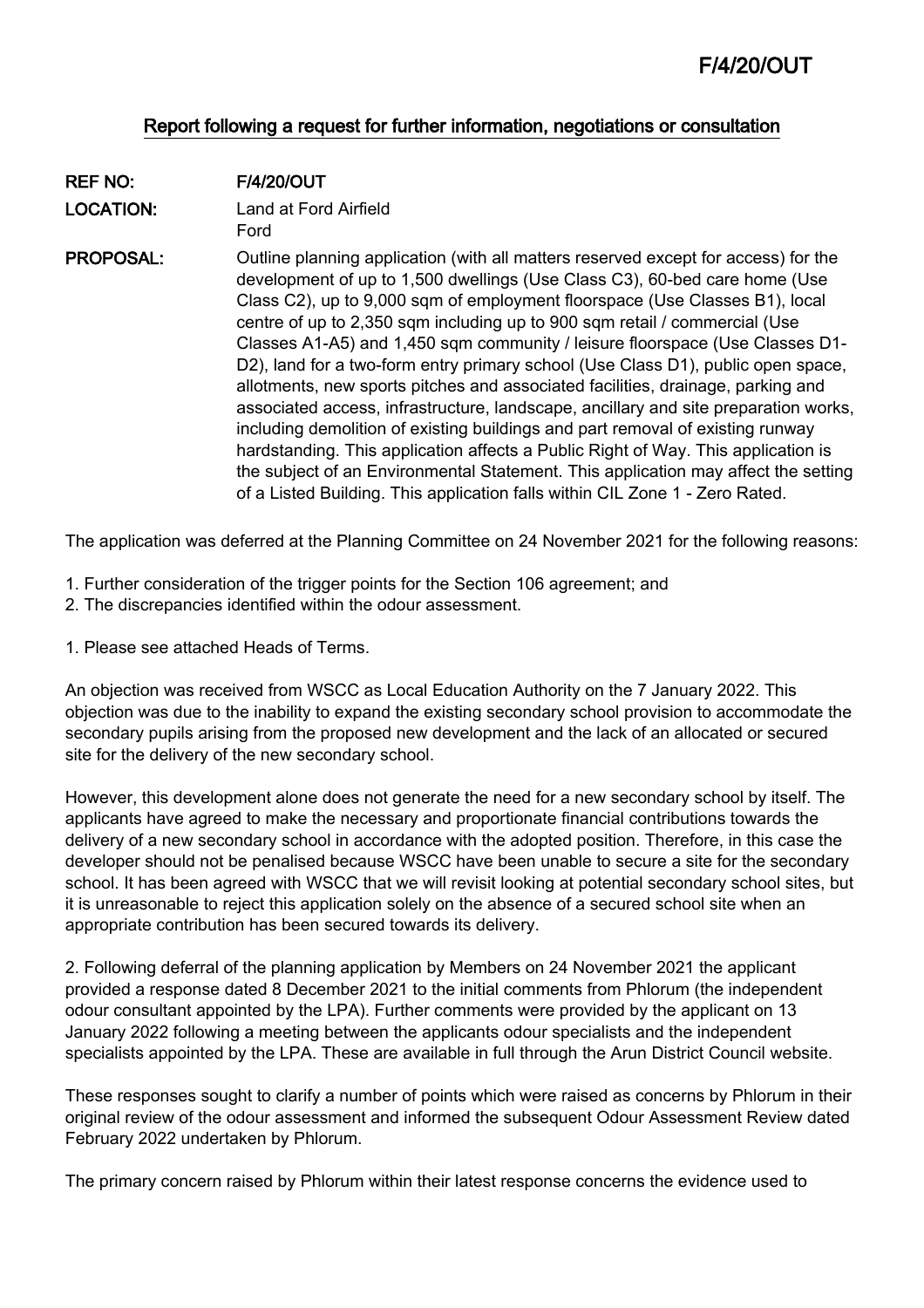inform the conclusions is heavily weighted towards modelling rather than onsite odour survey observations. Discrepancies remain between the odour modelling and onsite observations (sniff testing) and this discrepancy has not been explained such that the model results could be considered robust. Therefore, it is recommended by Phlorum that until such time as further work is undertaken to provide observational data which better supports the model, that a precautionary principle is applied. This precautionary principle means that it should be considered likely that unacceptable odours would affect the proposed residential units within 300m of the aerated sludge plant (ASP) to the west of the Waste Water Treatment Works (WwTW).

As such, in order to address these concerns a condition is proposed which would prevent any development taking place within 300m of the ASP which would introduce high sensitivity receptors. A high sensitivity receptor would be defined as land where users can reasonably expect enjoyment of a high level of amenity; and people would reasonably be expected to be present here continuously, or at least regularly for extended periods, as part of the normal pattern of use of the land e.g. residential dwellings, schools (excluding playing fields) and hospitals.

The use of the proposed condition would ensure that appropriate observational data was secured prior to any development which would introduce high sensitivity receptors within 300m of the ASP. As such, subject to the use of this condition it is considered that there would be no unacceptably adverse odour impacts upon residential amenity of future occupiers. The condition has been included as part of this recommendation as Condition No. 35.

Southern Water in their consultation response raised concerns with the proposed 3 OUe/m3 (odour units) (98th Percentile) criterion requesting that a 1.5 OUe/m3 is adopted. This was considered by Phlorum in their response who advised that use of the 3 OUe/m3 was appropriate for WwTW given that the majority of the odours identified through sniff testing within the vicinity of the WwTW would not constitute highly offensive odours (e.g. not septic effluent or sulphurous smells). The most common odours identified through sniff testing were associated with the ASP, which generally has a more earthy/moderately offensive odour.

In addition to the above issues on odour the update report in support of the original officers report summarised concerns raised by Grundon's in respect of the proposed development. The primary concern in regards to odour related to the applicant being the agent of change and the impact of introducing a new land use would have upon the continued operation of the strategic waste site.

Therefore, it was stated that the applicant was responsible for managing the impact of that change. With the application proposing residential development it was stated that there could be a significant adverse effect on future occupiers of that development from any nearby existing sources of potential nuisance. With insufficient evidence provided to clearly demonstrate that the applicant has considered this effectively.

This matter was considered by Phlorum as part of the independent review of the odour assessment and it was concluded that the assessment approach adopted by the applicant was reasonable and appropriate, given that highly sensitive residential uses will be located at least 100m from the facility's boundary, upwind of the prevailing wind. In addition to this, three onsite surveys were undertaken, downwind of the facility, which detected no odours associated with the operation of the facility. Therefore, in this case the approach adopted by the applicant has demonstrated that the proposed residential development would not impact upon the continued operation of the waste facility.

Therefore, subject to the inclusion of the proposed condition the development would accord with Policies QE SP1 and H SP2c of the Local Plan and policies W2 and W10 of the Waste Local Plan.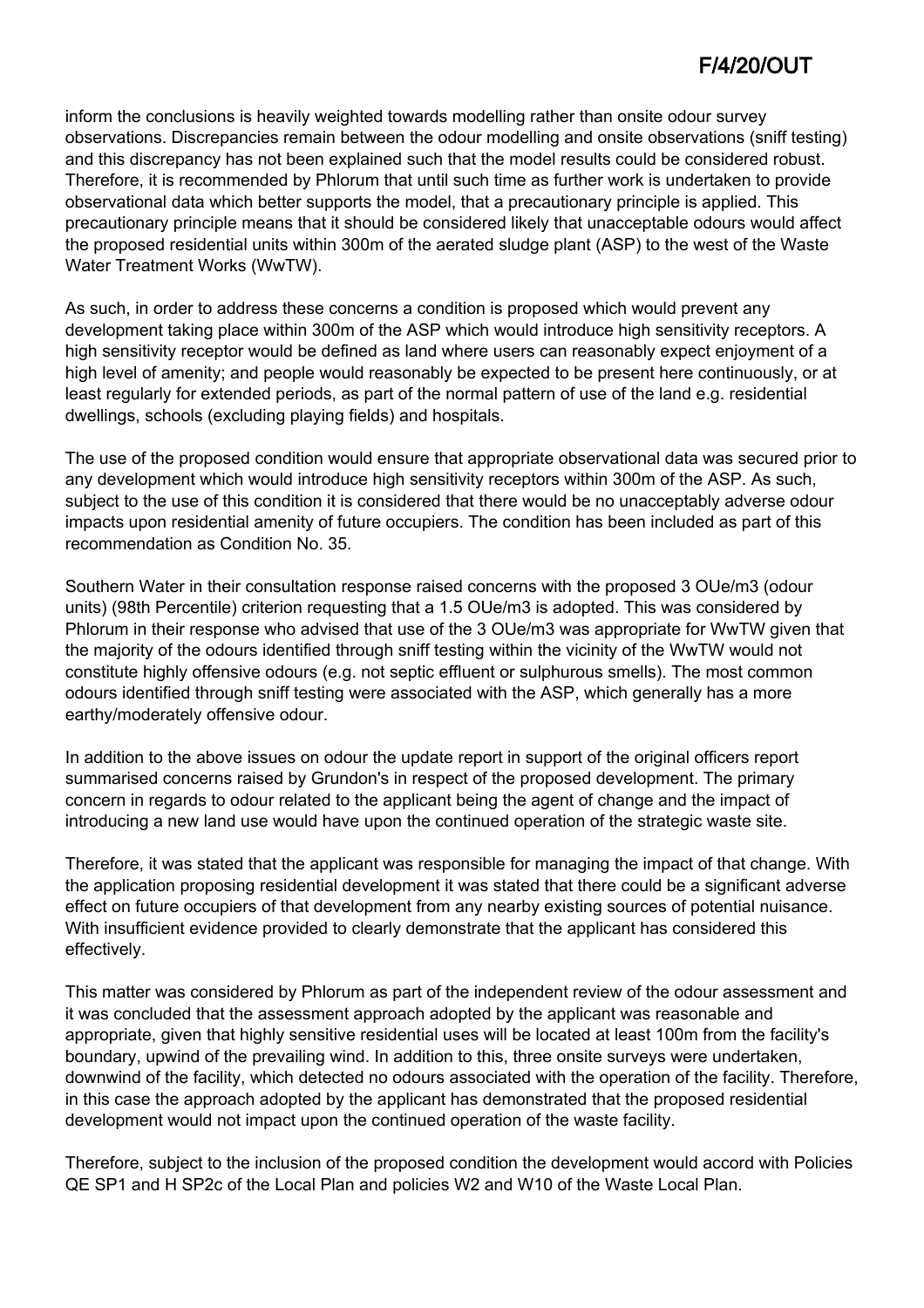RECOMMENDATION: That delegated authority is granted to the Group Head of Planning in consultation with the Chair and Vice Chair authority to:

a. Grant outline planning permission subject to conditions; and

b. Subject to a Section 106 Agreement, the terms of which are substantially in accordance with those set out in the heads of terms with any minor amendments authorised by the Group Head of Planning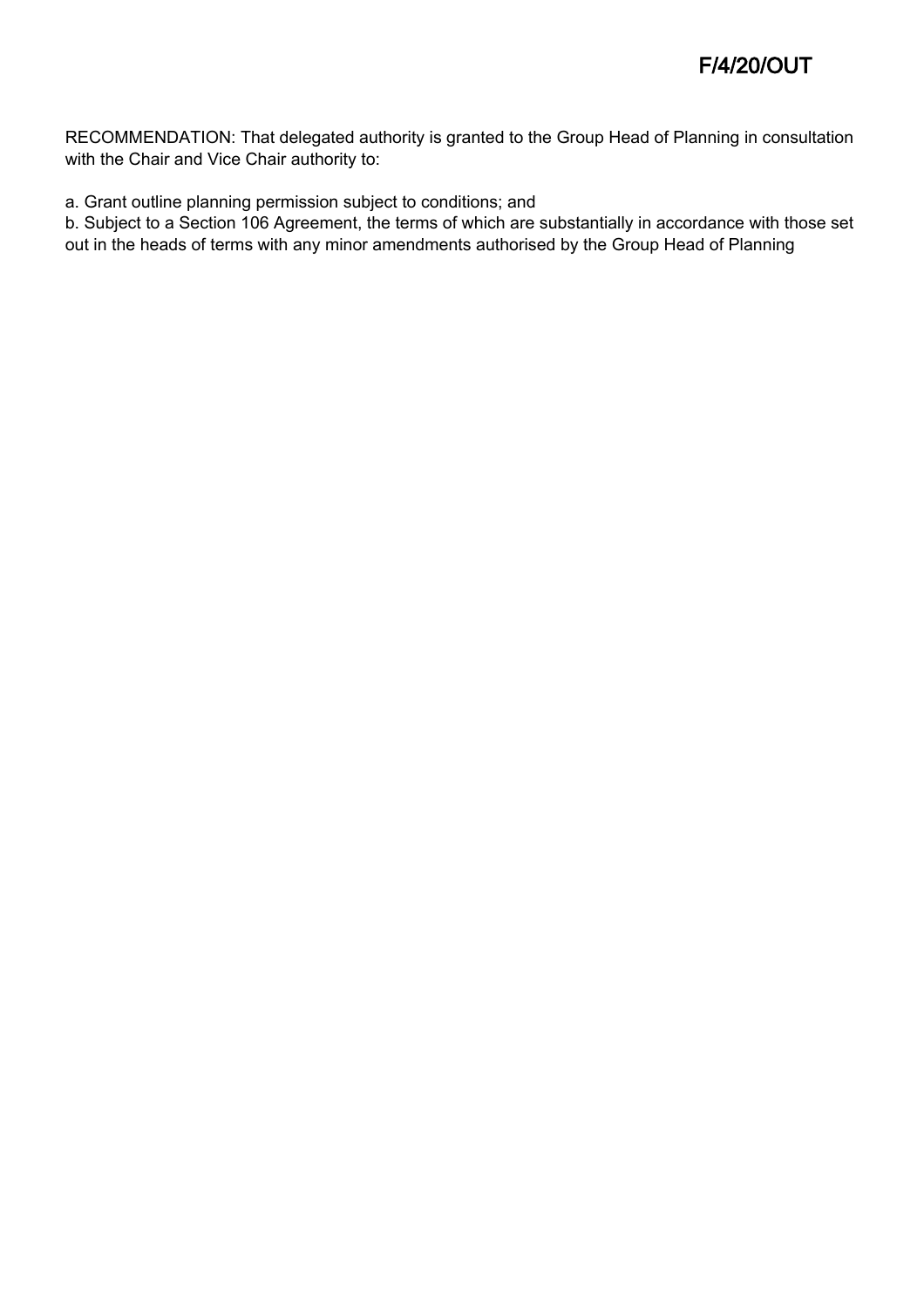## REPORT UPDATE

Application No: F/4/20/OUT

Reason for the Update / Changes

Reason for Update/Changes:

1. Odour

The officer's recommendation report regarding odour identified that the Council would be appointing an independent contractor to review the odour assessment submitted in support of the application. The Local Planning Authority (LPA) appointed Phlorum who have undertaken an independent review of the Odour Assessment and provided the Council with their comments.

Phlorum have confirmed that the Odour Assessment submitted in support of the application was carried out in accordance with best practice guidance and adopted a methodology agreed with both Southern Water and Arun District Council's Environmental Health Team. However, the Institute of Air Quality Management (IAQM) guidance states that:

"It should be emphasised that the result from a model should not be used to try to 'prove' the absence of an existing adverse odour effect (e.g., nuisance) when strong empirical evidence from complaints analysis, community response data, and sensory tests (by appropriately trained persons) show otherwise. To do so would be to mistake the model for the reality of the situation, rather than a simplified version of it."

The independent review of the Odour Assessment concludes that it has not brought together the results of the sensory tests and the dispersion modelling to discuss how the masterplan has been informed by both. As the only location where, robust observations have been made (i.e., to the north-east of the WwTW) is also a location where the dispersion model appears to under-predict, this suggests that the model might not be a suitable tool, on its own, for developing a constraints plan. As such, the current layout is understood to have not been developed using an appropriate weight of evidence, relying instead upon the dispersion model.

Therefore, it has been recommended that the applicant should explain why the odour contour extends further to the south rather than the north-east. This appears off as south-westerly winds are more common than winds from the north, which is corroborated by their ground-based observations (sniff tests).

It is also identified that it is important to understand how, if at all, the sniff tests have been used to inform the masterplan/whether the cordon sanitare (100m buffer) around the WwTW has been defined solely based on the results of the dispersion model. Observational data should be given considerable weight in informing the masterplan, and it appears that this data might not have been fully discussed and integrated into conclusions.

Given when the review document was received from the independent contractors appointed by the Council the applicants have not had the opportunity to response to the matters raised. Given these outstanding matters it is considered that a recommendation for approval cannot be made by Officers at this time. Therefore, the recommendation should be amended to read as follows: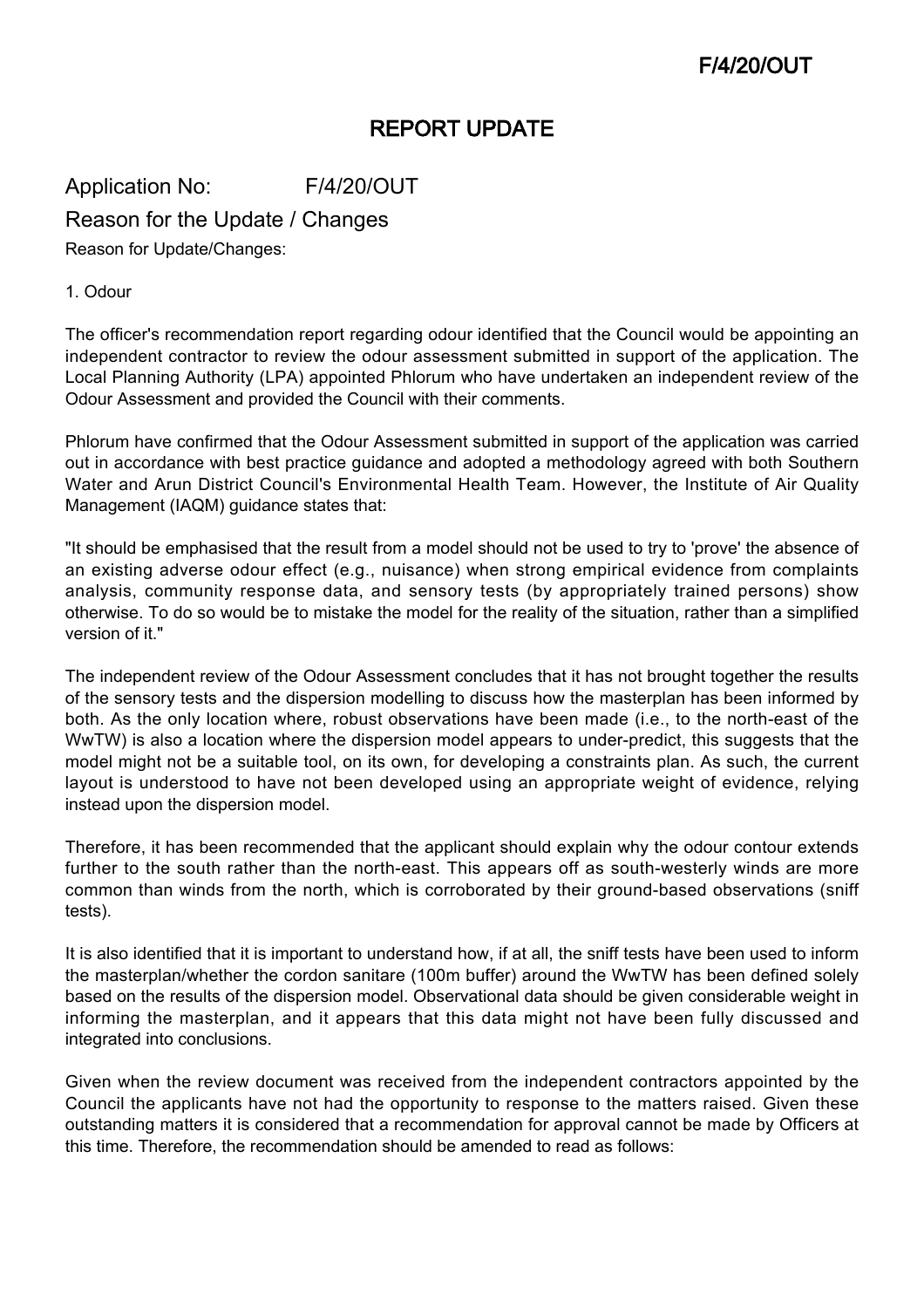It is recommended that the application is deferred to allow for the further review of the Odour Assessment and dispersion modelling.

2. Updated Consultation Response from the Conservation Officer.

An updated consultation response was submitted by the Conservation Officer on the 19th November 2021 which provides additional comments regarding the developments impact upon nearby designated and non-designated heritage assets. Regarding the nearby designated heritage assets, the setting and significance of these assets has been considered by the Conservation Officer and deemed as acceptable.

Comments have also been provided regarding the Canal and western arm of the former runway. In terms of the route of the canal the Conservation Officer has advised that:

"in order for the former canal route to be successfully incorporated into the public realm strategy (including provision of information boards explaining its former significance), that greater information will need to be provided as part of any reserved matters applications. This will need to ensure that the route is not simply an access road for houses, but a suitable marker of the historic route/asset. Previously I have noted reference to the use of the route elsewhere as a 'greenway' and would assume that this would form the basis of this section of the route as well. At present the level of information provided suggests that the proposal cannot be considered to be harmful."

Whilst, in relation to the runway it has been advised that:

"The additional information provided regarding the runway and its significance is helpful, and I believe that the retention of the north-south element that falls within the site, along with the removal of only part of the western are helps to reduce its impact. Further, the use of part of the removed western arm as open space (albeit I note the width is reduced) will help to ensure that its former line will be preserved is a positive feature.

I also note the reference to the impracticality of retaining the runway surface due to its potentially friable nature and saturation with unsafe substances. As noted in the additional statement, retention of the runway surface would not enhance the proposals already set forward. However, I am of the opinion that the existing materials, characteristics of the surface and the appearance can be incorporated into a new surface treatment within the open space. Such detailed issues are a matter for the reserved matters application."

Therefore, the Conservation Officer has advised that the development will not impact the setting of the listed buildings and non-designated heritage assets, and as such, no harm to their overall significance has been identified.

### 3. Letter of objection from Grundon 22nd November 2021

Below is a summary of the comments raised in this representation full comments are available on the Arun District Council website.

- The applicant is an agent of change introducing a new land use that is likely to affect the continued operation of the strategic waste site and the applicant is therefore responsible for managing the impact of that change. As the application is proposing residential development it should be considered that there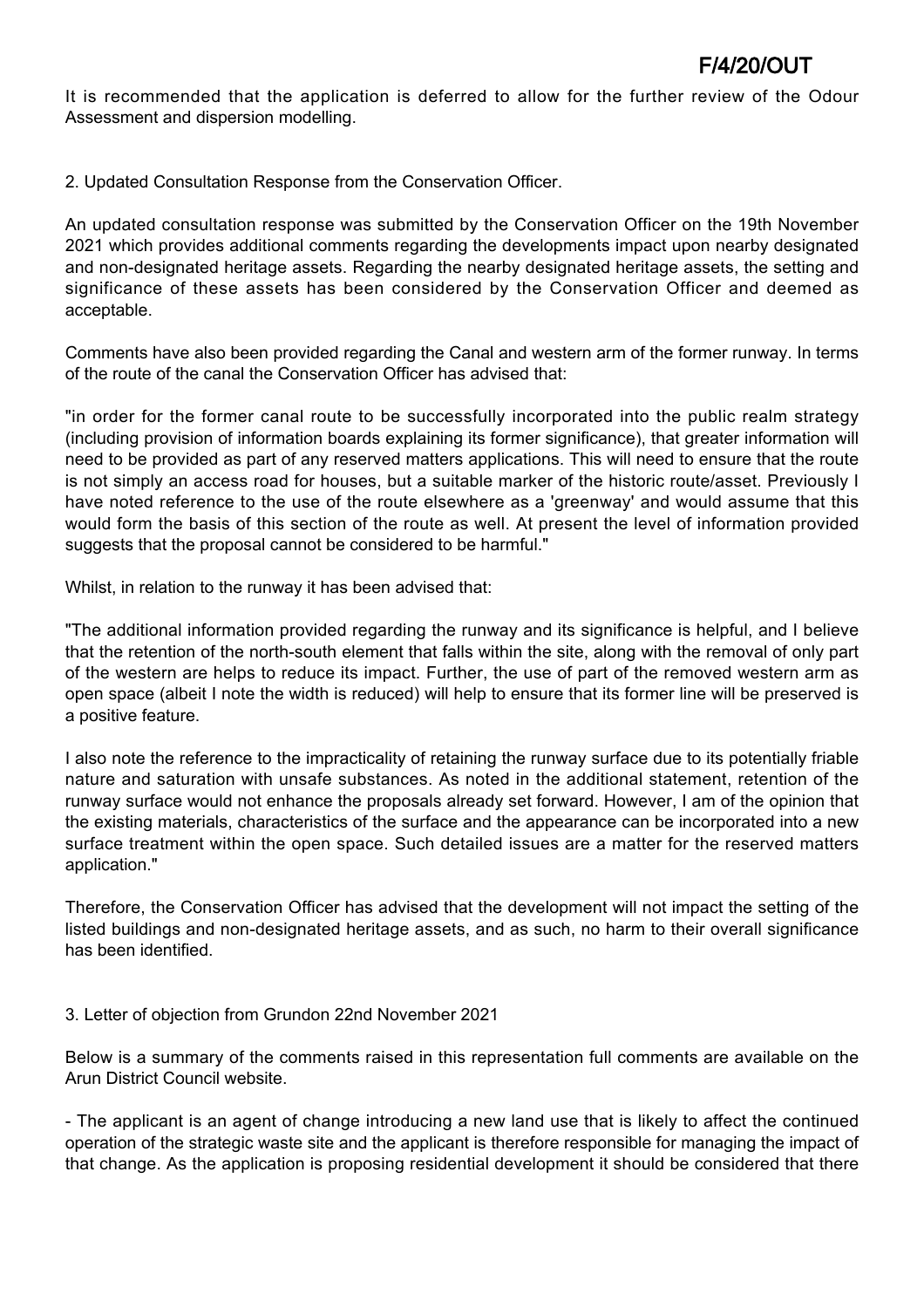could be a significant adverse effect on future occupiers of that development from any nearby existing sources of potential nuisance. There is insufficient evidence to demonstrate that the applicant has considered this effectively.

- The location of new homes should not place restrictions on existing site operations or permitted operations. It is clear from the response dated the 11th March 2021 that WSCC continues to object to the proposed development as it would be contrary to policies W2 and W10 of the Waste Local Plan.

- We are concerned that matters relating to the agent of change principle have not been adequately addressed through the Officer's report.

- It is bold and reckless to conclude that Southern Water no longer wish to maintain their objection given their lack of communication.

- Grundon's is the subject of an Environmental Permitted (EP) which seeks to control pollution to levels to be at levels below that which would be considered likely to cause pollution. However, the EP relates to the site in its current state with no residential development close to the site boundary, not a situation which brings residential development much closer to this boundary (approximately 139m away).

- Odour levels that would not be considered likely to cause pollution could be experienced outside the site boundary in current circumstances as there are no sensitive receptors. If sensitive receptors are introduced as is proposed, then this could lead to complaints that in current circumstances would not occur.

- As the agent of change the applicant should have carried out a comprehensive cumulative odour survey and assessment as requested by the Environmental Health Officer with regard to the extant waste management uses and used this information to provide sufficient set back of new residences from the site boundaries of those existing waste facilities.

- The report for F/5/20/PL identified the market application as a prerequisite for these proposals this suggests that this application (F/4/20/OUT) should not therefore be decided before there is a decision on the Ford market application.

- It is not clear how the improvements to the junction with Ford Road will be secured.

- It is unclear how the comments from Historic England have been addressed.

4. Joint representation from the Friends of Ford to Hunston Canal, Sustrans and Arun District Bridleways Group

Below is a summary of the representation which can be found in full on the Arun District Council website.

- Disappointed at the lack of commitment from the developers to properly reflect the heritage of the old canal by designing in expressed local desires that the old route be properly reinstated and re-purposed for the 21st century as a multi-user greenway.

- Para. 100 of the National Planning Policy Framework (NPPF) identifies that "Planning policies and decisions should protect and enhance public rights of way and access, including taking opportunities to provide better access for users". At the very least a north-south and an east/west route legally available to all users should be being provided, and we would ask that a condition is imposed to that effect.

- A new Greenway along the old Ford to Hunston Canal is a project with strong local support.

- More people in the community would use such routes daily for exercising, than who would ever use facilities such as football pitches.

5. Update regarding the Secondary School Site

An update has been provided by the agent in regards to this matter:

"We understand that the landowners of the land proposed for a Secondary School at Ford have made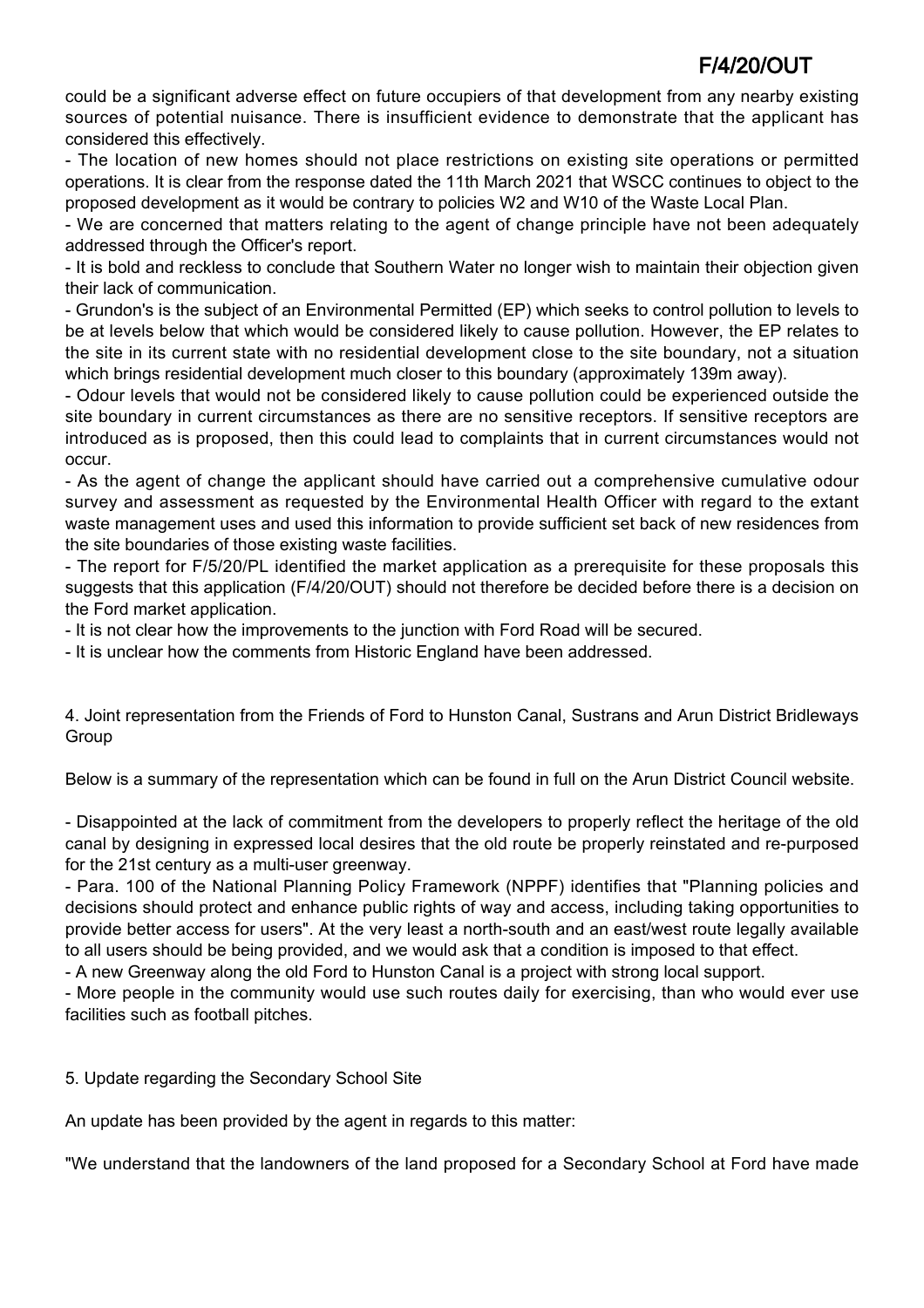progress in their discussions with WSCC. As willing landowners, positive discussions between WSCC and the landowners continue around the mechanisms for the transfer of the land to WSCC, all of whom remain committed to the preferred outcome. Whilst progress has been slower than initially anticipated, this is not unusual for school provision where WSCC needs to secure land for its delivery.

This matter is obviously outside of the planning applications for The Landings, where the developers will make s106 contributions toward secondary education akin to other developments in the area. The secondary school will serve a much wider area; but we have made provision for road and pedestrian / cycle connections between The Landings and the secondary school in the Masterplan, which has been agreed in the Masterplan document. The applicants are therefore assuming that the Secondary School will be brought forward by WSCC in the preferred location.

There is understood to be a continued will of all parties involved to secure a positive outcome, without delay; and there is nothing we have been informed of that is likely to hinder the delivery of the secondary school in this location. The expectation is that WSCC will progress the secondary school as a matter of priority following the grant of planning permission at The Landings."

6. Clarification of details contained within the officer's report.

a) The officers report identifies a residential development density of 30 dwellings per hectare. This should be 35 dwellings per hectare.

b) The summary of the consultation response from WSCC as Local Highway Authority identifies that contributions should be provided in accordance with the Arun Transport Study apportionment report 2020.

However, this does not reflect the comments provided in the consultation response of the 5th November which identify the following contributions:

Section 106 Contributions

- £301,000 towards the A27 Ford Roundabout
- £37,500 towards additional parking facilities at Ford Railway Station
- A Travel Plan
- £5,000 for the auditing of the travel plan
- £15,000 towards the provision of offsite real time passenger information

The following 4 contributions are recommended to be grouped together to fund these measures in a manner which would expedite delivery of some of the mitigation works identified in the local plan transport study.

- £600,000 towards the A259 Oyster Catcher
- £97,000 towards the A259 Comet Corner
- £515,000 towards the A259 Corridor Improvement
- £15,000 towards the A259 Lyminster Bypass to A280 junction

In addition to these contributions the following works are required to be delivered:

- Construction of the Yapton Road Access (drawing no. GA-001 Rev E) prior to the 1st or 501st occupation.

- Construction of the Ford Road Access (drawing no. GA-004 Rev B) prior to the 1st or 501st Occupation.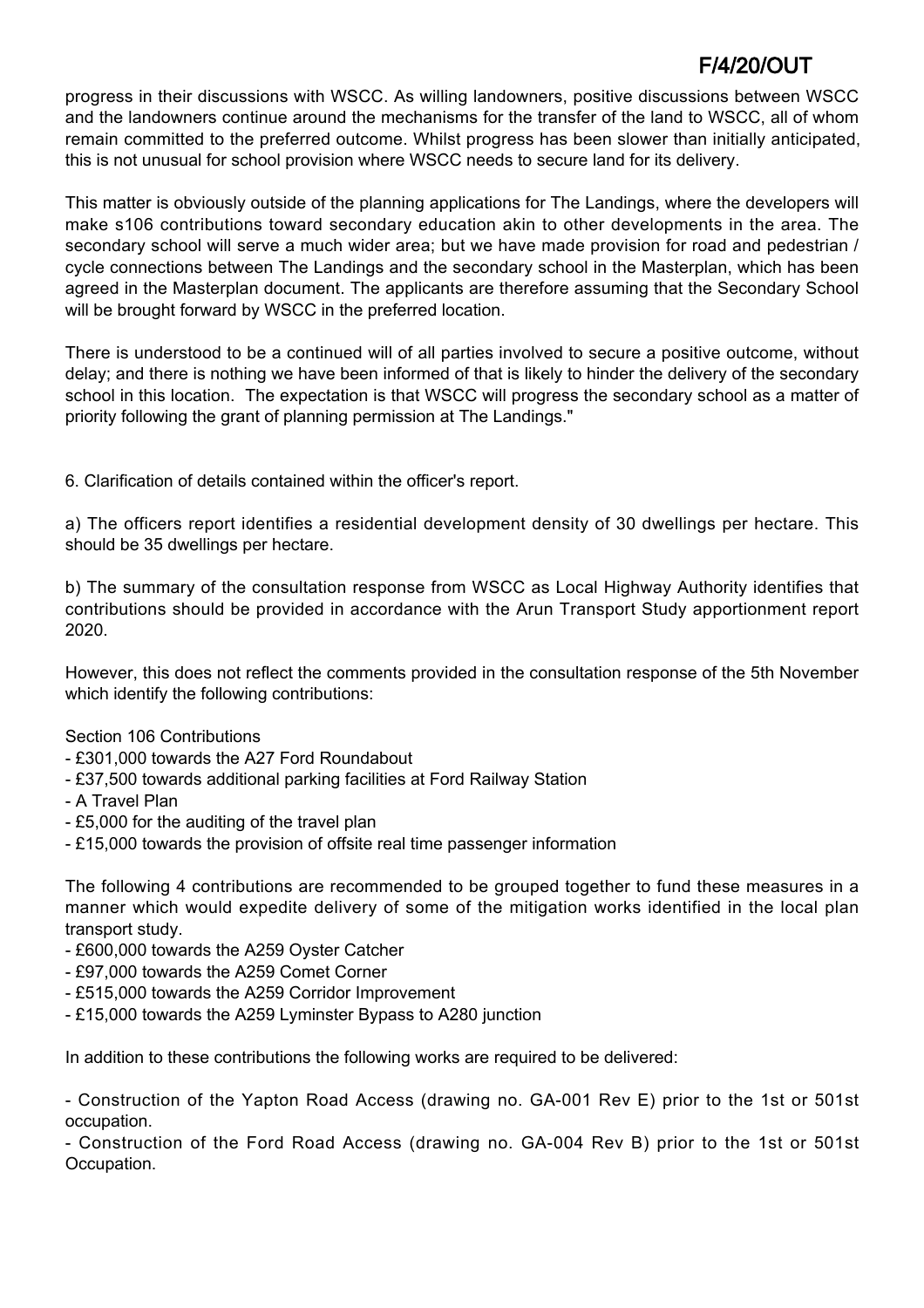- Improvements to Ford Road/Commercial Site Access (ITB13091-GA-066) prior to the commencement of commercial floorspace.

- Ford Lane/North End Road Improvement (GA-028 Rev C) prior to the 751st Occupation.

- B2233/North End Road Improvement (GA-026 Rev B) prior to the 501st Occupation.

- Bilsham Road/B2233 Improvement (GA-027 Rev C) prior to the 251st Occupation.

- Horsemere Green Lane Pedestrian Access Improvements (GA-058 Rev B) alongside the introduction of the Yapton Road Access or prior to the 101st Occupation.

- Church Lane Pedestrian/Cycle Connection (GA-600 Rev A) Prior to the opening of the Yapton Road Access should CM/1/17 not have been implemented.

- Rollaston Park & Burndell Road Pedestrian Improvements (GA-041 Rev A, GA-200, GA-201 Rev A, GA-202 Rev A. GA-203 Rev A & GA-204) prior to the 1st Occupation.

- Yapton Cycle Route Improvements (GA-059, GA-060 & GA-061) prior to the 101st Occupation.

- Ford Road - Station Road Pedestrian/Cycle Connection to Station (GA-006 Rev B, GA-007 Rev B, GA-008 Rev A, GA-009 Rev A & GA-010 Rev B) prior to the 250th Occupation.

- Footpath Connection (Ford Road to River Arun public right of way) (GA-400 Rev A) (includes works outside the highway) prior to the Occupation of commercial floorspace or 751st Occupation.

c) The officers report through the principle identifies that the development is in accordance with policy H SP2. However, it should be clarified that this is subject to the endorsement of the masterplan through the consideration of the proposals by the planning committee. However, it is the view of officers, as identified through the recommendation report, that the Masterplan document (subject to detailed design) would meet the requirements of policy H SP2 of the Arun Local Plan.

### d) Highways and Access

i) It should be clarified that the proposals impact upon the A27 has been considered through the Arun Transport Study and by National Highways. It has been identified that a financial contribution should be secured towards the agreed scheme of works on the A27 Trunk in line with the adopted Local Plan or other such scheme of works to similar of more beneficial effects (which could include an Arundel Bypass scheme should one process for which this development site would benefit).

Therefore, as confirmed through National Highways consultation response the proposed development has been deemed acceptable and will not materially affect the safety, reliability and / or operation of the Strategic Road Network as set out in the Department for Transport C2/13 para's 9 & 10 and NPPF paragraph 111.

ii) The final paragraph of the Highways & Access section identifies that the proposal would be policy complaint 'subject to the outstanding details being provided to and agreed with WSCC'. However, immediately prior to the officer's recommendation being published the outstanding information was provided to WSCC Highways and their consultation response of the 5th November (summarised in the recommendation report) confirms that there are no outstanding details.

## e) Heritage Assets

Reference was not made within the recommendation report to paragraphs 203, 204 and 205 of the NPPF which state:

Paragraph 203 identifies that the effect of an application on the significance of a non-designated heritage asset should be taken into account in determining the application. In weighing applications that directly or indirectly affect non-designated heritage assets, a balanced judgement will be required having regard to the scale of any harm or loss of the heritage asset.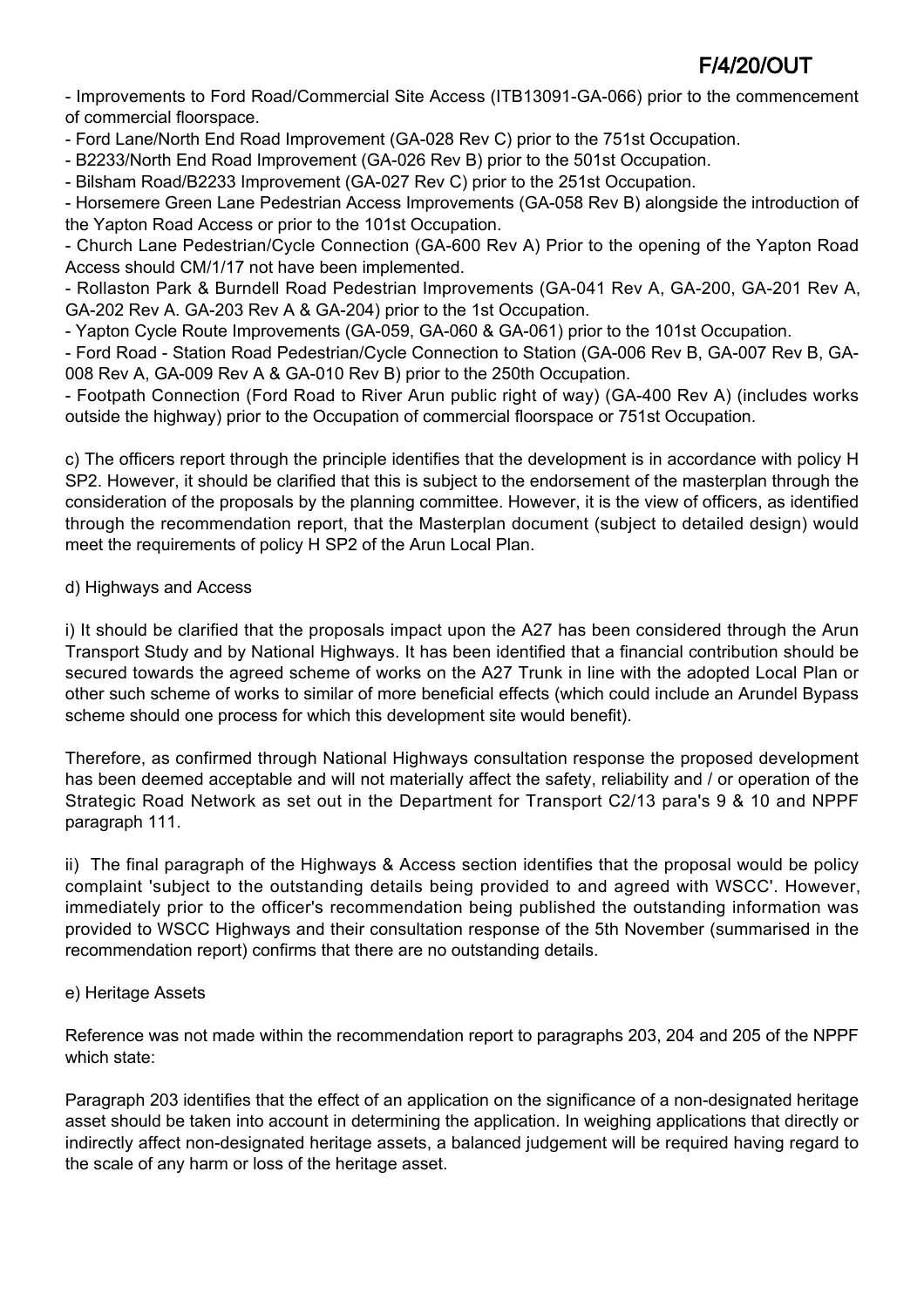Paragraph 204 states that local planning authorities should not permit the loss of the whole or part of a heritage asset without taking all reasonable steps to ensure the new development will proceed after the loss has occurred.

Paragraph 205 states that local planning authorities should require developers to record and advance understanding of the significance of any heritage assets to be lost in a manner proportionate to their importance and the impact, and to make this evidence publicly accessible. However, the ability to record evidence of our past should not be a factor in deciding whether such loss should be permitted.

The recommendation report has taken into consideration the significance of non-designated heritage assets and drawn a balanced judgement having had regard to the scale of the loss as is required by paragraph 203.

In terms of paragraph 204 in this case the application site is a strategic allocation within the local plan, and it is considered that it is sufficiently likely that the development will progress. Finally, in terms of paragraph 205 the recommendation report identifies that the route of the western arm of the runway would be retained as open space with a heritage walk to be secured using an appropriately worded condition. Therefore, it is considered that the proposal would accord with paragraph 205 of the NPPF.

### f) Infrastructure Provision

i) The infrastructure development plan for this site identifies that an on-site 3G pitch should be provided as part of this development. However, the Arun District Council Sports Strategy has superseded this with an off-site contribution being secured.

ii) In terms of education the report sets out the required financial contribution for each facility. However, those to be delivered on-site could be delivered by the developer in which case there would be no financial contribution secured.

iii) It is identified in the report that the financial contributions towards healthcare will be directed towards off-site healthcare facilities. This is contrary to policy SA2 of the Ford Neighbourhood Development Plan. However, this aligns with the adopted approach by the CCG for the delivery of primary healthcare in Arun.

iv) It has been agreed with WSCC that the financial contribution towards Ford Lane/North End Road can be flexible to allow for the delivery of alternative highway arrangements. This would allow for the delivery of a roundabout in this location. However, the CIL regs would not allow the Council to secure full funding to deliver a roundabout in this location as it would go beyond what has been assessed as necessary to mitigate the impact of the development upon the operation of this junction.

## 7. Amendments to Conditions

Whilst the recommendation has been amended to deferral of the application there are some amendments required to conditions.

Condition 4 - The plan reference in regards to the 'Ford Airfield Geometry - Eastern Access onto Ford Road' should be amended once confirmed.

Condition 5 - Bullet point three of the phasing condition should be amended to read "Vechicular access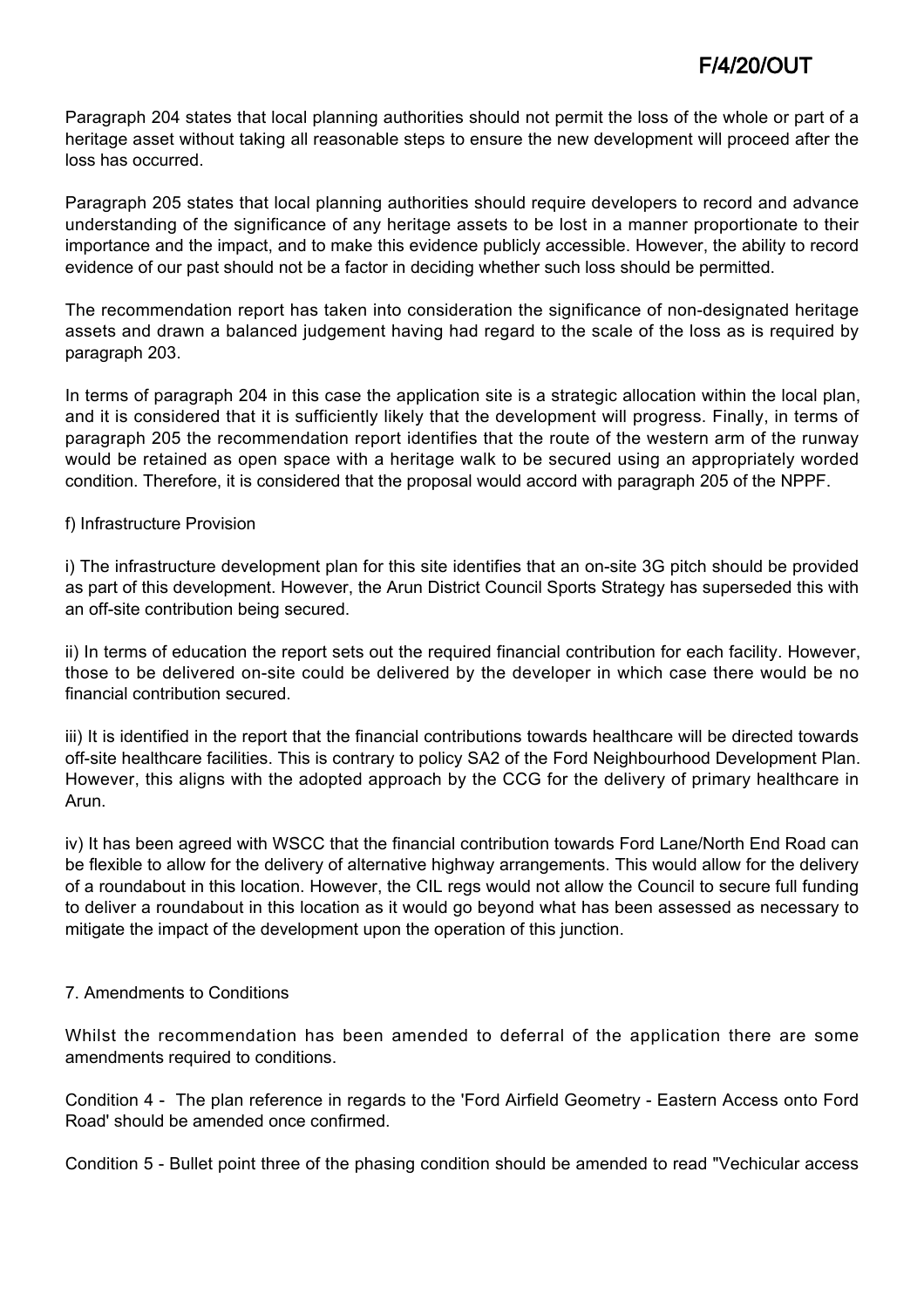from Ford Lane, Yapton Road and Ford Road".

Condition 7 - The word allocation is replaced by the word application.

Condition 28 - Added "for that dwelling".

Condition 32 - Reference to Condition 28 amended to Condition 29.

Officers Comment:

1. No comments.

2. No comments.

3. In response to the letter of representation the following comments are made:

- The representation challenges the conclusions of the recommendation report in regards to odour generation from Grundon Waste Transfer Station. This matter will need to be considered further prior to the determination of the application.

- The representation also raises concerns that this application is being determined ahead of planning application F/5/20/PL. However, whilst the two applications are certainly related in nature the determination of F/5/20/PL prior to this application is not necessary. It is acknowledged that the approval of F/5/20/PL will regularise the operation of Ford Market and reflect the loss of the western arm of the runway. But it is not necessary in principle or policy terms.

- Concerns have also been raised in regards to the comments from Historic England. Further information has been submitted by the applicant to address the concerns of Historic England and the Council's Conservation Officer. This information has been considered by the Conservation Officer who has confirmed that the developments impact upon the designated and non-designated heritage assets is acceptable.

4. The application seeks outline permission and as such the detailed masterplan is purely indicative at this time. Details of pedestrian and cycle linkages within the site are a matter for consideration at detailed design stage. It is considered that the parameter plans provide adequate opportunity to provide strong pedestrian linkages across the site and into the wider area.

The path of the former canal is also identified on the parameter plans with the alignment to be reflected in the layout. This will also be covered by Condition 7 (Design Code) which states that the design code will demonstrate how the detailed proposals will reflect the contents of the Masterplan Document. The Masterplan Document includes more detail on the approach to be taken with the canal and how it should be reflected within the internal movement/landscaping proposals, including pedestrian/cycle connections up to the boundary of the site with Grundon, then up the western edge connecting with the footpath network. Given that the Design Code will need to be approved prior to the submission of the reserved matters application it is considered that sufficient measures are in place to ensure that the development will respect the canal and ensure strong sustainable links across the site.

5. No comments.

6. No comments.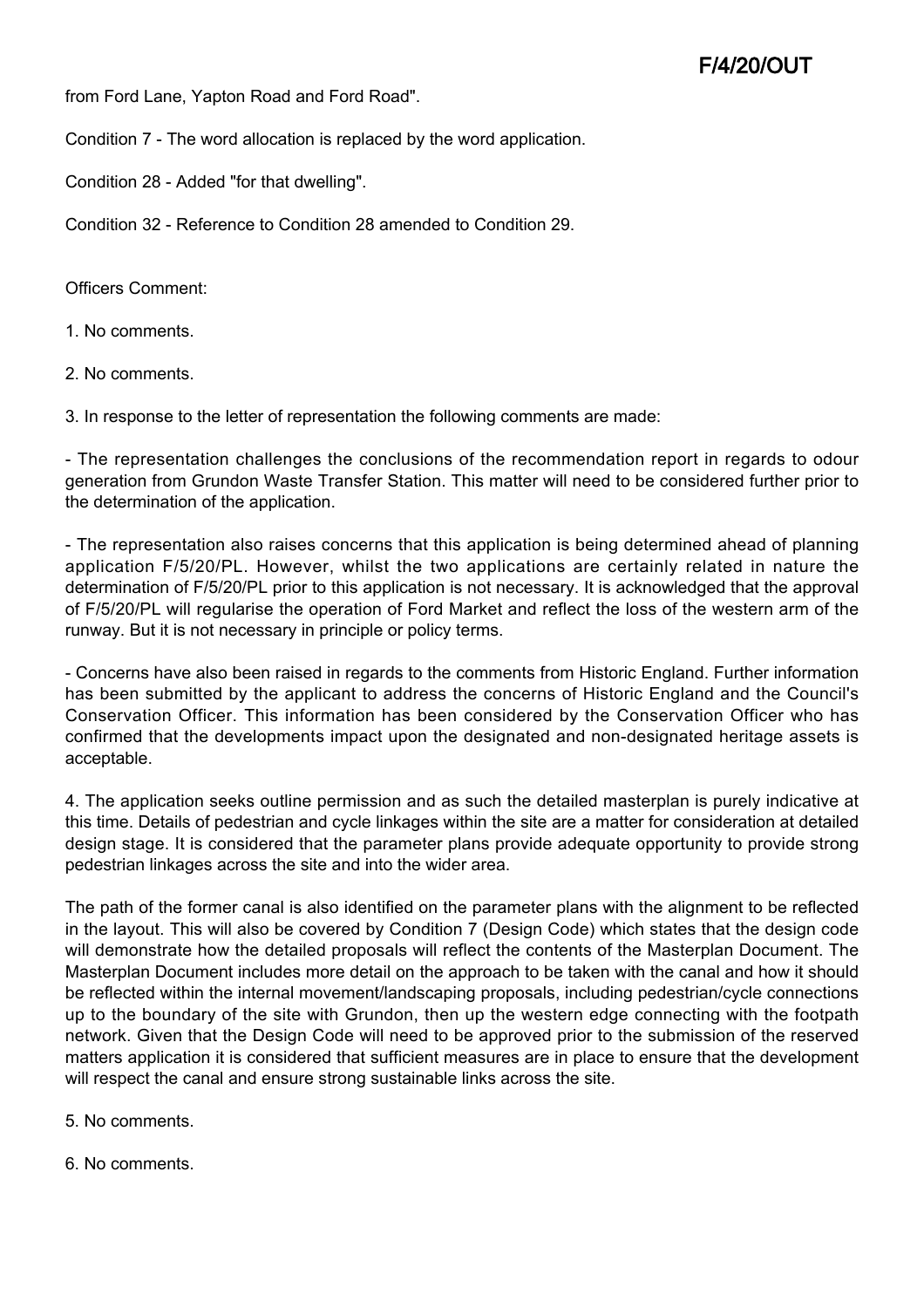7. No comments.

RECOMMENDATION: It is recommended that the application is deferred to allow for further consideration of the odour impacts.

Notes: Changes to recommendations, conditions and / or reasons for refusal will always be reflected in the recommendation section of the attached Officer's Report.

#### PLANNING APPLICATION REPORT

- REF NO: F/4/20/OUT
- LOCATION: Land at Ford Airfield Ford
- PROPOSAL: Outline planning application (with all matters reserved except for access) for the development of up to 1,500 dwellings (Use Class C3), 60-bed care home (Use Class C2), up to 9,000 sqm of employment floorspace (Use Classes B1), local centre of up to 2,350 sqm including up to 900 sqm retail / commercial (Use Classes A1-A5) and 1,450 sqm community / leisure floorspace (Use Classes D1- D2), land for a two-form entry primary school (Use Class D1), public open space, allotments, new sports pitches and associated facilities, drainage, parking and associated access, infrastructure, landscape, ancillary and site preparation works, including demolition of existing buildings and part removal of existing runway hardstanding. This application affects a Public Right of Way. This application is the subject of an Environmental Statement. This application may affect the setting of a Listed Building. This application falls within CIL Zone 1 - Zero Rated.

### SITE AND SURROUNDINGS

DESCRIPTION OF APPLICATION The application seeks outline planning permission for "the development of up to 1,500 dwellings (Use Class C3), 60-bed care home (Use Class C2), up to 9,000 sqm of employment floorspace (Use Classes B1), local centre of up to 2,350 sqm including up to 900 sqm retail / commercial (Use Classes A1- A5) and 1,450 sqm community / leisure floorspace (Use Classes D1-D2), land for a two-form entry primary school (Use Class D1), public open space, allotments, new sports pitches and associated facilities, drainage, parking and associated access, infrastructure, landscape, ancillary and site preparation works, including demolition of existing buildings and part removal of existing runway hardstanding".

> Approval is sought for access to the site as part of this application. The appearance, landscaping, layout and scale of the proposed development are reserved matters.

> The application comprises a comprehensive set of plans, drawings and documents, including an Environmental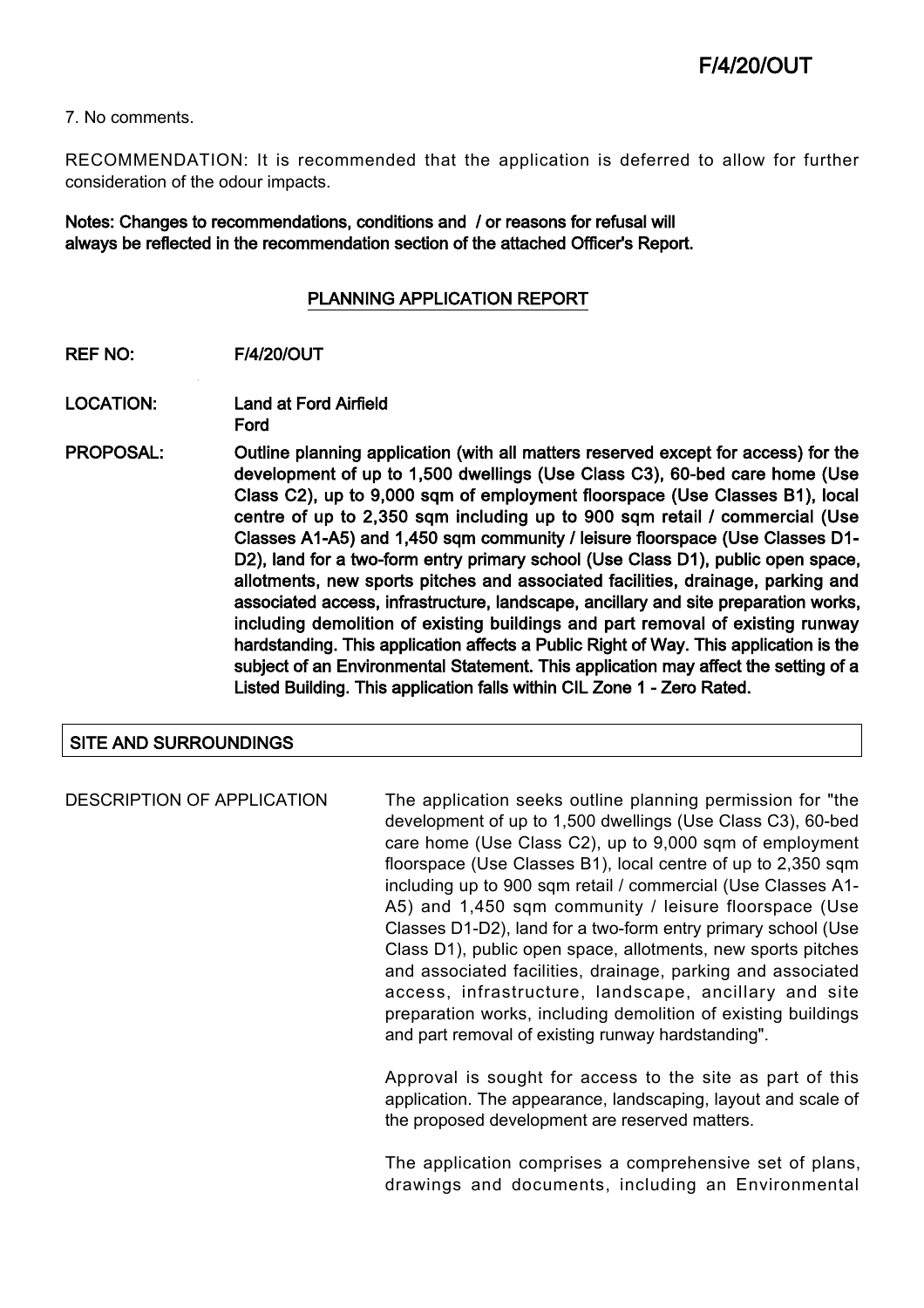Statement.

|                                                                       | While there have been amendments to the Use Classes, for<br>planning applications such as this one that was submitted<br>before 1 September 2020, the Use Classes in effect when the<br>application was submitted must be used to determine the<br>application.                                                                                                                           |  |
|-----------------------------------------------------------------------|-------------------------------------------------------------------------------------------------------------------------------------------------------------------------------------------------------------------------------------------------------------------------------------------------------------------------------------------------------------------------------------------|--|
| <b>SITE AREA</b>                                                      | 86.63 hectares                                                                                                                                                                                                                                                                                                                                                                            |  |
| RESIDENTIAL DEVELOPMENT 30 dwellings per hectare (average)<br>DENSITY |                                                                                                                                                                                                                                                                                                                                                                                           |  |
| <b>TOPOGRAPHY</b>                                                     | Predominantly flat.                                                                                                                                                                                                                                                                                                                                                                       |  |
| TREES                                                                 | None of any significance affected by the proposed<br>development. The trees to be removed to form the proposed<br>means of access to the site are of low quality and have little<br>potential to contribute to local character.                                                                                                                                                           |  |
| <b>SITE CHARACTERISTICS</b>                                           | The site is bound by Ford Lane to the north, a former runway,<br>waste management and agricultural uses to the east,<br>Horsemere Green Lane to the south and Yapton Road,<br>Rollaston Park and agricultural land to the west.                                                                                                                                                           |  |
|                                                                       | Much of the land is in agricultural use. However, a large<br>proportion of the concrete runways of the former Ford Airfield<br>remain. The southern and eastern runways, which adjoin the<br>application site, are used for car boot sales, a farmers' market<br>and market uses on Thursdays, Saturdays and Sundays.                                                                     |  |
|                                                                       | The former airfield accommodates several waste management<br>uses, which adjoin the application site. These include a<br>wastewater treatment works (operated by Southern Water), a<br>waste transfer station (operated by Grundon) and a recycling<br>facility (operated by Viridor). The access road to these three<br>uses is included in the eastern part of the site from Ford Road. |  |
|                                                                       | In the central part of the site, there is the 'Flying Fortress'<br>(indoor children's play area) and the 'Arun Sports Arena'<br>(indoor five-a-side football facility). The access to these<br>facilities is from Rollaston Park.                                                                                                                                                         |  |
|                                                                       | The whole of the site lies within the Parish of Ford. It adjoins<br>the Climping Parish boundary at Horsemere Green Lane and<br>Yapton Road. It touches the Yapton Parish boundary at its<br>western-most point, on the course of the former Portsmouth<br>and Arundel Canal.                                                                                                             |  |
|                                                                       | There are several Public Rights of Way (PROW) which pass<br>through the site (Path Numbers 363, 363_1, 366, 200_3 and<br>175). These provide footpath connections between Yapton<br>and Ford Lane, or eastwards to Ford Road, and Yapton Road<br>to Ford Road (via Rudford Industrial Estate).                                                                                            |  |
| <b>CHARACTER OF LOCALITY</b>                                          | The site is located between the villages of Yapton, Ford and                                                                                                                                                                                                                                                                                                                              |  |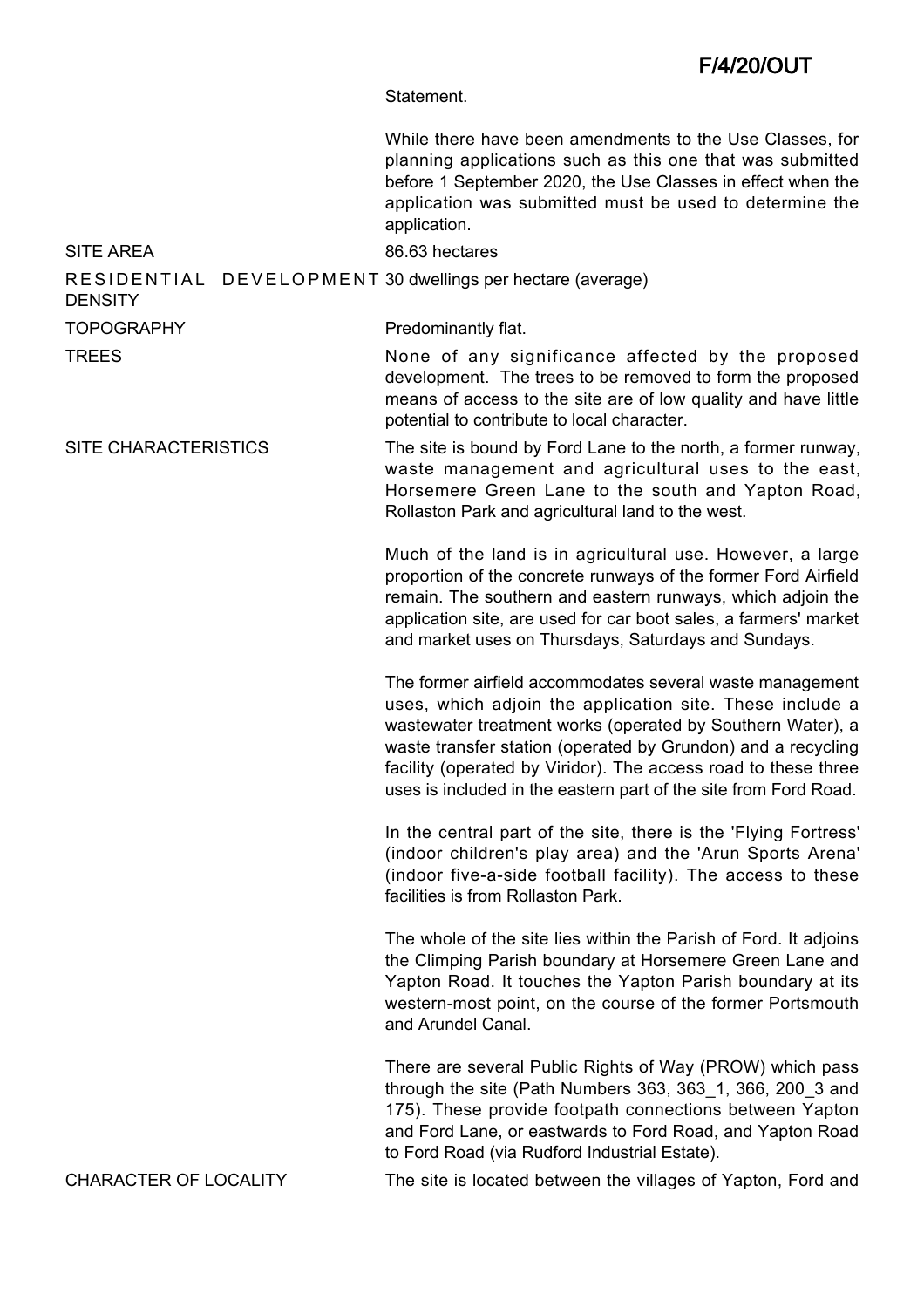Climping. It is approximately 3km to the north west of Littlehampton town centre and 4km south west of Arundel town centre. The South Downs National Park boundary lies approximately 2km to the north of the site.

The site is approximately 0.7km south of Ford railway station and 0.4km west of the River Arun.

## RELEVANT SITE HISTORY

| F/12/18/WS | New access road - This application is a County Matter<br>Waste Application & will be determined by West Sussex<br><b>County Council (EIA)</b>                                                            | No Objection<br>23-07-18 |
|------------|----------------------------------------------------------------------------------------------------------------------------------------------------------------------------------------------------------|--------------------------|
| F/5/20/PL  | Reconfiguration of Ford Market, including revised market<br>access, hardstanding for replacement vehicular parking<br>and associated infrastructure, landscape, ancillary and<br>site preparation works. |                          |

F/12/18/WS - This road provides the existing means of access to the eastern part of the site.

F/5/20/PL - The reconfiguration of Ford Market is a prerequisite to the proposals the subject of this outline application. The related application (F/5/20/PL) is the subject of a separate officers' report.

## REPRESENTATIONS

## REPRESENTATIONS RECEIVED:

### Ford Parish Council

The Ford Neighbourhood Development Plan seeks to ensure that a co-ordinated approach for the whole site is pursued. The airfield application, market application and Ford Energy from Waste application should follow a joint and co-ordinated approach.

A new footpath/cycleway is required from the western entrance to the site, along the length of the runway to Ford Road and onwards across the fields, to the River Arun.

Land to the south of the Ford Road access should be identified and made available for self-build homes for local people.

Funding for healthcare should be spent on facilities in the Ford Parish, enabling the Avisford Surgery to expand where most existing residents of Ford are registered.

### YAPTON PARISH COUNCIL - Support with reservations

(i) Has strong reservations about the impact of traffic generated from this scheme on both Yapton and surrounding parishes. A permanent solution to the traffic congestion in Ford, Clymping and Yapton is sought, which would ensure safer village centres and traffic directed to towards A-roads, away from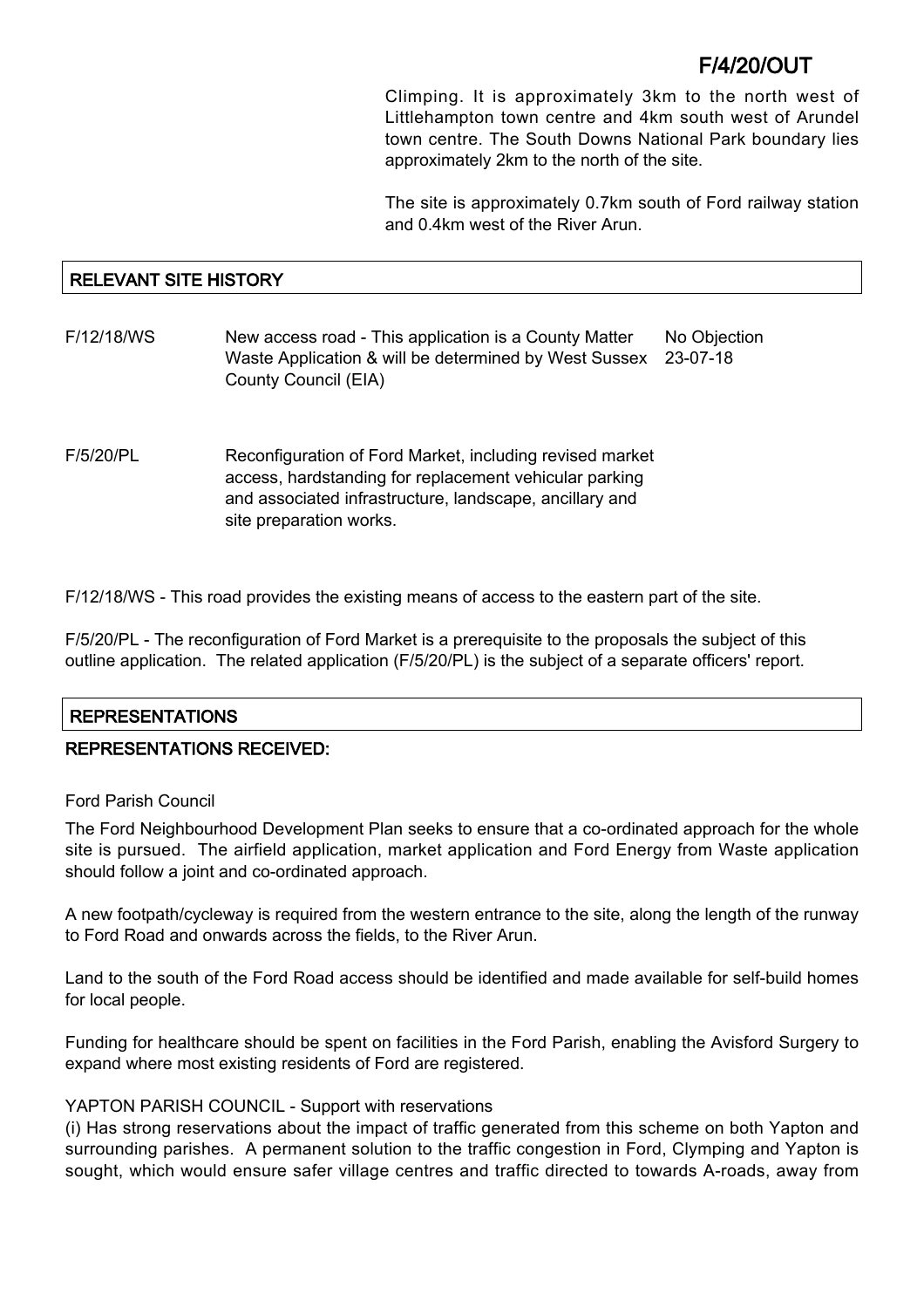unclassified roads such as Ford Lane. There is a lack of information on any mitigation measures to relieve the added congestion at both Ford and North End level crossings.

(ii) The western edge of the proposed development will cause erosion of the physical and visual gap between the two parishes, resulting in coalescence and the loss of individual village identity. The opportunity to provide green infrastructure between the villages must not be lost.

(iii) There is a desire to improve off-road connectivity and secure links with the existing cycleway network. The upgrading of existing public rights of way should be landscaped to maintain their rural appearance.

(iv) The scheme should reflect the rural character of the outer parts of the former airfield.

(v) The proposed housing mix should accommodate parish needs, which include a demand for bungalows.

(vi) It is expected that contributions will be secured through a s.106 agreement towards both the new primary school and Yapton Church of England Primary School, a new medical centre and a secondary school to meet the needs of those in the 'Six Villages' area alone.

## CLYMPING PARISH COUNCIL - Object

(i) Will lead to coalescence of Ford and Clymping contrary to the local plan which seeks to maintain the separate identity and amenities of existing settlements.

(ii) The Transport Assessment does not adequately assess the impact of traffic within Clymping (e.g. road safety and air pollution) and does not include any proportionate mitigation proposals.

- The traffic forecast to leave the site in the morning peak hour is not credible, particularly in a location with limited access to public transport and employment.

- The lack of capacity at the level crossings mean traffic will move south through Clymping.

- The secondary school is expected to attract students from Middleton, Felpham and Littlehampton who will access the site through Clymping.

- The impact at the Oystercatcher Junction (Yapton Road/A259) will be severe and an improvement has yet to be defined.

- The proposed layout precludes the opportunity to construct a future road from the A259 west of The Oystercatcher, through the airfield, over the railway and to the A27.

- The traffic impact on Horsemere Green Lane will be severe and has been ignored in The Transport Assessment. There will be conflict between motorists and pedestrians and cyclists on this route given the lack of suitable footpaths and cycleways. Horsemere Green Lane will also be used by traffic from the west in order to access Ford Market.

- Proposals to improve the pavement on the eastern side of Church Lane are recognised, but no controlled crossing is proposed.

(iii) There should be an archaeological survey of the entire site given the recent findings on land to the south of the airfield.

## MIDDLETON-ON-SEA PARISH COUNCIL - Object

Will make traffic congestion on the A259 considerably worse. The results of the A259 feasibility study need to be implemented before any work is undertaken on this site.

## FELPHAM PARISH COUNCIL - Object

(i) Impact of traffic on surrounding roads, particularly the A259;

(ii) Cumulative impact of traffic from other development at Climping;

(iii) Impact of additional traffic at level crossings and pedestrian crossings;

(iv) Impact on the A27 and the proposed Arundel bypass;

(v) Impact on healthcare facilities to be addressed via s.106;

(vi) Does not address plans to expand the adjacent waste recycling facility;

(vii) Does not confirm the amount of affordable housing that will be delivered;

(viii) The scale of development will overwhelm the parishes of Ford and Yapton;

(ix) Not demonstrated that the proposed community facilities are sustainable or wanted;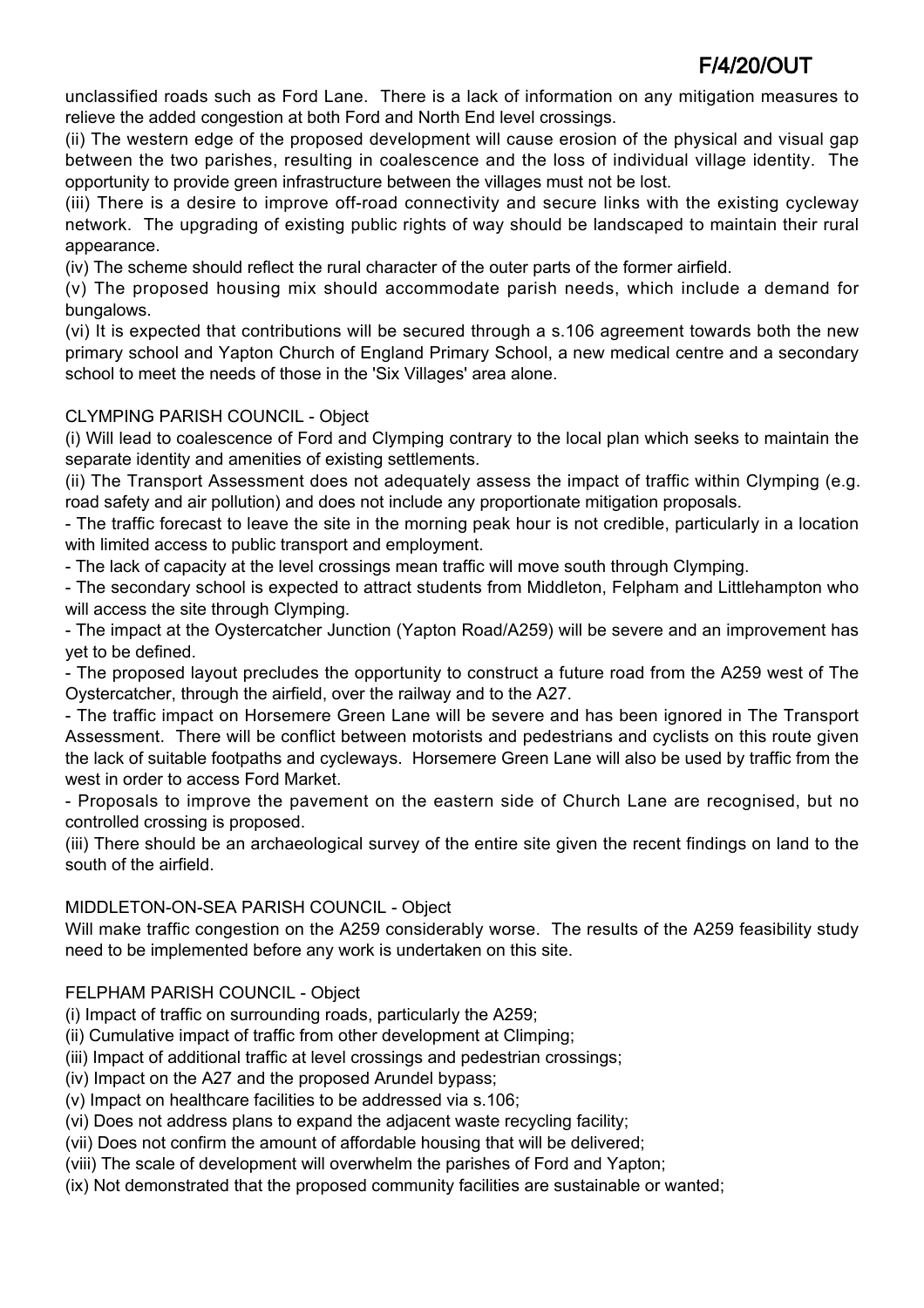- (x) Impact on local listed buildings has not been demonstrated;
- (xi) Further information needed to demonstrate biodiversity net gain; and
- (xii) Lack of coordination with other strategic developments.

#### WALBERTON PARISH COUNCIL

Fully support the comments by Ford Parish Council that a co-ordinated approach for the whole site is pursued. The airfield application, market application and Ford Energy from Waste application should follow a joint and co-ordinated approach.

The land not shown to be developed in the built-up area should be designated for specific use, e.g. agriculture, woodland or local green space.

#### REPRESENTATIONS

Below is a summary of the issues raised through letters of representation. Representations have been made by 52 individuals or organisations (70 Objections, 2 No Objection and 2 in Support).

The objections include the following comments:

- The application ignores Policy W10(d) of the Waste Local Plan (2014) which safeguards the strategic waste allocation at Ford Circular Technology Park from any development that would prevent or prejudice its development for waste management uses.

- The application considers only existing and consented uses at Ford Circular Technology Park and largely ignores the Ford Energy from Waste proposals for an Energy Recovery Facility and Waste Sorting and Transfer Facility (WSCC/036/20 & WSCC/011/21).

- There are doubts regarding the suitability and deliverability of the noise mitigation measures relied upon by the applicants.

- The proximity of proposed housing to the Ford Circular Technology Park will inevitably prejudice the current and future operations at that site.

- The proposed development uses only part of the Ford Strategic Allocation yet seeks to deliver the full housing provision. As a result, residential properties will be located unacceptably close to safeguarded waste management facilities. If the full extent of the allocation was used, more suitable buffer zones could be provided to protect sensitive properties from noise and odour.

- Noise from the industrial estate.

- Lack of confidence that the development will be coordinated with proposals at Ford Circular Technology Park, Drove Lane and Bilsham Road.

- A need to take account of a large sewer that leads to the waste-water treatment works.
- Smell from the Waste-Water Treatment Works.

- Lack of provision for equestrians.

- The proposals should improve provision for pedestrians, cyclists and horse riders to access the countryside and the facilities that they need.

- All footpaths through the site should be upgraded to bridleway status.
- A need to provide safe crossing points for equestrians on Yapton Road and Ford Lane.

- A commitment to provide bridleway routes is needed at the outline stage.

- The need to enable equestrians to get a) to Byway 197 at Climping, b) to and over the railway line at Ford to go northwards and c) to path 206 between Arundel and Littlehampton.

- No defined route from west to east for non-motorised users.

- More thought should be given to the use of footpaths crossing the site for connectivity between the parishes.

- Insufficient acknowledgement of the route of the historic canal.

- The line of the canal to the east of the Grundon site has been omitted.

- Only a small section of the canal has been recognised with an abrupt end, whereas it should continue beyond the Grundon site. There is an opportunity to extend the route around the north of the Grundon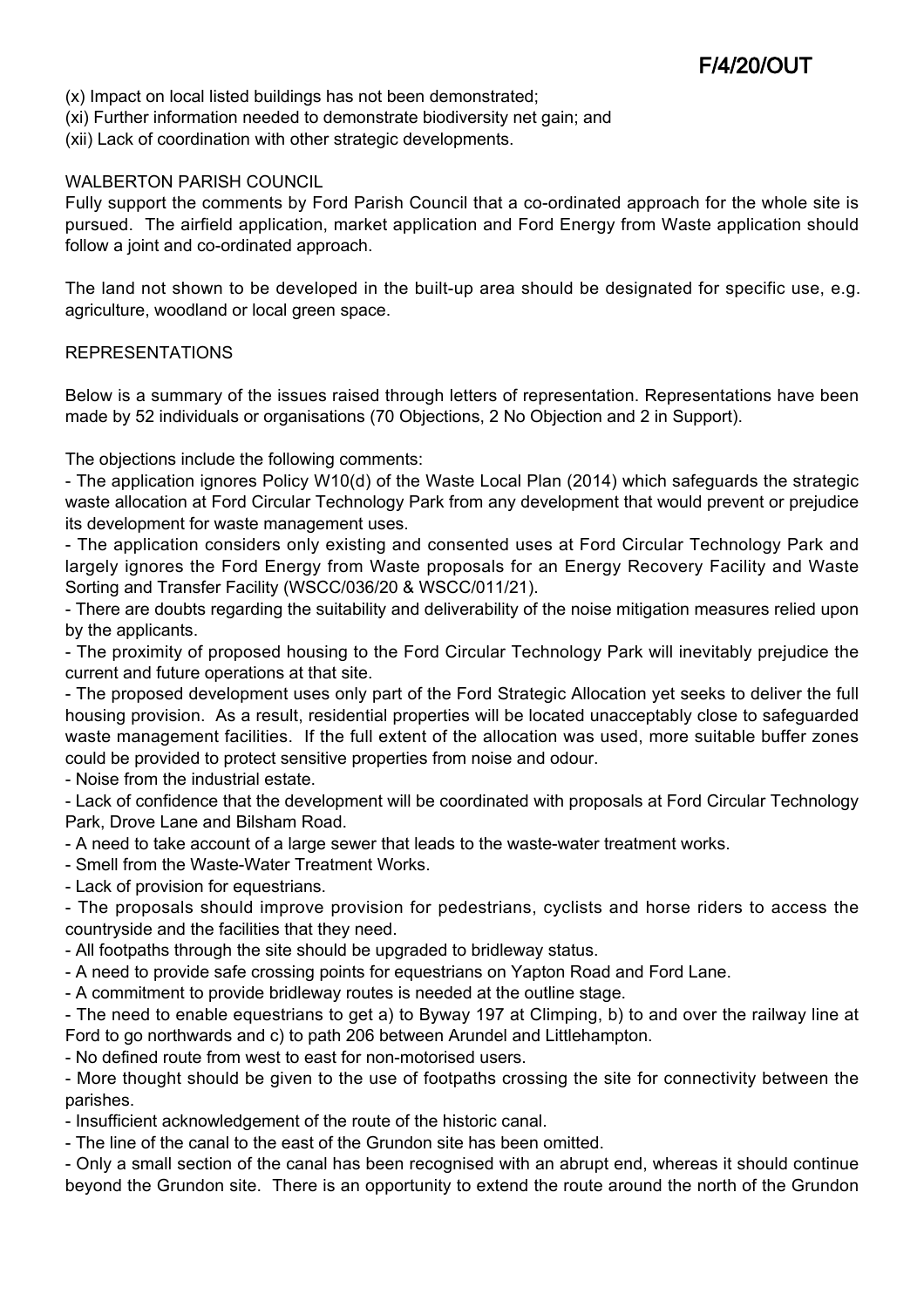site and reconnect with the eastern portion of the canal route.

- There is an opportunity to include a water feature within the open space to acknowledge the canal heritage.

- The Ford to Hunston Greenway proposal by Sustrans and others, along the route of the canal, should be included to provide non-motorised users with access to Yapton and beyond.

- The location of the additional sports pitches is inconsistent with the provision of a through route.

- Application lacks sufficient detail on how it will support sustainable transport.

- Cycle parking should be as easy to get to as the car.

- There needs to be a commitment to bring the existing path, alongside the road to Ford Station, up to a standard described in LTN/20.

- There are no improvements to parking at Ford Station.

- All houses should be provided with fast chargers for electric vehicles.

- There should not be a main vehicular north-south route through the development site.

- Horsemere Green Lane not included in the list of local roads and junctions considered in the Transport Assessment.

- Not in agreement with the Transport Assessment or the conclusions derived from it.

- A new road should be considered between the A259 (west of The Oystercatcher) and the Yapton Road access to the proposed development.

- The possible future improvements to key junctions on the A259 are not yet either programmed or funded.

- The application is considered premature pending certainty on both the funding and the timing of essential A259 highway improvements.

- The application does not include provision for a possible north-south route within the masterplan.

- The traffic generation figures provided fall considerably short of reality.

- Further traffic modelling needs to be carried out to determine the effects on Horsemere Green Lane.
- Traffic impact on Horsemere Green Lane will be severe.
- It is uncertain what other developments were included in the traffic model.
- The effect of increased traffic flows on the Ford Road railway crossing.

- Much reliance is placed on promoting modal shift towards cycling and walking when the reality is that the majority of trips will continue to be made in private vehicles.

- The primary and secondary schools should be located closer together in order to share facilities and in the southern part of the site where there would be better access from Yapton Road.

- Carbon dioxide emissions from transporting children to schools.

- Vehicular access to the secondary school site should be provided within 'The Landings' and not from completed housing developments in Yapton.

- There is not the road or public service infrastructure for this development.
- Little reference is made about health provision.
- A 60-bed care home is not supported.
- Will totally change the character of the area and people's way of life.
- The Eco-town was rejected and so should this proposal.
- Overdevelopment of the area.

- Should be greater emphasis on maintaining a green gap between the site at Ford and Yapton and Clymping.

- No spatial separation that would help Climping retain its separate identity, contrary to the Climping Neighbourhood Plan.

- Insufficient provision of landscaping and biodiversity.

- Loss of arable land and effect on the Skylark population.
- Loss of Grade 2 agricultural land.
- Cannot keep losing countryside.
- The proposed houses are not zero carbon.
- Risk of flooding.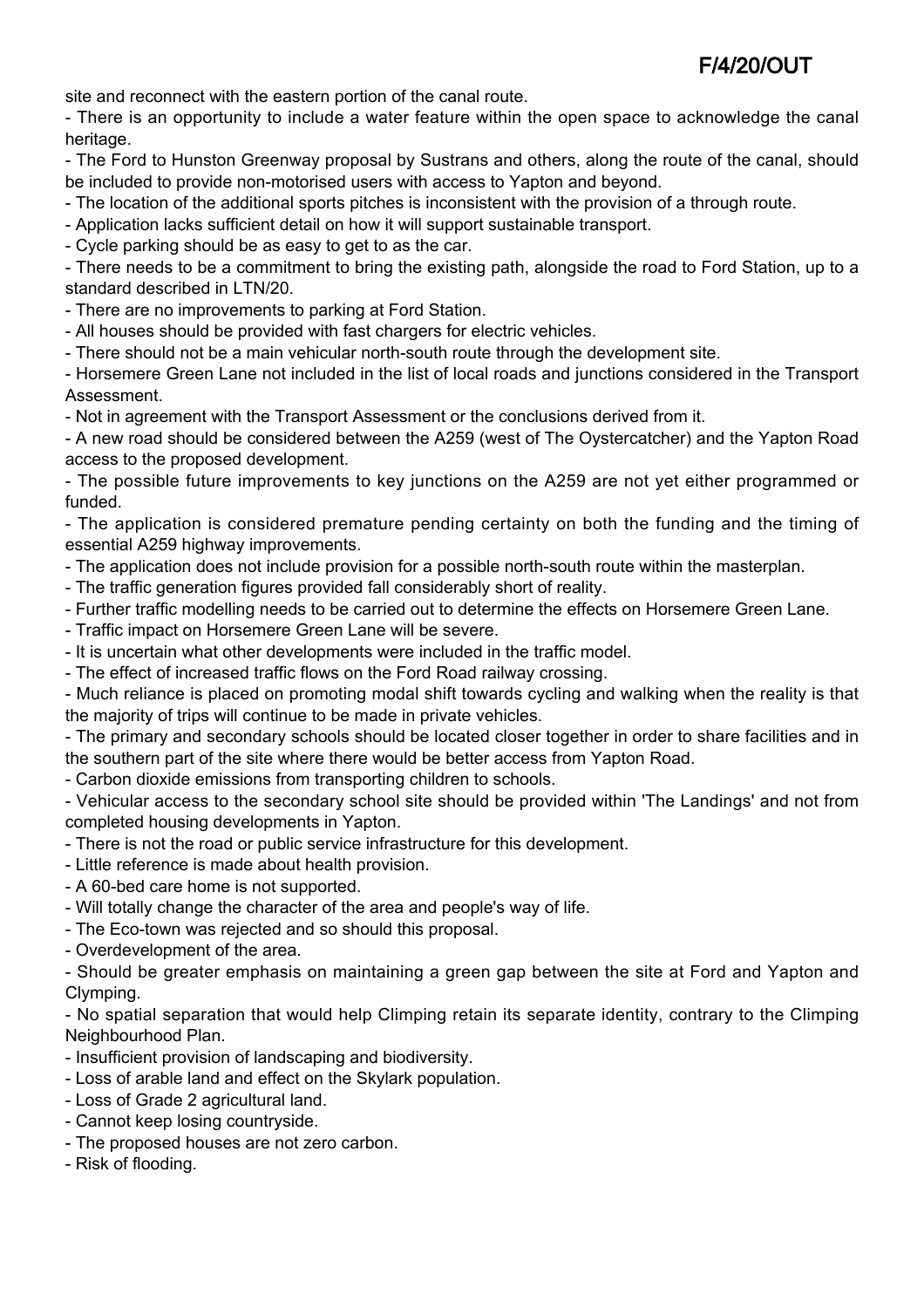The representations in support make the following comments:

- There is no policy that makes delivery of the strategic allocation dependent on a bridge over the railway at Ford and/or a connection to the proposed A27 Arundel Bypass, nor any policy that requires the development to make a contribution towards the same.

- Permission should be granted subject to legally appropriate conditions and a s.106 agreement at the earliest possible opportunity and without further delay.

- 'The Landings' will link the fragmented village together.

- The partnership between the Community Land Trust and housing association is a good idea to help the local community.

### COMMENTS ON REPRESENTATIONS RECEIVED:

The representations are noted and have been taken into account in the Conclusions section of this report.

| <b>CONSULTATIONS</b>                  |
|---------------------------------------|
| <b>National Planning Casework</b>     |
| <b>WSCC Strategic Planning</b>        |
| <b>Environment Agency</b>             |
| <b>Network Rail</b>                   |
| <b>NHS Coastal West Sussex CCG</b>    |
| <b>Strategic Projects</b>             |
| <b>Highways England</b>               |
| <b>Sussex Police-Community Safety</b> |
| <b>Engineering Services Manager</b>   |
| Engineers (Drainage)                  |
| <b>Ecology Advisor</b>                |
| Sport England South East              |
| Surface Water Drainage Team           |
| <b>Environmental Health</b>           |
| Parks and Landscapes                  |
| Arboriculturist                       |
| Southern Water Planning               |
| <b>Economic Regeneration</b>          |
| Planning and Housing Strategy         |
| <b>WSCC Strategic Planning</b>        |

### CONSULTATION RESPONSES RECEIVED:

Below is a summary of the consultation responses provided in regards to the proposed development. Full comments from each of the consultees are available through the Arun District Council website.

#### HIGHWAYS ENGLAND - No Objection

On the basis that the Council will require a financial contribution towards the agreed scheme of works on the A27 Trunk Road in line with the adopted Local Plan, or other such scheme of works of similar or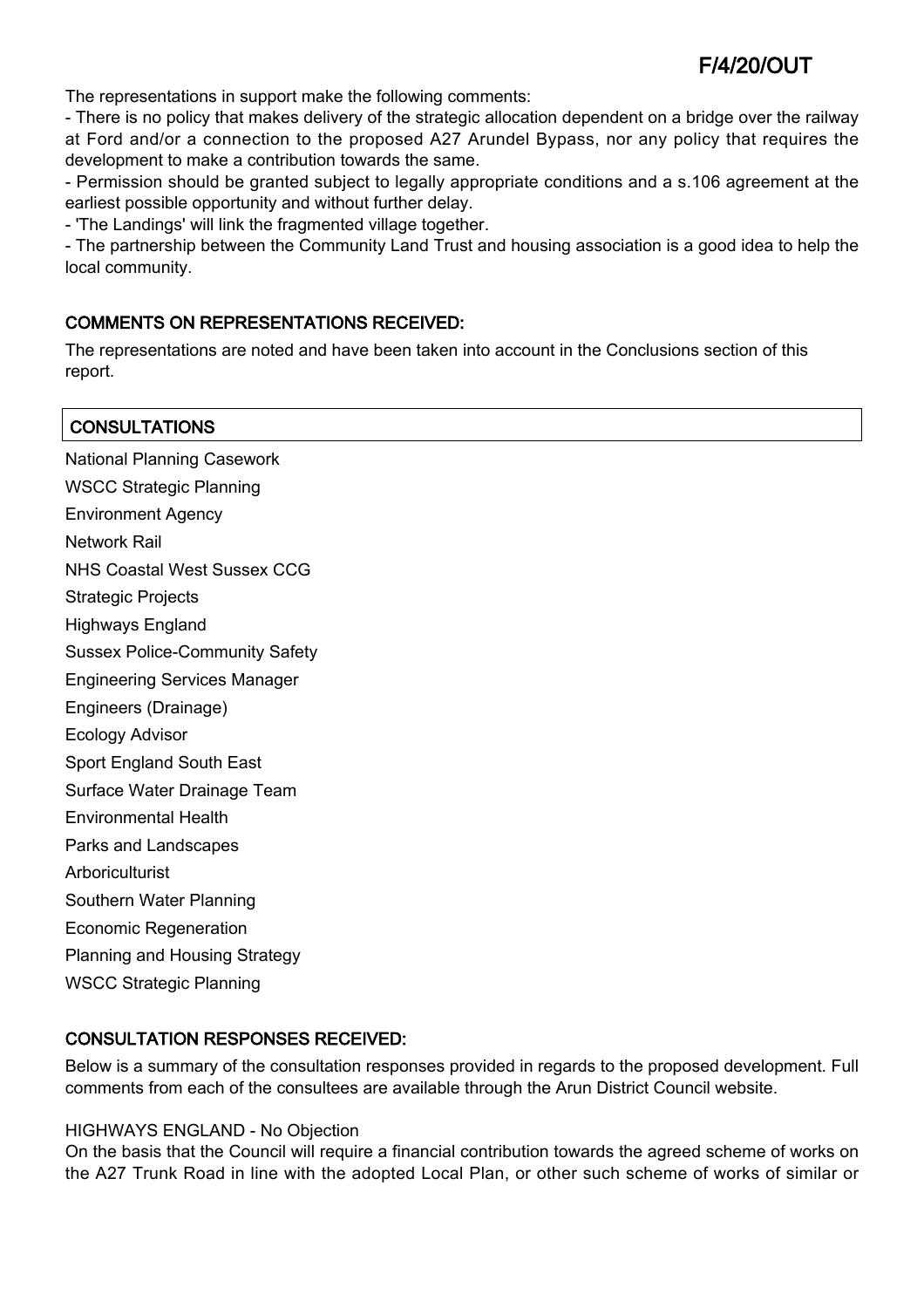greater benefit, Highways England find the proposals acceptable and will not materially affect the safety, reliability and/or operation of the strategic road network in this location and its vicinity.

## WSCC LOCAL HIGHWAY AUTHORITY

Additional information was sought, in relation to the following matters:

- Consideration of cycle route provision in line with Local Transport Note (LTN) 1/20 Cycle Infrastructure Design;

- Discussions with WSCC PRoW;
- Stage 1 Road Safety Audits for all Schemes/improvements;
- Public Transport Details; and
- Contributions / Delivery of works / phasing of works.

## Comments received 05.11.2021

Cycle Infrastructure Design LTN 1/20

- Considerations of the offsite cycle connections have been provided by the applicant, due to the constraints of the existing highway boundary limited enhancements to the proposed routes can be made however where feasible the off road route to Ford Station has been widened to 3.2m. Future routes within the development should be developed in accordance with the guidance contained within LTN1/20.

### WSCC PRoW

- The WSCC PRoW team have provided comments to the LPA.

### Road Safety Audit

- Stage 1 RSAs have been carried out on all schemes and the recommendations accepted by the designed and agreed with WSCC.

### Public Transport Details

- Whilst limited details have been provided the applicant has indicated that the development would provide either;

(a) A 30 minute frequency service between Barnham and Littlehampton that routes through the development and provides acces to Barnham Station; or

(b) The diversion of the 700 Coastliner Route through the development site in addition to a 30 minute frequency morning and evening peak period shuttle service between the site and Barham Railway Station.

- As part of this service provision, bus stop infrastructure is to be provided in the site and will be brought forward as part of the subsequent Reserved Matters Applications. Given that there will need to be a good level of occupancy to make such a link viable, I would suggest a trigger of 33% occupation (prior to occupation of the 501st dwelling).

- As no firm details are available about the phasing of the development in creating a link that the 700 service could utilise and the previously proposed trigger for both accesses being 1st and 750th occupation. It is recommended that both accesses should be delivered by the 501st Occupation in line with the provision of the bus service.

- Prior to delivery of either of the above services future residents would be able to utilise the existing bus stops.

## **Contributions**

- Contributions are to be provided in accordance with the Arun Transport Study apportionment report 2020.

## Ford Road Access

- Following the provision of a stage 1 RSA associated with WSCC planning application WSCC/011/21 the issue of HGVs over running has been brought to WSCC attention. As the development would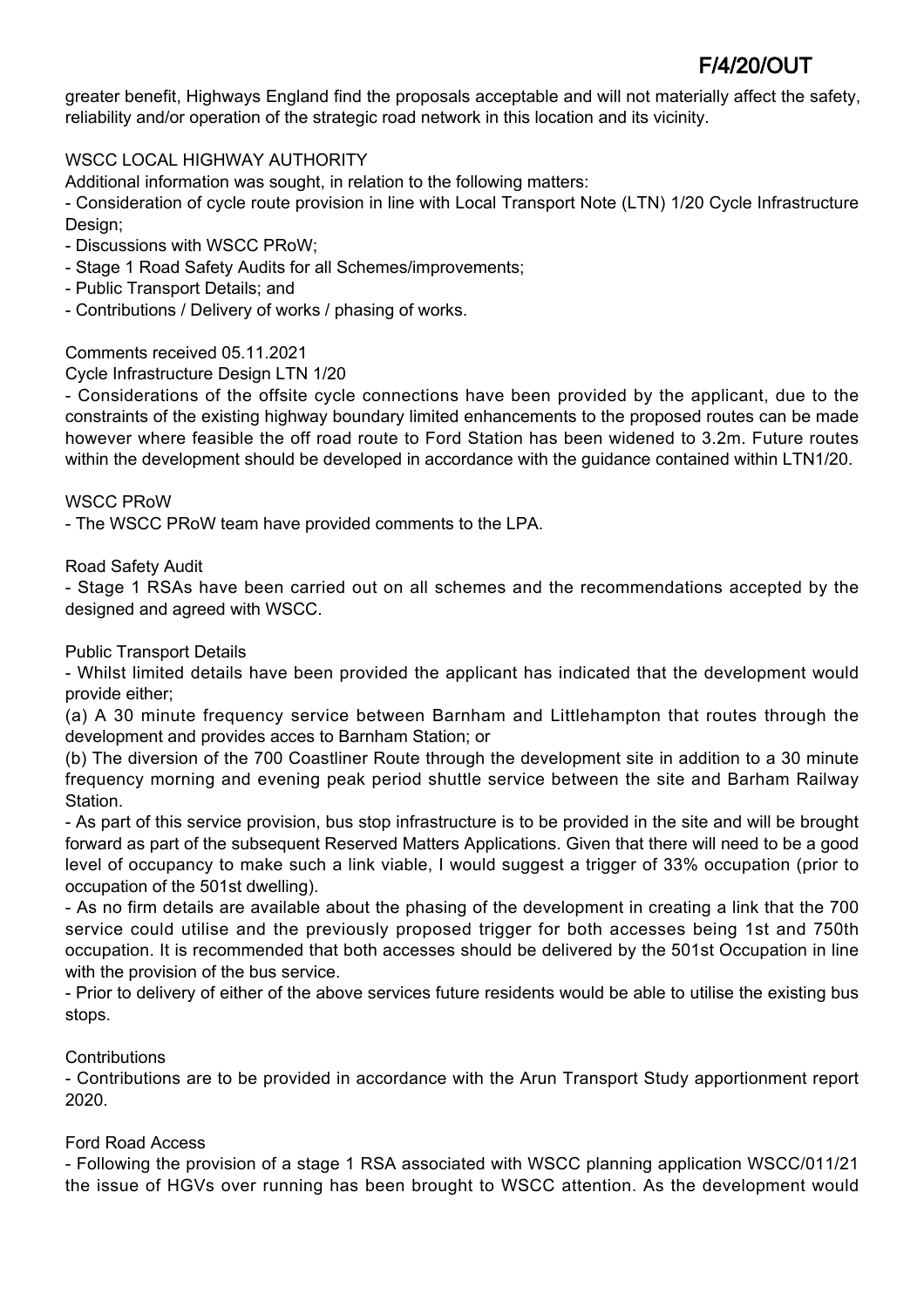increase vehicle flows above existing consented levels through the junction and increase the level of conflict it is expected that the finding of the safety audit would also need to be addressed by this application and as such the applicant has identified a scheme within land under their control which would be delivered to address the issue within the RSA.

No objection is raised subject to the identified S106 contributions and conditions.

## WSCC PUBLIC RIGHTS OF WAY

The impact of the development on the public use, enjoyment and amenity of Public Rights of Way (Footpaths 175, 363, 366 and 366\_1) is a material consideration. Upgrading the existing footpaths to bridleway status would provide walkers, cyclists and equestrians with a safe off-road route that could tie in with any schemes to link access to the River Arun to the east and Public Rights of Way north to Arundel and south-east towards Littlehampton. Such enhancements should be considered for the benefit of the development, local community and visitors to the area. They would also improve access to local business, schools and tourism.

## NETWORK RAIL

Concerned about the impact of the proposed development and the cumulative impact of developments in the area on the Yapton and Ford level crossings. Some level crossings would benefit from closure in this area and Network Rail is keen to work with the Council to ensure it occurs. The development provides an opportunity to secure a significant contribution towards the provision of a road bridge over the railway at Ford, which is safeguarded in the Local Plan.

Network Rail also seeks the provision of continuous, direct, and safe footpaths and cycle paths between the development and Ford Station, as part of a wider network, together with financial contributions towards additional car parking and cycle parking facilities at Ford Station.

## ENVIRONMENT AGENCY

The majority of the proposed development is within Flood Zone 1. There is a small area in the north-east corner that is within Flood Zones 2 & 3. It is proposed that allotments be located in this area, which is supported.

## WSCC LEAD LOCAL FLOOD AUTHORITY - No objection

The Surface Water Drainage Strategy included with this application states that permeable paving and attenuation basins with a controlled discharge to the watercourse would be used to control the surface water runoff from the site. Surface water pumping is not sustainable and other SuDS will need to be considered in this respect.

All works to be undertaken in accordance with the LPA agreed detailed surface water drainage designs and calculations for the site, based on sustainable drainage principles.

### ADC DRAINAGE ENGINEER

The applicant has listened to our concerns and has now provided an outline of a gravity surface water drainage solution. Conditions are proposed.

### NATURAL ENGLAND

Without appropriate mitigation the development would have an adverse effect on the integrity of the Arun Valley Special Protection Area (SPA). Mitigation measures need to be secured as set out in the Appropriate Assessment (AA). These measures involve the use of fencing and planting of hedgerows along footpaths that pass through suitable Bewick's swan habitat to reduce recreational disturbance associated with the development and mitigate the likely significant effects. It is advised that an appropriate planning condition or obligation is attached to any planning permission to secure these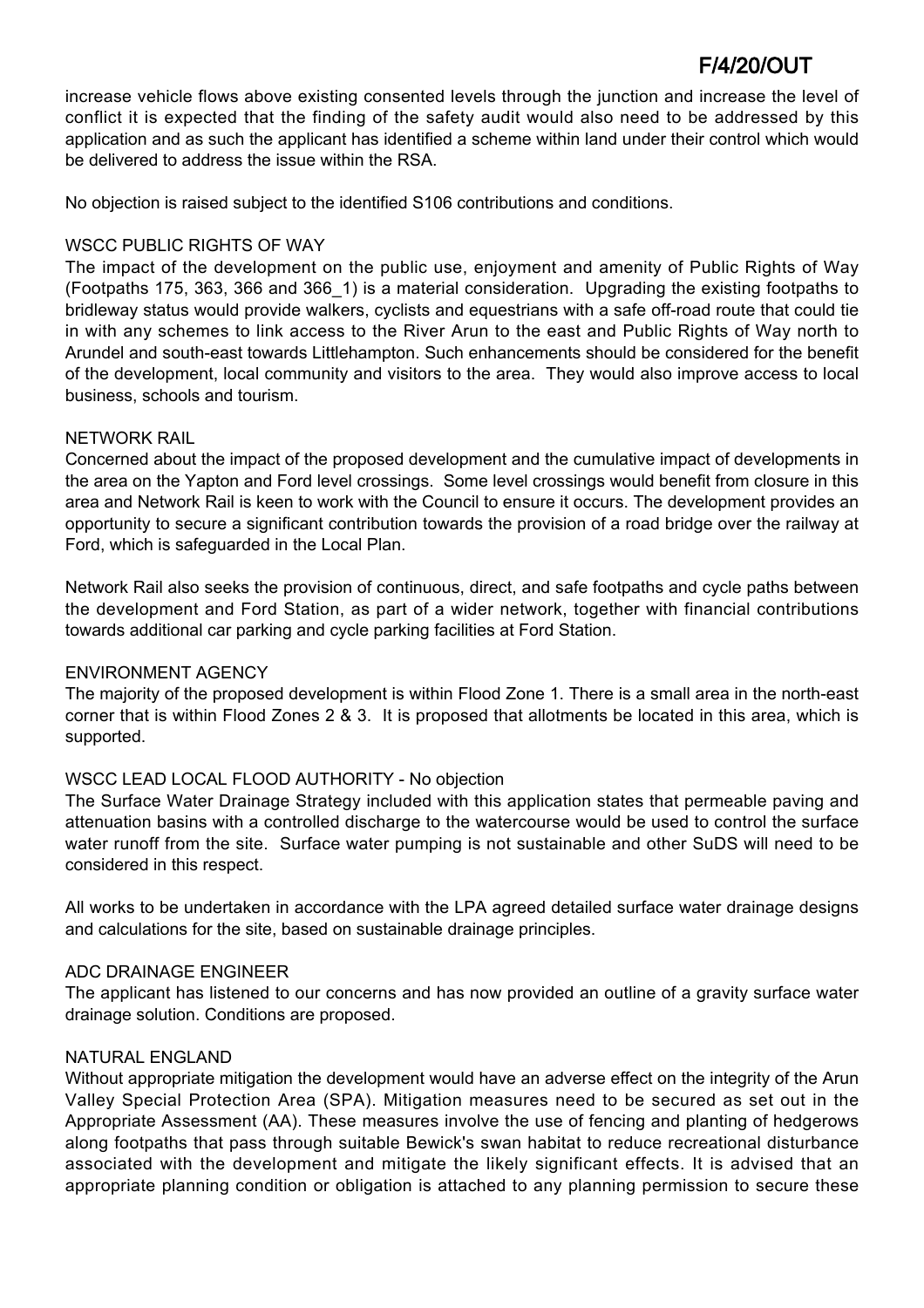measures.

#### ADC ECOLOGY ADVISOR

A lot of survey work has been undertaken relating to protected sites, species and habitats on site. Bewick swans are protected as part of the Arun Valley Special Protection Area (SPA). The Shadow Habitats Regulations Assessment in relation to Bewick Swans is satisfactory. However, no other mitigation strategies have been discussed and there is a lack of information on how green infrastructure will be incorporated into the scheme. The Blue and Green Infrastructure Parameter Plan indicates substantial gaps in the hedgerows/planting around the boundary of the site, which will have an impact on commuting bats. Information on biodiversity net gain needs to be provided prior to determination.

### WSCC MINERALS & WASTE - Objection

The County Council fully recognise the importance of, and in principle policy support for the development confirmed by its allocation in the Local Plan. However, as required by policies W2 and W10 of the Waste Local Plan, policies WM DM1, QE SP1 and H SP2c (SD8) of the Arun Local Plan and policy EE3 of the Ford Neighbourhood Plan, any development of the site must ensure that existing and allocated waste management facilities/sites be safeguarded from inappropriate neighbouring development that could prejudice the operation and/or future development, and ensure new development is safeguarded from the impacts of incompatible land uses.

The applicant has not demonstrated that the proposed development, in particular the proximity of noise sensitive uses to existing and allocated waste management sites, could be delivered without prejudicing the operating of existing waste management facilities.

### SOUTHERN WATER - Objection

The illustrative masterplan of the site shows some residential development within the 1.5 OdU (odour) contour of the waste-water treatment works. The Odour Assessment Technical Report has not been agreed with Southern Water and further investigation into odour emissions from the waste-water treatment works is required. The assessment does not deal satisfactorily with the cumulative impact of odour from the waste-water treatment works and surrounding industrial uses. It is optimistic to assume that any environmentally permitted facility will be completely odour free. The revised Waste Infrastructure Statement fails to demonstrate that there has been any consideration of the future expansion of the Ford waste-water treatment works, as required by Policy H SP2c of the Local Plan.

### ADC ENVIRONMENTAL HEALTH OFFICER - Objection

Noise - there is concern about the impact of noise from adjoining industrial and waste management sites on the amenities of the occupiers of the proposed dwellings, including noise levels within gardens.

Odour - there is concern that the odour assessment does not appear to take into account any future increase in capacity at the Southern Water Waste Water Treatment Works. The proximity of the proposed housing could restrict its expansion. There is also the potential for odour from the Grundon waste management site to have an impact on the proposed residential use. The odour assessment must consider not only the potential sources of odour but the potential cumulative impacts too.

Air Quality and Dust - it is agreed that a dust management plan and construction management plan be secured through the use of planning conditions

Conditions - other conditions are recommended to limit the hours of construction activities, to deal with the risks associated with land contamination and any asbestos if present, and to control external lighting.

### ADC HOUSING STRATEGY & ENABLING MANAGER

The scheme should provide 450 affordable dwellings, of which 75% (338) should be rented and 25%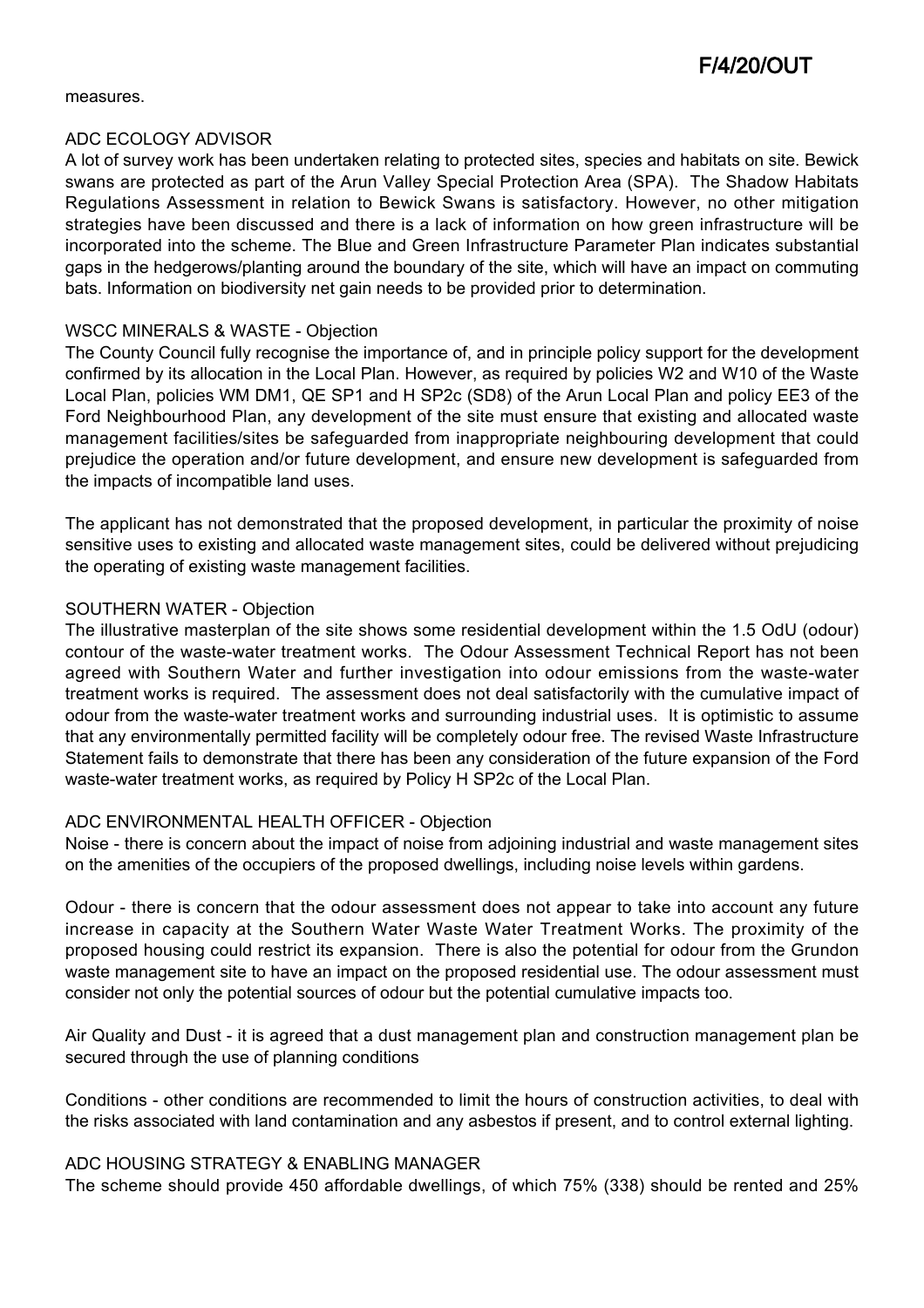(112) should be intermediate tenure. The preferred mix of affordable housing is 35% 1-bed, 40% 2-bed, 20% 3-bed and 5% 4-bed.

Ongoing discussion with the Ford Community Land Trust and their chosen Registered Provider partner is encouraged. A formal agreement with the Community Land Trust will ensure that the needs of the local community are fully met in parallel with the requirements of the Council.

### WSCC INFRASTRUCTURE

Education: No primary/secondary/further secondary schools within the catchment area of the proposal have spare capacity to accommodate the children generated. Contributions requested as follows:

Early Years and Primary - A financial contribution and land for a 2FE primary school, including nursery places.

SEND - A financial contribution and land to provide special education facilities at the new primary school or a financial contribution to expand provision at Cornfield School.

Secondary - A formula based financial contribution and land towards phase 2 of a new secondary school in Arun or expansion at Ormiston Six Villages Academy should the new school not progress.

Further Secondary - A formula based financial contribution towards phase 2 of a new sixth-form, or restructure of the sixth-form to cater for the additional student population at St Philip Howard Catholic High School Sixth-Form.

Library: A community space is required on site to accommodate a Tier 7 facility plus a financial contribution towards the new facility, or a contribution towards the expansion of facilities at Littlehampton Library should the new Tier 7 facility not proceed.

Fire and Rescue: A formula based financial contribution is required towards the redevelopment of Littlehampton Fire Station.

WSCC - FIRE & RESCUE

Recommend the imposition of conditions to secure the provision of fire hydrants.

### NHS WEST SUSSEX CLINICAL COMMISSIONING GROUPS

It is predicted that new residents will register at The Croft surgery or the GP premises in Yapton, which are the primary care sites to support the proposed development. The CCG has a new build scheme at The Croft site in progress (part funded by future s.106 receipts) and the option to extend or utilise a new build in Yapton. A contribution is sought towards off-site healthcare infrastructure at The Croft Surgery and/or GP premises supporting Ford at Yapton.

#### HISTORIC ENGLAND

Do not object to the application in principle. But consider that significant further work by the applicant is required to demonstrate that conservation and enhancement of heritage assets has been adequately achieved, and harm to the historic environment has been avoided, minimised, and appropriately justified, as detailed in the NPPF.

Not satisfied that the scope and quality of the historic environment assessment is sufficiently robust to inform the decision-making process.

Consider that the application does not meet the requirements of the NPPF 2019 (paragraphs 184, 189 and 200). Additionally, it is considered that the application does not meet the requirements of Local Plan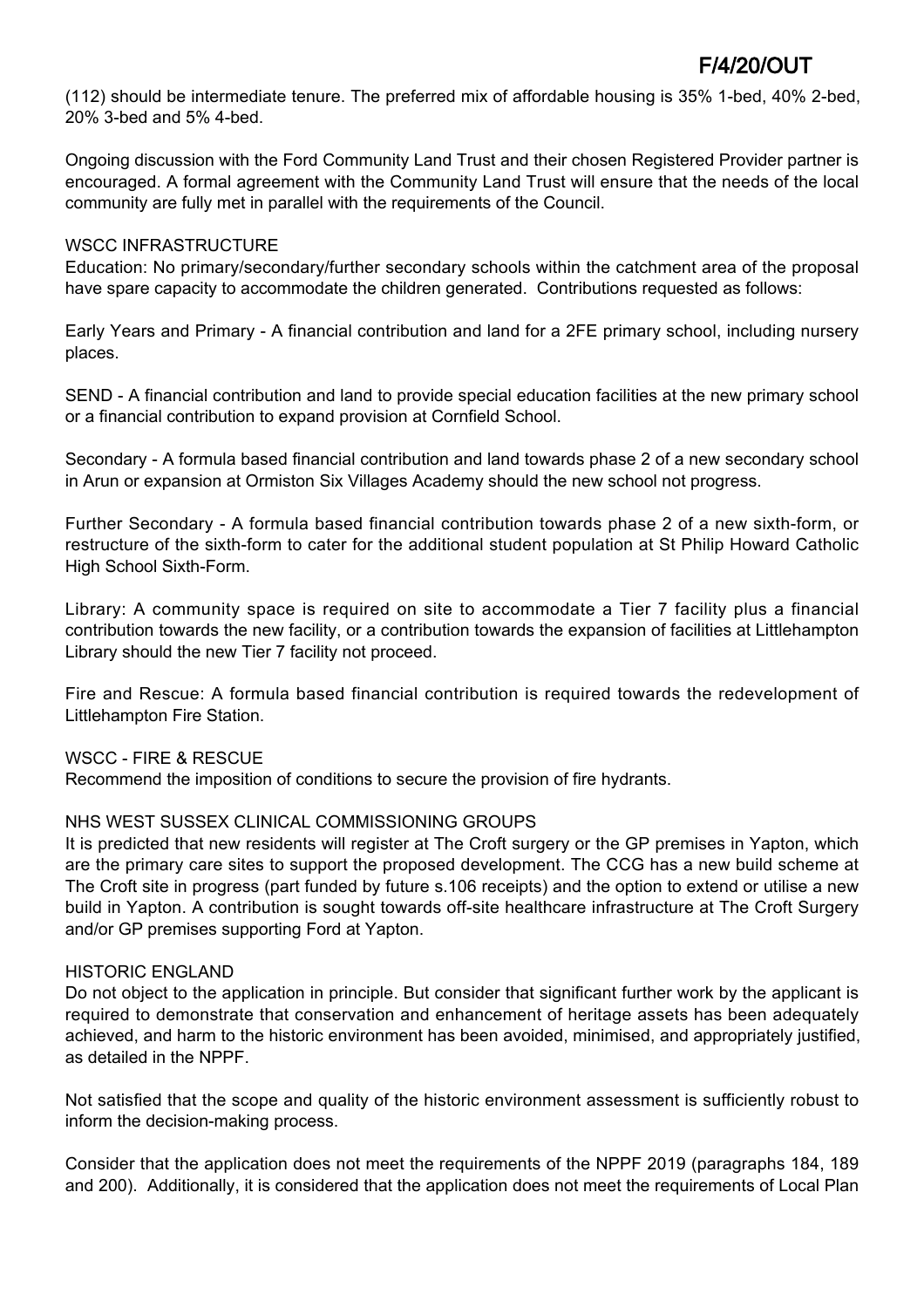Policy H SP2 clause m.

### ADC CONSERVATION OFFICER

More detail could have been provided, such as an assessment of the settings of the listed buildings and description of their significance. Inclusion of the route of the former canal in the open space and the opportunity for it to be linked to other strategic allocations in the western part of the district is welcomed. The route should appear through the entire development. Some locally listed buildings or structures appear not to have been considered in the submitted assessment.

### ADC ARCHAEOLOGY OFFICER

The archaeological interest of the site should be further evaluated by trial trenching in order to identify anything of importance whose significance should be properly preserved from the effects of development. Condition recommended to ensure that the site is evaluated ahead of development.

#### SPORT ENGLAND

(i) The retention of existing sports facilities accords with Sport England's planning objectives.

(ii) Supports the inclusion of land for formal sports pitches. Reference should be made to the playing pitch strategy to establish the detailed arrangement of the playing field land. Its provision, long-term management and maintenance and related changing facilities should be secured through a s.106 agreement.

(iii) It is recommended that financial contributions towards artificial grass pitches, indoor sports facilities and swimming pools, also be secured through a s.106 agreement.

(iv) The principles of 'Active Design' have been incorporated in the illustrative material accompanying the application, which shows a very strong framework of connected routes for walking and cycling and green spaces for formal and informal sport and recreation. The open spaces and pedestrian/cycle routes should be secured, through a s.106 agreement, as early as possible in the development phasing to embed active travel habits in the new resident population as it grows.

(v) The use of model conditions is recommended.

### ADC GREENSPACE

Recommended that the Masterplan for the site be endorsed before applications come forward for determination. No objection in principle to the development of this site for residential purposes, but further detail is required on the landscape aspects.

(i) The public open space on the east side of the site, adjoining existing industrial premises, should be considered against good design principles; not just to avoid development in odour zones.

(ii) Green infrastructure is required throughout the development.

(iii) Provision needs to accord with the Open Space, Playing Pitches, Indoor and Built Sports Facilities SPD adopted in January 2020.

(iv) A clear indication of the proposed future management of the open space must be set out.

(v) Measures to enhance biodiversity are required.

(vi) A full and detailed landscaping scheme will be required.

(vi) Clarification is sought on the form of recognition given to the line of the former canal, which passes through the site of the proposed sports pitches.

### ADC ARBORICULTURE

The proposed development is achievable without significant loss of established tree and hedgerow cover that is of public amenity and/or landscape value. The loss of trees and hedgerows of low-moderate value can be adequately mitigated with an ambitious and detailed soft landscape plan. As the detailed layout evolves for phases of the development, each application will need to be supported by an Arboricultural Impact Assessment and Method Statement Report, including a Tree Protection Plan identifying which trees are to be removed, which trees are to be retained and measures to protect them throughout the development. A condition has been recommended to achieve this.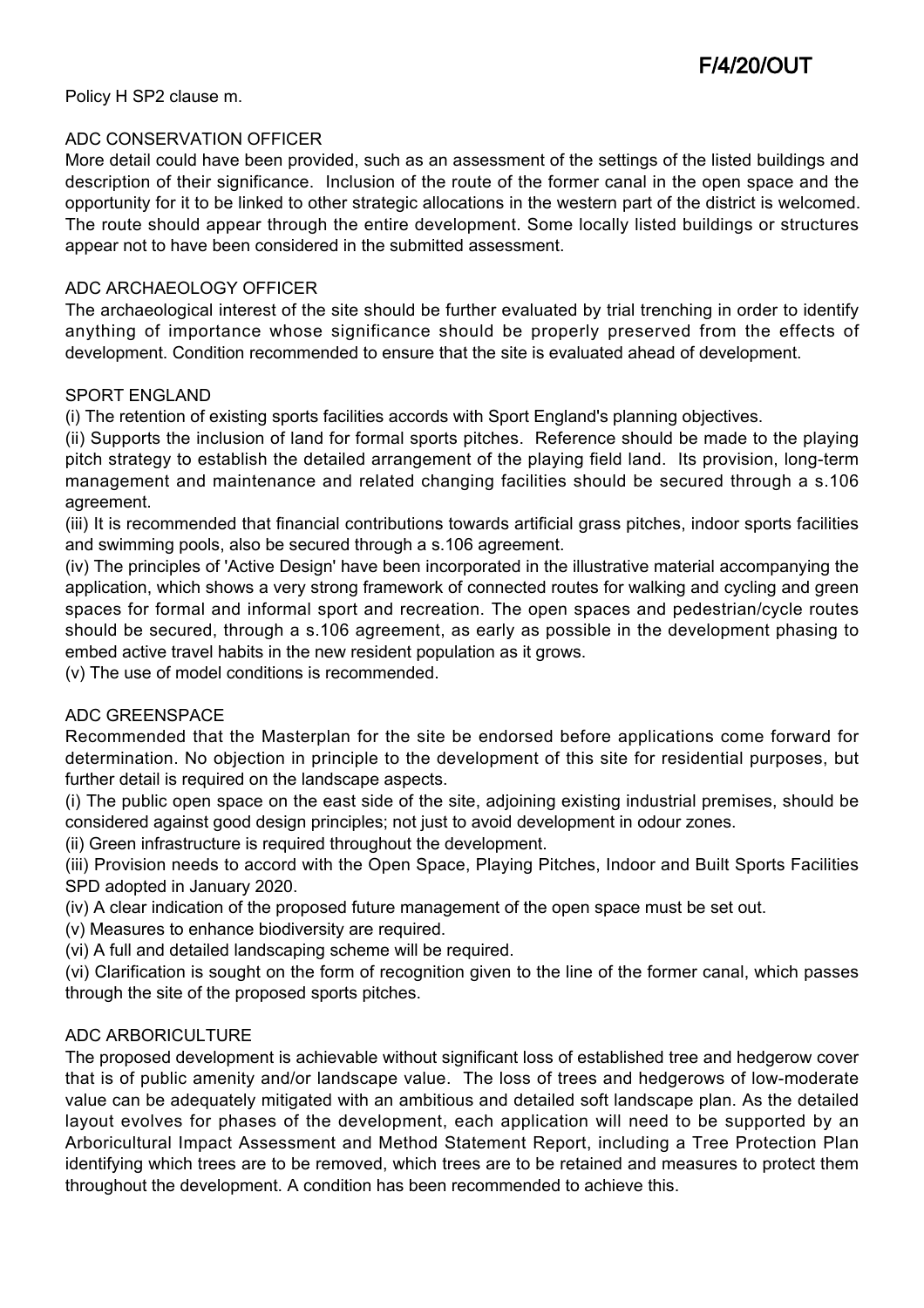### SUSSEX POLICE

No major concerns with the proposals. However, additional measures to mitigate against identified local crime trends and site-specific needs should be considered. A financial contribution (£251,301.58) is sought towards the provision of police infrastructure (i.e. additional officers/staff, premises, vehicles and ANPR camera).

### COMMENTS ON CONSULTATION RESPONSES:

Below are the officers comments in response to specific consultee comments.

#### ADC Drainage Engineer:

Following receipt of an updated drainage strategy in July 2021, ADC's Drainage Engineer has advised that they were pleased to see that the applicant had now provided an outline of a gravity surface water drainage solution and recommended the use of conditions on any planning permission granted.

#### Southern Water:

A revised odour assessment report was submitted by the applicants in July 2021, following additional sampling carried out at the site in May 2021. Southern Water have been consulted on the latest assessment and their comments were required by the 23rd August 2021. Despite chasing these outstanding comments no communication has been received from Southern Water in regards to this matter. As such, in the absence of any comment it is assumed that their concerns have been addressed through the update odour assessment.

### Environmental Health:

An update response has been provided following discussions with the developer and the submission of the update odour assessment in July 2021. It has been confirmed by Environmental Health that the use of a suitably worded condition would be adequate to address their concerns in regards to noise. They have also advised that they are unable to provide comment in regards to the odour assessment and recommended that independent assessment is undertaken to confirm the conclusions of this report. The Council are currently in the process of securing an independent contractor to undertake this review and as such delegated authority is sought for the determination of this application subject to the satisfactory outcome of this review.

## POLICY CONTEXT

Designations applicable to site: Policy H SP2c Ford (SD8) Strategic Allocation Built-up Area Boundary

## DEVELOPMENT PLAN POLICIES

[Arun Local Plan 2011 - 2031:](https://www.arun.gov.uk/adopted-local-plan)

| AHSP2            | AH SP2 Affordable Housing                                              |
|------------------|------------------------------------------------------------------------|
| DDM <sub>1</sub> | D DM1 Aspects of form and design quality                               |
|                  | ECCSP1 ECC SP1 Adapting to Climate Change                              |
|                  | ECCSP2 ECC SP2 Energy and climate change mitagation                    |
|                  | EMPSP1 EMP SP1 Strategic Economic Growth                               |
|                  | ENVDM1 ENV DM1 Designated Sites of Biodiversity or geographical<br>imp |
|                  | ENVDM4 ENV DM4 Protection of trees                                     |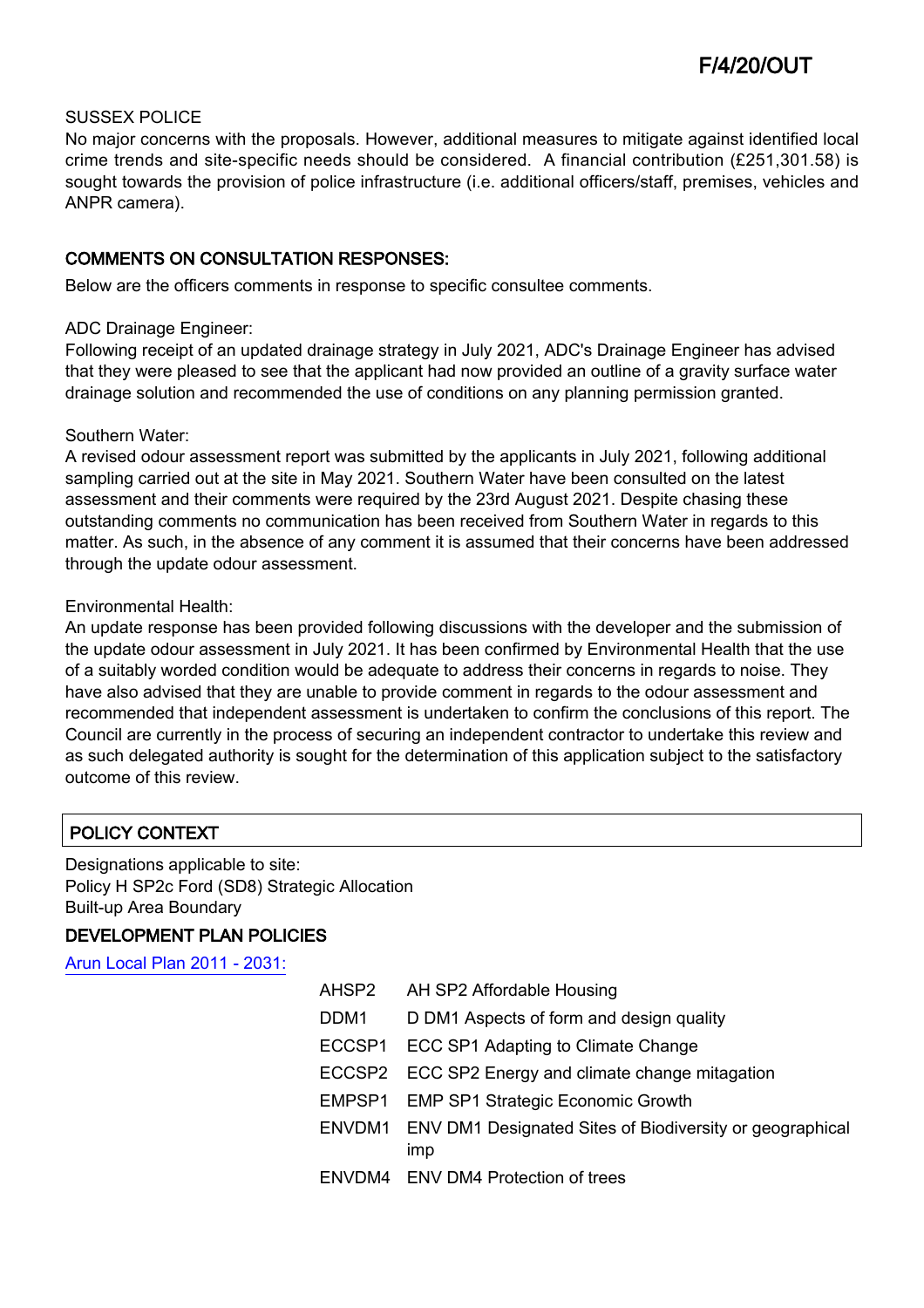|                   | ENVDM5 ENV DM5 Development and biodiversity                           |
|-------------------|-----------------------------------------------------------------------|
| ENVSP1            | <b>ENV SP1 Natural Environment</b>                                    |
| HDM1              | H DM1 Housing mix                                                     |
| HDM2              | H DM2 Independent living and care homes                               |
|                   | <b>HERDM1</b> HER DM1 Listed Buildings                                |
|                   | HERDM2 HER DM2 Locally Listed Buildings or Structures of<br>Character |
|                   | HERDM5 HER DM5 Remnants of the Portsmouth and Arundel Canal           |
|                   | HERDM6 HER DM6 Sites of Archaeological Interest                       |
| HERSP1            | <b>HER SP1 The Historic Environment</b>                               |
| HSP1              | HSP1 Housing allocation the housing requirement                       |
| HSP2              | H SP2 Strategic Site Allocations                                      |
| HSP2C             | H SP2c Inland Arun                                                    |
|                   | HWBSP1 HWB SP1 Health and Wellbeing                                   |
| INFSP1            | INF SP1 Infrastructure provision and implementation                   |
| INFSP2            | <b>INF SP2 New Secondary School</b>                                   |
| LANDM1            | LAN DM1 Protection of landscape character                             |
| OSRDM1            | Protection of open space, outdoor sport, comm& rec facilities         |
| OSRSP1            | <b>OSR SP1 Allotments</b>                                             |
| QEDM1             | <b>QE DM1 Noise Pollution</b>                                         |
| QEDM2             | QE DM2 Light pollution                                                |
| QEDM3             | <b>QE DM3 Air Pollution</b>                                           |
| QEDM4             | <b>QE DM4 Contaminated Land</b>                                       |
| QESP1             | QE SP1 Quality of the Environment                                     |
| SDSP <sub>1</sub> | SD SP1 Sustainable Development                                        |
| SDSP1A            | SD SP1a Strategic Approach                                            |
| SDSP2             | SD SP2 Built-up Area Boundary                                         |
|                   | SKILLSSP SKILLS SP1 Employment and Skills                             |
| 1                 |                                                                       |
| SODM1             | SO DM1 Soils                                                          |
| TDM1              | T DM1 Sustainable Travel and Public Rights of Way                     |
| TDM2              | T DM2 Public Parking                                                  |
| TSP1              | <b>T SP1 Transport and Development</b>                                |
| TSP2              | T SP2 Littlehampton to Arundel Green Link                             |
| TSP3              | T SP3 Safeguarding to Main Road Network                               |
| WDM1              | W DM1 Water supply and quality                                        |
| WDM2              | W DM2 Flood Risk                                                      |
| WDM3              | W DM3 Sustainable Urban Drainage Systems                              |
| WMDM1             | WM DM1 Waste Management                                               |
| WSP1              | W SP1 Water                                                           |

[West Sussex Waste Local Plan 2014:](https://www.westsussex.gov.uk/about-the-council/policies-and-reports/environment-planning-and-waste-policy-and-reports/minerals-and-waste-policy/waste-local-plan)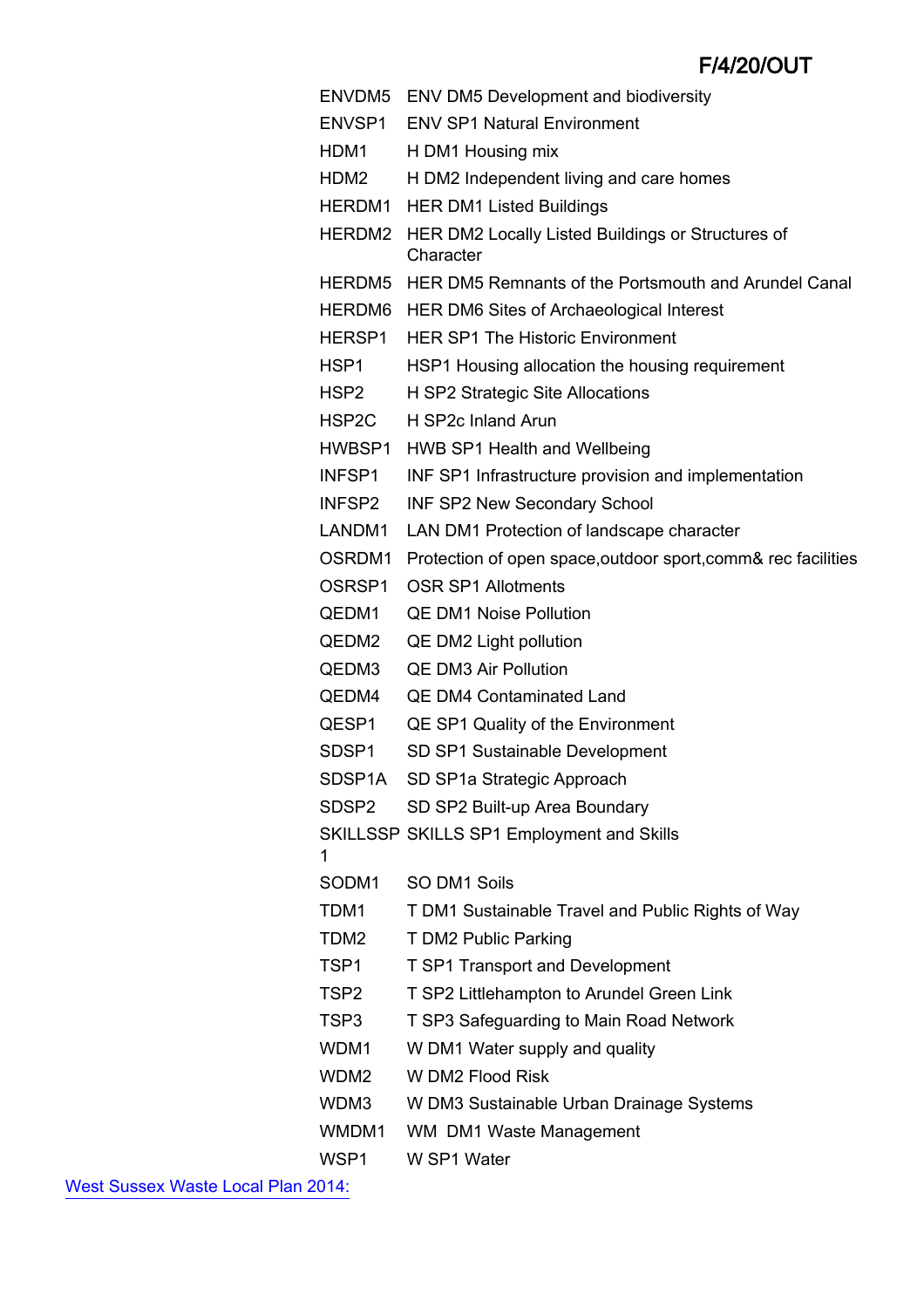West Sussex Waste Policy W10 Strategic Waste **Allocations** West Sussex Waste W2 Safeguarding Waste Management Sites West Sussex Waste W23 Waste Management within Department Ford Neighbourhood Plan 2019 Policy EH3 Buildings and structures of character Ford Neighbourhood Plan 2019 Policy GA3 Streets and Access Ways to serve new development Ford Neighbourhood Plan 2019 Policy SP1 Spatial Plan for the Parish

## PLANNING POLICY GUIDANCE:

|                                       | <b>NPPDG</b>      | <b>National Design Guide</b>                                            |  |  |
|---------------------------------------|-------------------|-------------------------------------------------------------------------|--|--|
|                                       | <b>NPPF</b>       | <b>National Planning Policy Framework</b>                               |  |  |
|                                       | <b>NPPG</b>       | <b>National Planning Practice Guidance</b>                              |  |  |
| <b>SUPPLEMENTARY POLICY GUIDANCE:</b> |                   |                                                                         |  |  |
|                                       | SPD <sub>11</sub> | Arun Parking Standards 2020                                             |  |  |
|                                       | SPD <sub>12</sub> | Open Space, Playing Pitches & Indoor& Built Sports<br><b>Facilities</b> |  |  |
|                                       | SPD <sub>13</sub> | Arun District Design Guide (SPD) January 2021                           |  |  |
|                                       |                   |                                                                         |  |  |

## POLICY COMMENTARY

The Development Plan consists of the Arun Local Plan 2011-2031, West Sussex County Council's Waste and Minerals Plans and Made Neighbourhood Development Plans.

The policies are published under Regulations 19 and 35 of the Town and Country Planning (Local Planning) (England) Regulations 2012.

The Ford Neighbourhood Development Plan 2017-2031 was made on 9th January 2019. Relevant neighbourhood plan policies have been taken into account and are addressed in the Conclusions section

## [Ford Neighbourhood Plan 2019 Policy BUA1](http://www.arun.gov.uk/neighbourhood-planning) Built Up Area (BUA) boundary

Ford Neighbourhood Plan 2019 Policy EE3 Protection of existing businesses Ford Neighbourhood Plan 2019 Policy EE4 Support for new commercial uses Ford Neighbourhood Plan 2019 Policy EH1 Protection of trees and hedgerows Ford Neighbourhood Plan 2019 Policy EH4 Surface water management Ford Neighbourhood Plan 2019 Policy EH5 Grade 1, 2 and 3a Agricultural Land Ford Neighbourhood Plan 2019 Policy GA1 Footpath and cycle path network

Ford Neighbourhood Plan 2019 Policy H2 Housing Mix Ford Neighbourhood Plan 2019 Policy H4 Recreational Space Ford Neighbourhood Plan 2019 Policy H6 Integration of New Housing Ford Neighbourhood Plan 2019 Policy LC1 Support Independent Living Ford Neighbourhood Plan 2019 Policy LC2 Healthcare facilities Ford Neighbourhood Plan 2019 Policy SA1 Ford Airfield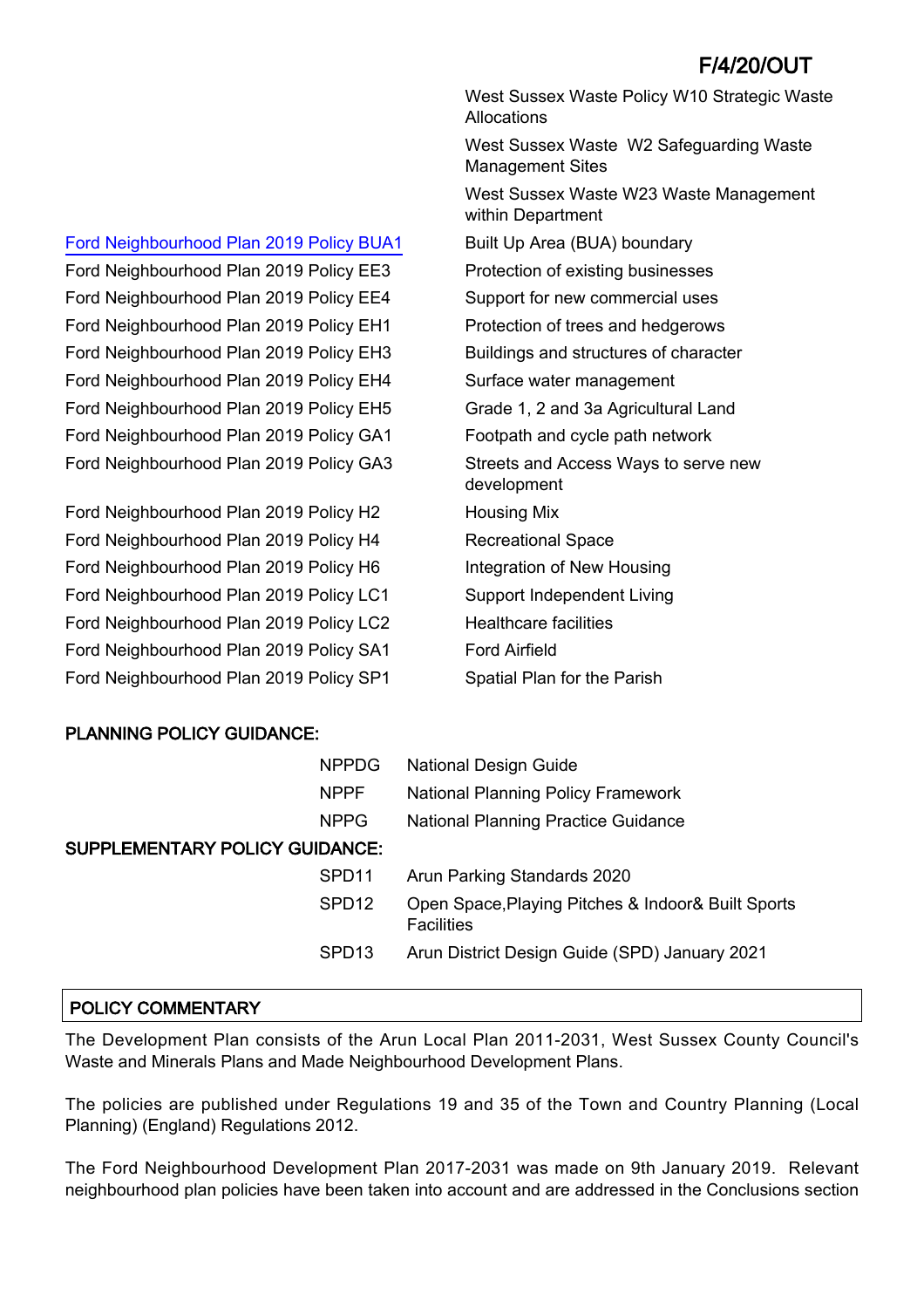of this report.

### DEVELOPMENT PLAN AND/OR LEGISLATIVE BACKGROUND

Section 38(6) of the Planning and Compulsory Purchase Act 2004 states:-

"If regard is to be had to the development plan for the purpose of any determination to be made under the planning Acts the determination must be made in accordance with the plan unless material considerations indicate otherwise."

Section 70(2) of TCPA provides that -

2. In dealing with an application for planning permission, the authority shall have regard to:

a. the provisions of the development plan, so far as material to the application, a post-examination draft neighbourhood development plan, so far as material to the application,

- b. any local finance consideration, so far as material to the application, and
- c. any other material considerations.

The proposal is part of a strategic allocation within the built-up area boundary and the application has adequately demonstrated that it would accord with the requirements of policies H SP2 and H SP2c of the Arun Local Plan (2011-2031).

The proposal also makes adequate contributions towards necessary infrastructure, required in accordance with policy INF SP1 of the Arun Local Plan (2011-2031).

### OTHER MATERIAL CONSIDERATIONS

It is considered that there are no other material considerations to warrant a decision otherwise than in accordance with the Development Plan and/or legislative background.

### **CONCLUSIONS**

### PRINCIPLE

As a site that is allocated for development through policy H SP2c (SD8) of the Arun Local Plan 2011- 2031 (ALP), as well as policy SA1 of the Ford Neighbourhood Development Plan (FNDP), the proposals are considered automatically to be sustainable development in accordance with paragraph 11c of the NPPF. Both the ALP and the FNDP allocate the site for residential dwellings for a development of at least 1,500 units to be delivered as part of the strategic housing site (SD8) at Ford. The application site occupies a substantial portion of the Ford strategic allocation in Policy H SP1 and the 1,500 proposed dwellings would meet the number of units required within the plan period.

In accordance with policy H SP2 of the ALP the development must be comprehensively planned and have regard to a masterplan endorsed by the Council for the respective areas which incorporates high quality imaginative design giving a sense of place and a permeable layout. In order to demonstrate the principle of the proposal it will be necessary to consider it against the criteria set out within policy H SP2c (SD8).

A masterplan for the Ford Strategic Site Allocation was considered by the Development Control Committee at its meeting held on 3rd February 2021, where it was resolved: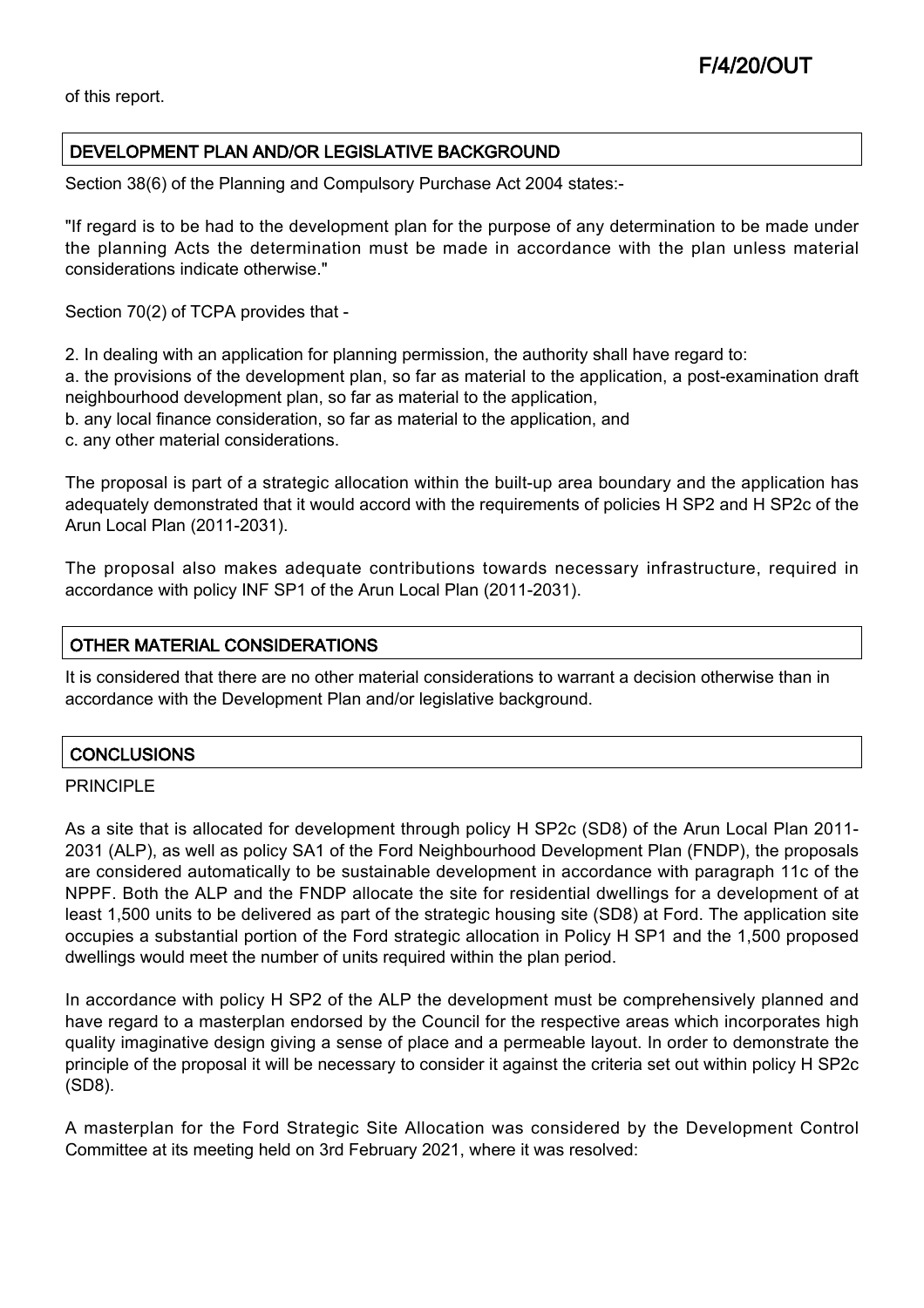"That authority be delegated to the Director of Place to endorse 'The Landings' Masterplan Document following:

A. The receipt of an amended document that satisfactorily demonstrates:

- 1. Improved provision for pedestrians, cyclists and equestrians, and
- 2. The historic alignment of the canal; and

B. Confirmation that there is agreement between a recognised education provider and the landowners regarding the transfer of land for the delivery of a new secondary school at Yapton/Ford."

An amended Masterplan Document that satisfies the Committee's requirements in respect of provision for pedestrians, cyclists and equestrians and in dealing with the historic alignment of the canal was received on 9th August 2021. It is the view of the Local Planning Authority (LPA) that this amended masterplan meets the requirements of A.1 and 2 above. With the additional consideration of sustainable modes of transport ensuring that the proposal has demonstrated compliance with policy H SP2c (SD8) (a) of the ALP.

West Sussex County Council, as local education authority, is understood to be involved in ongoing discussions with the landowners regarding the secondary school site but at this time the matter remains unresolved. Therefore, given that point B remains outstanding formal endorsement of the Masterplan through delegated authority has not been possible. Despite the school issue remaining outstanding the masterplan as proposed is deemed to meet the requirements of policy H SP2c (SD8) for the purposes of informing any reserved matters applications. Should the school issue be resolved through the identification of a different site then the Council would expect any reserved matters applications to reflect the implications of such a change..

The submitted Masterplan Document, shows residential located on the western portion of the site, with education, leisure and community uses clustered centrally within the site and 9,000 sqm of employment floorspace located to the east of the waste water treatment works.

The illustrative masterplan submitted in support of the application shows an area for the local centre adjacent to the Flying Fortress and Arun Sports Arena and an enlargement of the existing playing field. South-west of the local centre, an indicative area of land is identified for the provision of a primary school which is of sufficient size to accommodate a 2-form entry primary school in accordance with policy H SP2c (SD8) (b). The proposed community hub would incorporate retail, commercial and community facilities including a Tier 7 library facility in accordance with the requirements of policy H SP2c (SD8) (c).

The illustrative masterplan clearly demonstrates how the application site could deliver 1,500 dwellings in a manner which takes account of surrounding constraints. Odour contours and noise generating uses which are sited in close proximity to the application site have been identified and have informed the indicative layout with areas inappropriate for residential development having been identified. Open space has been incorporated towards the centre of the site providing sports pitches to address the requirements of HSP2c (SD8) (d). In addition to providing these key facilities this open space will provide a buffer between the proposed dwellings and neighbouring uses. Consideration has also been given to the orientation of dwellings within the indicative masterplan demonstrating how design and layout could be used to further mitigate any potential harm to the amenity of future occupiers. This has adequately demonstrated that the proposed residential development could come forward in a manner which would not prejudice the operation of the treatment works as required by H SP2c (SD8) (j).

In addition to this, open space has been incorporated on the north-western portion of the site and along the southern boundary adjacent to Horsemere Green Lane in order to provide visual and physical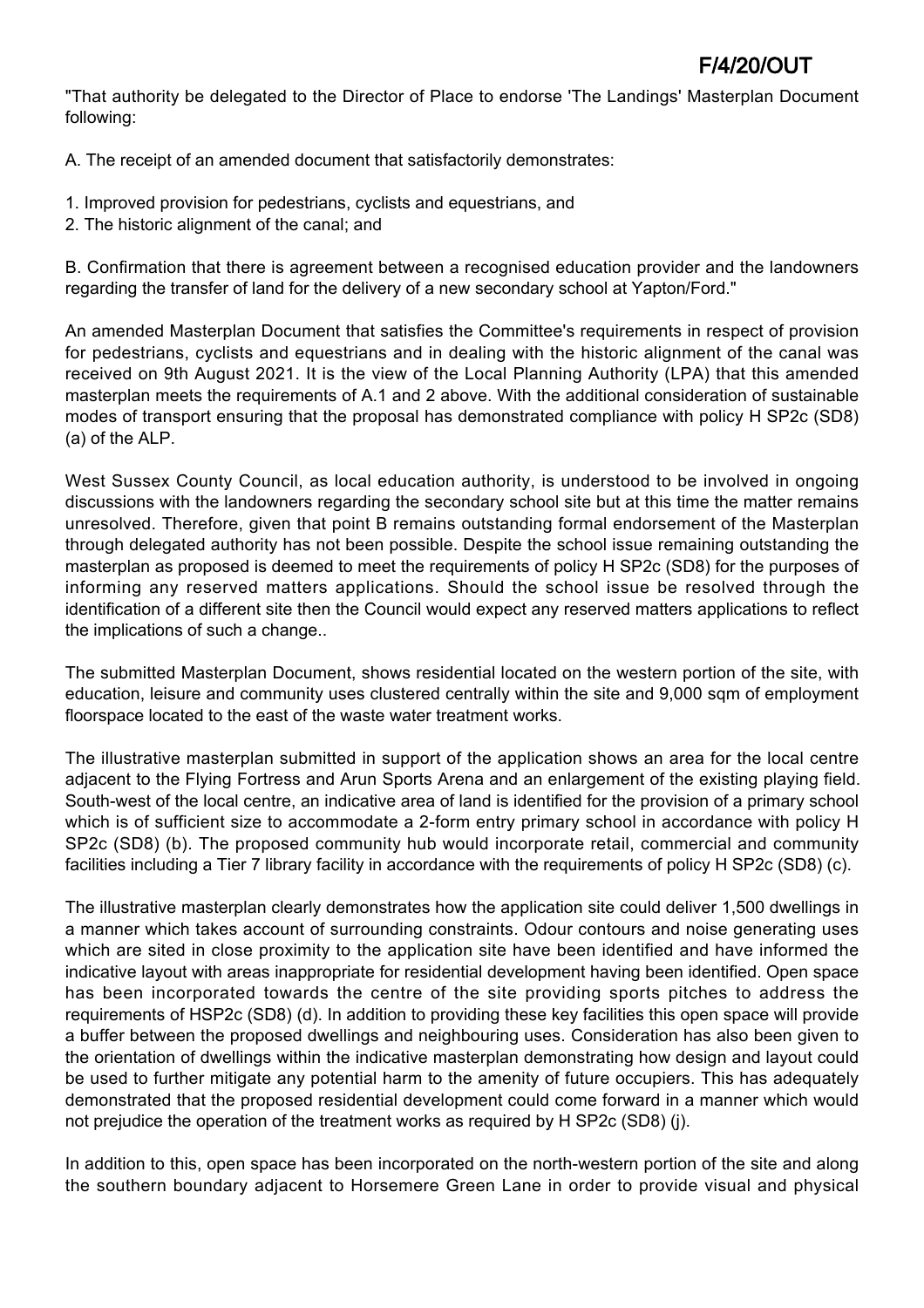separation between the proposed development and the established settlements of Yapton and Clymping to avoid coalescence between the settlements as required by policy H SP2c (SD8) (i).

The indicative masterplan has sought to address the historic character of the site through the incorporation of open space and road alignment to reflect the orientation of the existing south-western arm of the runway. In addition to this a buffer is provided to protect the historic alignment of the Portsmouth to Arundel canal demonstrating that the proposed development can be accommodated on this site whilst reflecting the history of the site in accordance with policy H SP2c (SD8) (h).

The illustrative masterplan has been prepared on the basis that the land to the north-west of the application site has been identified as the preferred site for the new secondary school. It is possible for a potential access to be provided to the secondary school approximately 800m to the north-west of the local centre (as shown through the indicative masterplan). Although this point of connection has not been specifically identified on the access and movement parameter plan it does demonstrate that the location of the proposed secondary school and its proximity to the heart of the new community that this application would create has the potential to work well. However, as has been identified above the land required to deliver the new secondary school has not yet been secured by WSCC. Therefore, if delivery of the secondary school in the preferred location is not possible to achieve and an alternative location needs to be found, then additional pedestrian and cycle connections within the site may need to be identified as part of any Reserved Matters application.

The proposed employment uses located on the eastern part of the site are intended to be accessed via the existing access from Ford Road which serves Ford Market and the waste management uses which currently operate from the site. This employment provision is deemed to be acceptably located in principle and will ensure that the development meets the requirements of Policy H SP2c (SD8) (g).

A portion of the application site in the north-western corner of the application site, to the south of Ford Lane is not part of the strategic allocation and as such falls outside of the Built-up Area Boundary (BUAB) and within the countryside (C SP1). The illustrative masterplan shows this land as providing allotments, surface water attenuation and public open space and as such its use would be classified as informal recreation and as such would accord with policy C SP1 (b) of the ALP.

Policy SP1 of the FNDP identifies that proposals a minimum of 1545 new dwellings and supporting infrastructure and village centre community facilities will be supported if they are sited within the settlement boundary. As identified above part of the application site would fall outside of the defined settlement boundary. However, as shown on the indicative masterplan this area would be for informal recreation and does not incorporate any built form. Except for this piece of land, the application site lies within the built-up area boundary and as such is in accordance with local plan policy SD SP2 and policy BUA1 of the FNDP.

As identified above there remains no agreement between the landowners and a recognised education provider as was required for delegated endorsement of the submitted masterplan. As has been identified above the indicative masterplan has demonstrated that a scheme in compliance with the requirements of policy H SP2c (SD8) of the ALP as well as Policy SA1 of the FNDP can be delivered on site. Therefore, the principle of development is acceptable and in accordance with policies SD SP1, H SP1 and H SP2 of the ALP.

## **DESIGN**

The application is for outline permission with all matters reserved save for access. As such the application is accompanied by indicative plans which show how the site could be delivered given the identified constraints. Therefore, detailed consideration of design falls outside the scope of this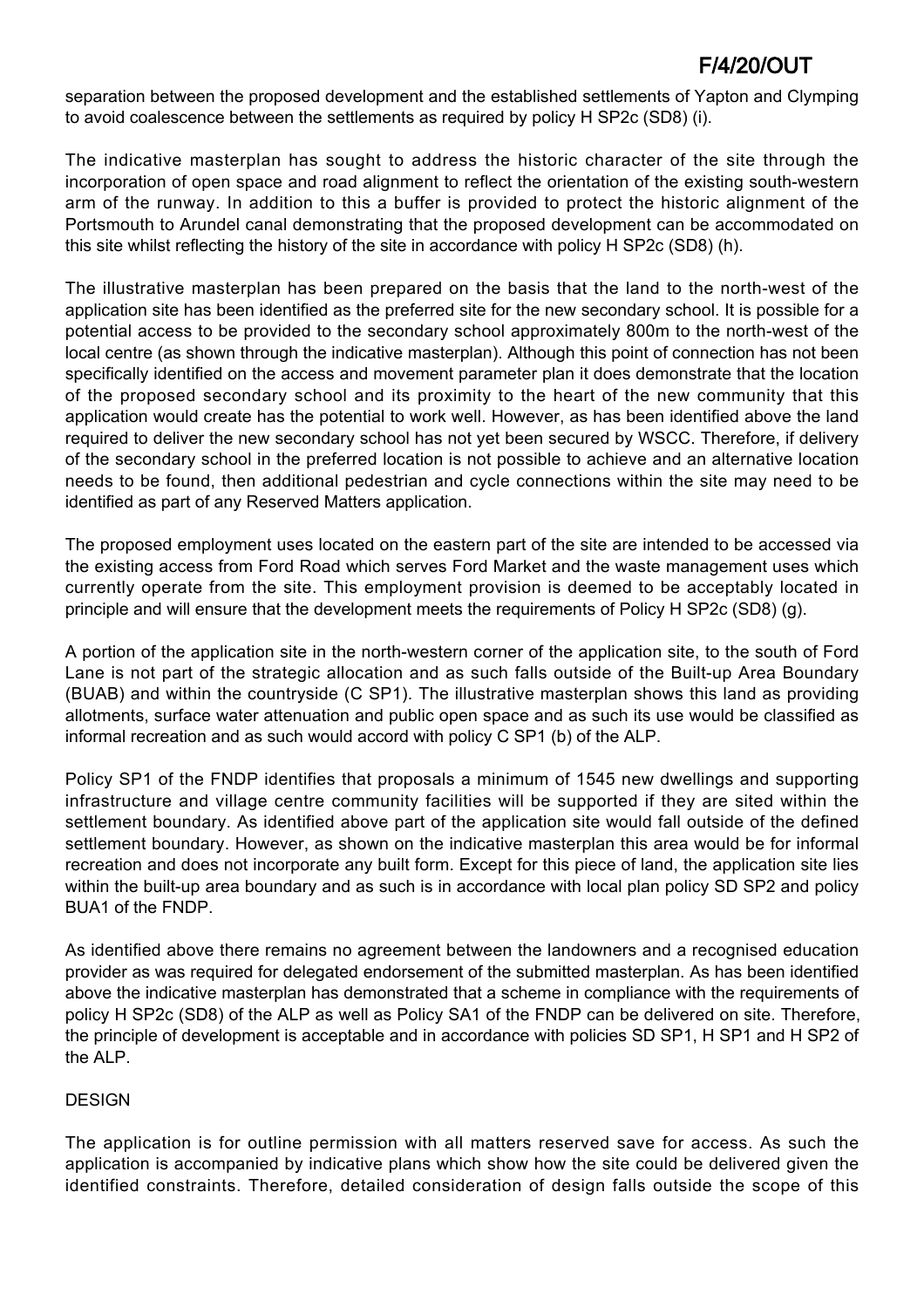application. However, it is important to consider how the Council can ensure that the development achieves high design standards at detailed design stage.

The Arun Design Guide was adopted on the 25th January 2021 and is now a material consideration in determining planning applications. The Design Guide cannot be applied entirely to this outline application given that details of design are not the subject of consideration for this outline application. However, it is relevant to the importance of applying relevant conditions to ensure high quality design is achieved at reserved matters stage.

The National Design Guide (January 2021) forms part of the Government's collection of planning practice guidance. Paragraphs 20-21 of the Design Guide explain how good design should pay regard to place and context and that 'a well-designed place is unlikely to be achieved by focusing only on the appearance, materials and detailing of buildings'. Part 2 of the Guide sets out ten characteristics for good design, namely Context, Identity, Built form, Movement, Nature, Public spaces, Uses, Homes and buildings, Resources and Lifespan.

Therefore, in this case Condition 7 has been included as part of the recommendation and will secure a design code which will ensure that a high quality distinctive and coherent development which features a high quality of design is secured. This condition also requires that the design code is prepared with effective community engagement. Therefore, it is considered that the condition will ensure a development that accords with the aims and objectives of paragraphs 128 and 129 of the NPPF.

### HOUSING MIX & AFFORDABLE HOUSING

Policy H DM1 of the Arun Local Plan seeks to secure a mix of dwelling types and sizes, including affordable housing units, as does policy H2 of the Ford Neighbourhood Development Plan. The former states, "for developments of 11 units or more the Council shall require a balanced mix of market and affordable dwelling sizes including family sized accommodation based on the most up to date SHMA recommendations". The policy seeks to secure the provision of some serviced sites for the development of self-build homes and a proportion of the housing designed to meet the needs of older people too. The local self-build register indicates that there is interest in Yapton, Ford and Climping for the provision of 31 plots for self-builders (as at September 2021).

The Planning Statement accompanying the application incudes an indicative overall housing mix, but the mix within specific phases of development is likely to vary. The illustrative masterplan shows indicative locations of housing and open spaces and demonstrates that a range of house types and densities are capable of being delivered.

Policy AH SP2 of the Arun Local Plan states that the Council will require a minimum of 30% of the total number of units proposed on site to be provided as affordable housing on the same site on all developments of 11 residential units or more. The applicants are proposing to provide 450 of the 1500 dwellings as affordable housing, with a tenure split of 75% rented and 25% intermediate housing, which accords with the policy.

There is high demand for affordable housing throughout the Arun District for both rent and low-cost home ownership. As at March 2021, there were 1,045 households in housing need on the Council's housing register.

With reference to the 'Provision of Accommodation suitable for older people and people with disabilities', agreed at the Planning Policy sub-committee 27th February 2019, the Council's policy is that for schemes greater than 51 units - 50% of units should be designed to m4(2) standard and 2 per 50 units designed to m4(3) wheelchair accessible standard. The expectation would therefore be that a minimum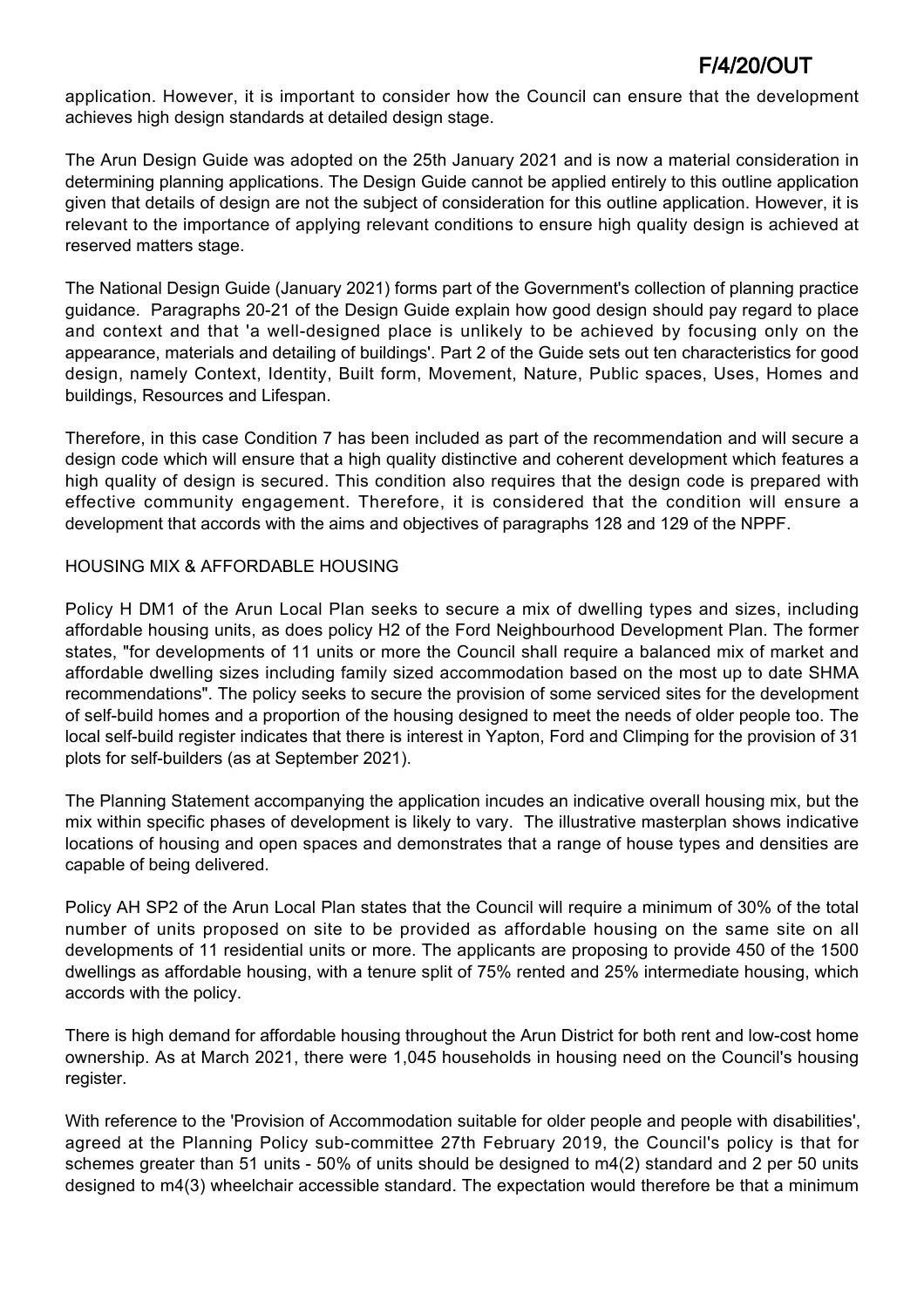of 225 of the affordable dwellings be designed to m4(2) and that an additional 18 affordable dwellings be designed to m4(3).

The Council's Housing and Enabling Officer has highlighted the greatest need in the District to be for 2 bed (4 person) homes and advised that the mix should be as follows:

Rented 104 x 1 bed home 150 x 2 bed home 68 x 3 bed home 16 x 4 bed home

Intermediate 34 x 1 bed home 50 x 2 bed home 22 x 3 bed home 6 x 4 bed home

The proposed affordable housing should be constructed to be indistinguishable from the market housing and should be pepper-potted throughout the development in clusters of no more than 20 homes.

The number and tenure split of the affordable housing is to be included in a Section 106 Agreement. There is an opportunity for the affordable dwellings to be managed on the site by the Ford Community Land Trust (CLT) and on this basis the CLT has been listed in the Section 106 Agreement as an approved provided and potential deliverer.

The proportion of homes designed to meet the needs of older people and people with disabilities can be secured adequately using suitably worded conditions.

It is intended for a number of custom-build plots to be secured as part of the S106 agreement which requires the submission of a scheme as part of the phasing strategy.

### HIGHWAYS AND ACCESS

The application is supported by a Transport Assessment, a Framework Travel Plan and plans containing details of each proposed access. The plans, drawings and documents have been examined by National Highways and by West Sussex County Council as local highway authority.

The application proposes two points of vehicular access to the residential element of the development, via Ford Lane and Yapton Road. In addition to this a single point of vehicular access will be used to provide access to the employment element of the development from Ford Road. There is no internal vehicular link proposed between the residential and employment elements of the proposals.

Vehicular access from Yapton Road consists of a 4-arm roundabout, two arms will provide for the continuation of traffic along Yapton Road to both the north and south, a third arm will provide access to the development with the fourth arm serving the agricultural fields adjacent to Yapton Road. The roundabout has been designed with specific road conditions and average traffic speeds taken into account with forward visibility splays of 120m having been provided on the Yapton Road approaches to the roundabout.

Vehicular access from Ford Lane will also take the form of a 4-arm roundabout with two arms providing for the continuation of traffic along Ford Lane, with the third arm providing access to the development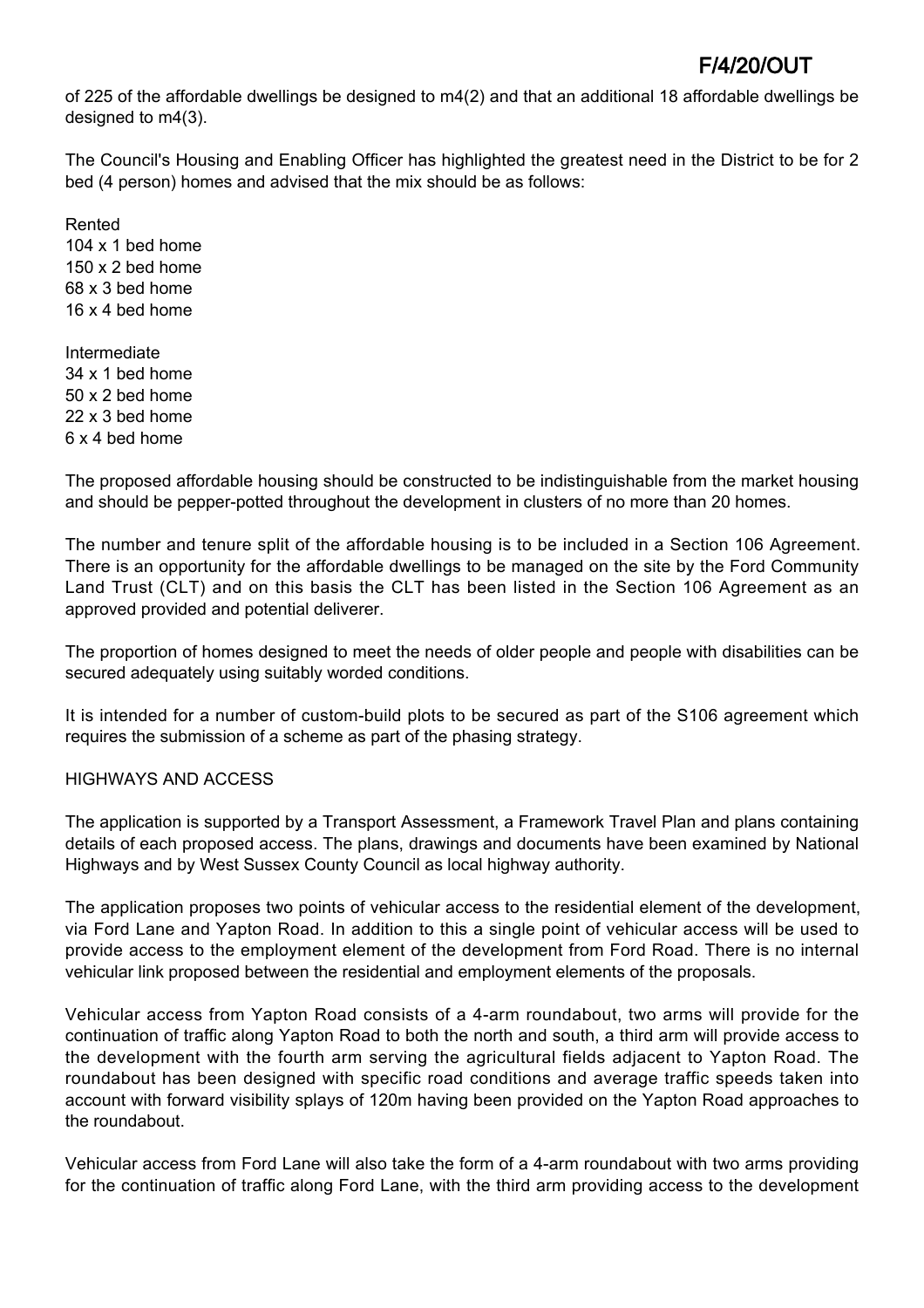and the fourth arm providing access to the consented anaerobic digestate plant to the north of Ford Lane. Again, the roundabout has been designed with road specific conditions in mind having undertaken an assessment of vehicle speeds on Ford Lane and as such forward visibility splays of 120m have been provided on the Ford Lane approaches to the roundabout.

The main spine road through the site will link the Ford Lane and Yapton Road accesses and is to be provided as a 30mph road. Therefore, the development arm of the roundabouts have been designed accordingly providing forward visibility extending to a minimum of 90m.

Vehicular access from Ford Road to the employment provision will be provided through the utilisation of the existing access to Ford Airfield. This junction also provides access to the Waste Water Treatment Works (WWTW), Viridor and Grundon. It has originally been identified that this access could accommodate manoeuvres by Heavy Goods Vehicles (HGV) but an RSA has subsequently identified that HGV's accessing the site would block the access posing a risk to highway safety. As such a revised access drawing has been provided (Drawing no. ITB13091-GA-068) which demonstrates how the design of the junction could be amended to ensure the safe operation of this junction. A condition has been included as part of this recommendation requiring that these measures are implemented prior to the commencement of the employment development which will be served via this access.

A detailed assessment of traffic impacts of the proposed development has been undertaken as part of the Transport Assessment and concluded that the proposed development is likely to generate approximately 537 two-way vehicular movements in the morning peak and 577 in the evening peak hour which equates to around an additional 10 movements per minute on the highway network. The assessment identifies a 19.6% increase on the North End Road/B2233 junction which equates to between 211-227 additional vehicular movements. The development has been identified as having smaller impacts on the A259 junctions, with the largest impact identified as being an 8.1% increase in traffic on the A259/Yapton Road Junction.

The traffic generation at the site has then been modelled on the junctions surrounding the development and where it is identified that the junctions would operate over design capacity, improvements have been proposed to offset the impacts of development upon the operation of the junctions. These mitigation measures have been set out below and will be secure through the S106 agreement with appropriate triggers to ensure these enhancements are implemented to avoid harm upon the operation of the highways network.

WSCC have been consulted on the proposed development and in their consultation response of the 5th November 2021 confirmed that all outstanding matters had been addressed and they raised no objection to the application subject to securing S106 contributions and inclusion of appropriately worded conditions in regards to car parking, cycle parking, EV charging and Construction Management.

National Highways have been consulted and have confirmed that Arun District Council and our consultants have worked extensively with National Highways and colleagues from WSCC Highways to examine the impacts of the Councils adopted Local Plan Proposals. The Transport Assessment which supports the adopted Local Plan identified key mitigations required on both the local and strategic road networks. It was agreed between all parties that strategic development would fund those highway mitigations.

On the basis that financial contribution from this development towards the agreed scheme of works on the A27 in line with the adopted Local Plan (or other such scheme of works to similar of more beneficial effects) is secured then National Highways would find the proposals acceptable and that they will not affect the safety, reliability or operation of the strategic road network (SRN).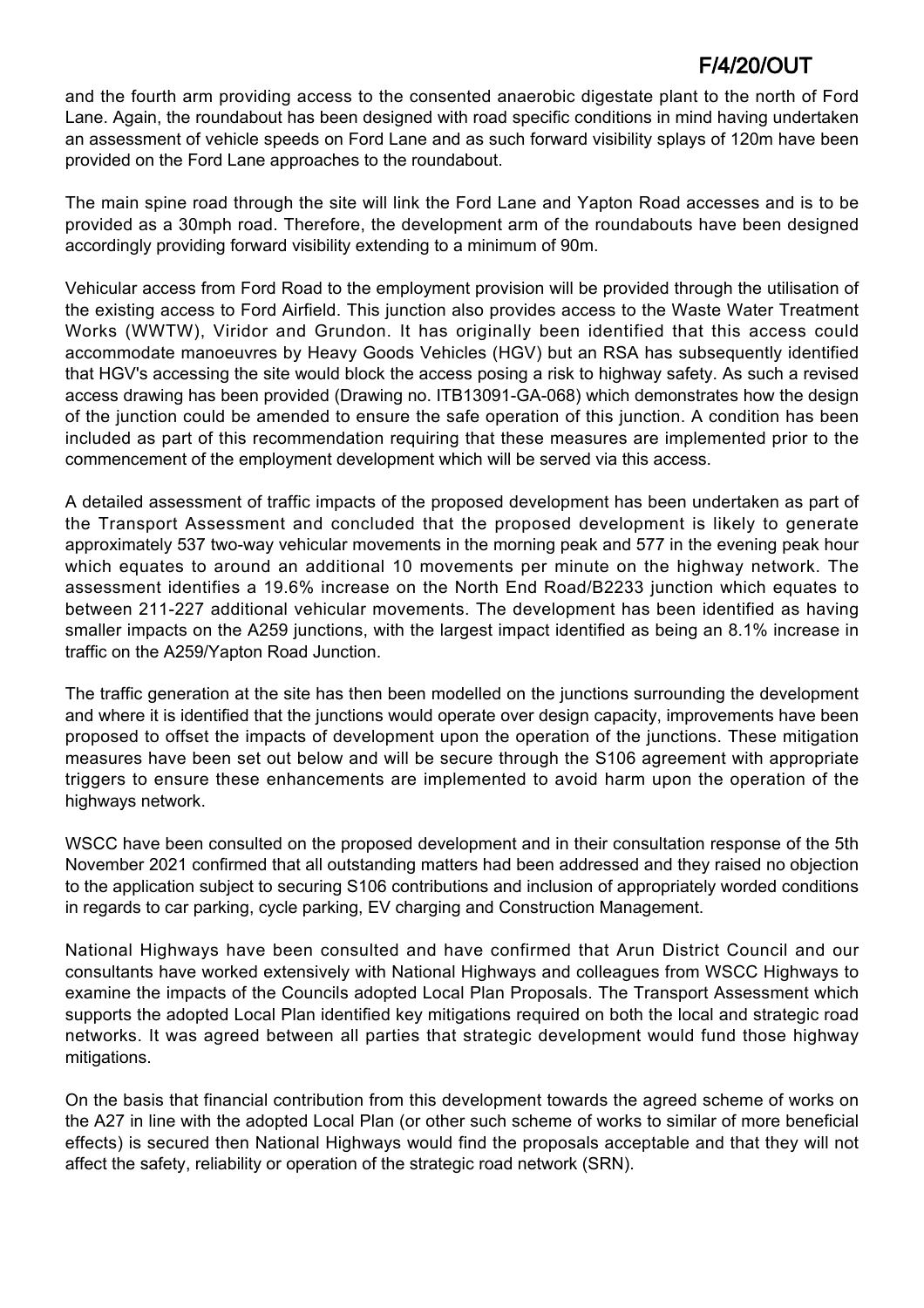The Heads of Terms for the S106 Agreement includes financial contributions towards several projects in accordance with the Arun Local Plan. These contributions are as follows:

- A27 Ford Road Roundabout £301,000
- A259 Oystercatcher junction £600,000
- A259 Comet Corner junction £97,000
- A259 Corridor Improvement Bognor Regis-Littlehampton £515,000
- A259 Lyminster Bypass to A280 junction £15,000

The draft Heads of Terms also contain obligations to secure the following highway works or improvements which have been agreed with WSCC:

- Yapton Road Access

- Ford Lane Access

- Rollaston Park/Burndell Road - A scheme of pedestrian improvements to enhance crossing provision.

- Ford Lane Pedestrian Connection with enhanced crossing point and 2m wide footway.

- Church Lane Pedestrian/Cycle Connection - A scheme of footway and cycleway improvements on the eastern side of Church Road to improve conditions for pedestrian and cyclists and provide a connection to the National Cycle Network Route 2.

- Ford Road and Station Road Cycle Scheme - Improved pedestrian/cycle connection to the station.

- Ford Lane/North End Road Improvement - Widening of the junction to provide left hand turn lane and delivery of 1.8m wide footway and dropped kerb and tactile paving to tie in with existing pedestrian provision.

- B2233/North End Road - A roundabout improvement at the junction to enhance the operational capacity of the junction and improved pedestrian crossing provision.

- Bilsham Road/B2233 - A Section 106 financial contribution to WSCC to enable a scheme of comprehensive improvements to be brought forwards in accordance with the Arun Local Plan and Infrastructure Delivery Schedule.

- Yapton Cycle Route Improvements - on carriageway cycle lanes to indicate cycle priority.

- Horsemere Green Lane - To provide pedestrian access from site along with the delivery of a 2m public footway and enhanced pedestrian crossing points.

- Footpath 206 Connection.

Discussions have been ongoing during the life of the application regarding the appropriate financial contribution towards the Ford Road Bridge. Policy T SP1 (g) of the Arun Local Plan identifies that the Council will support transport and development which 'provides improved crossing points over the railway line to improve transport links between the coast and the A27, in particular at Ford'.

Given the language used this does not place an onus on the applicant to provide these links, but rather identifies that such proposals would be supported should they come forward. The Transport Assessment submitted in support of the application identifies that the development would not give rise to unacceptably adverse impacts upon the operation of the existing Ford and Yapton level crossings, which would continue to operate in a satisfactory manner. Nor would the development result in any unacceptably adverse environmental harm by virtue of additional vehicles queueing at the level crossing. The transport assessment has been the subject of consideration by West Sussex County Council as Highway Authority who have raised no objection to these conclusions.

However, it is the view of the LPA that there is adequate justification to seek the developer to make a financial contribution towards the preparation of a scheme and the submission of a planning application for the delivery of the road bridge should it come forward. The sum proposed is £350,000. Network Rail in their consultation response have been generally supportive of this approach. Therefore, it is intended for this contribution to be secured through the S106 agreement.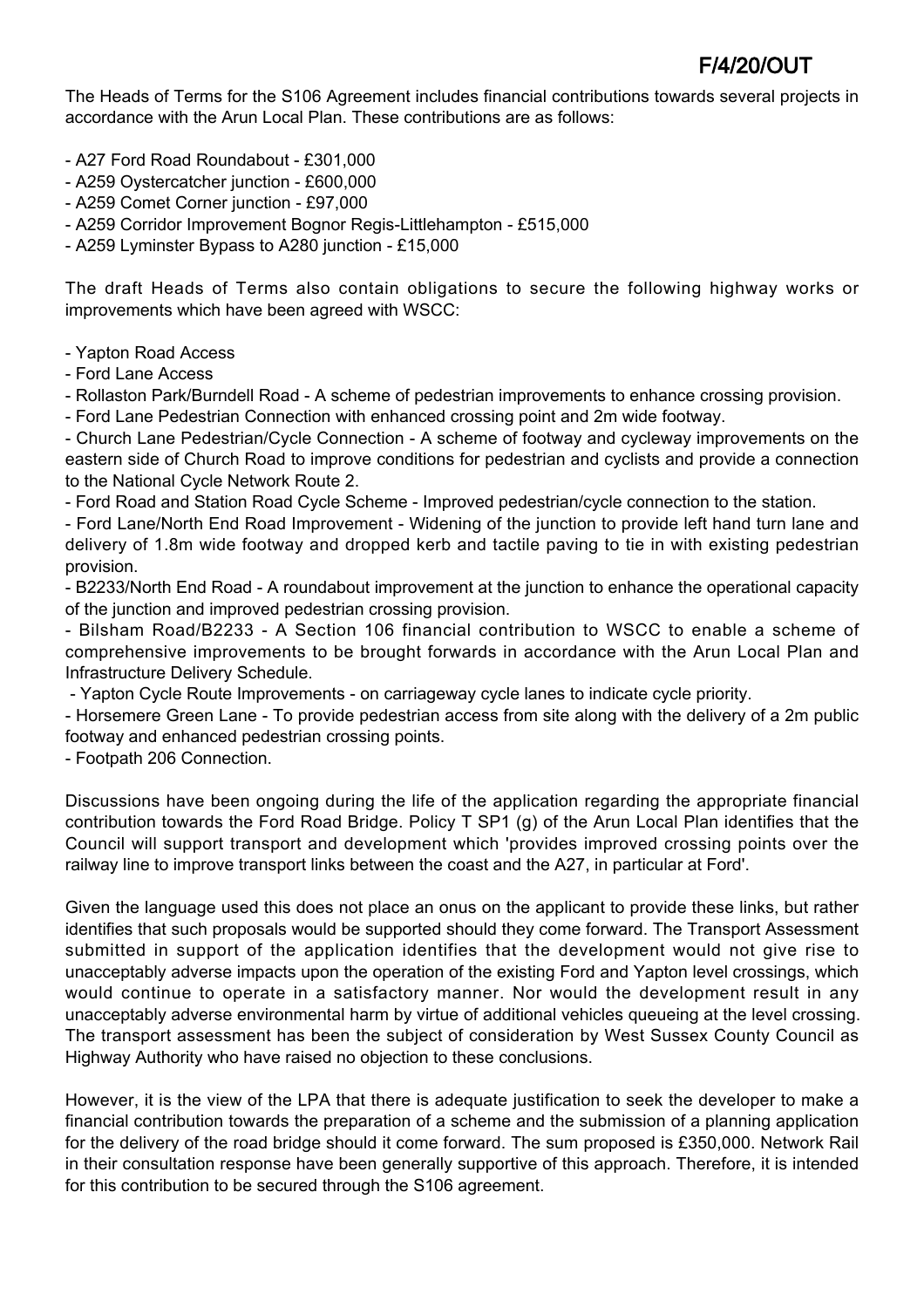The proposed employment uses would be accessed from Ford Road via the existing Hunterford access which currently serves the Ford Market and existing waste management uses. The proposed employment uses and associated traffic generation were taken into consideration through the Transport Assessment, which has been the subject of consideration by WSCC as Highway Authority who have raised no objection to the conclusions of the Transport Assessment and its impact upon the operation of the highways network.

While no commitment has been made from a bus operator to route one of its services through the site, the applicant is willing to enter into a planning obligation that requires a scheme for the provision of a local bus service to be agreed with the County Council and implemented at an appropriate stage of the development.

Therefore, subject to the outstanding details being provided to and agreed by WSCC it is considered that the applicant has demonstrated that the proposed development would accord with Policy T SP1 of the Arun Local Plan and Policies GA1 and GA3 of the Neighbourhood Development Plan.

### RESIDENTIAL AMENITY

Policy QE SP1 of the Arun Local Plan requires the location of existing and commercial uses, including waste management uses to be taken into consideration when assessing proposals for development sensitive to noise, light, odour and outputs to air. This is to ensure that land allocated for these uses are protected and to ensure that the amenity of new developments and facilities is safeguarded from the impacts of incompatible land uses.

### **Odour**

Policy H SP2c of the Arun Local Plan requires development proposals in the Ford Strategic Allocation to take into account the siting of Ford Wastewater Treatment Works, including the outcomes of an odour assessment, and not prejudice the operation or expansion of the treatment plant as required to accommodate future growth in the District.

The illustrative masterplan uses the odour contours, to identify areas suitable for development. Southern Water advised in their original consultation response that the odour assessment deviates from what it would consider an appropriate assessment. Therefore, the developer in consultation with Southern Water and the Council's Environmental Health team agreed a methodology for further sampling and odour assessment work to address these concerns.

Odour samples were collected from the site for analysis in May 2021 and updated modelling work has been undertaken. The modelling work was carried out following the agreement of the Council's Environmental Health Team and Southern Water as to the correct methodology. The result of this work has been set out in the 'Air Quality - Quantative Odour Assessment'.

Both the Council's Environmental Health team and Southern Water were consulted on this revised odour work (which was originally submitted to the Council in August) and neither party have provided the Local Planning Authority with comments on the revised odour assessment. The deadline for comments from Southern Water on these details was the 23rd August 2021 and despite the best endeavours of the Council these comments remain outstanding. In the absence of comments from Southern Water on the revised documentation it is presumed that they no longer wish to maintain their objection following the further assessment undertaken in accordance with the agreed methodology.

The Council's Environmental Health Officer has stated that there is also the potential for odour from the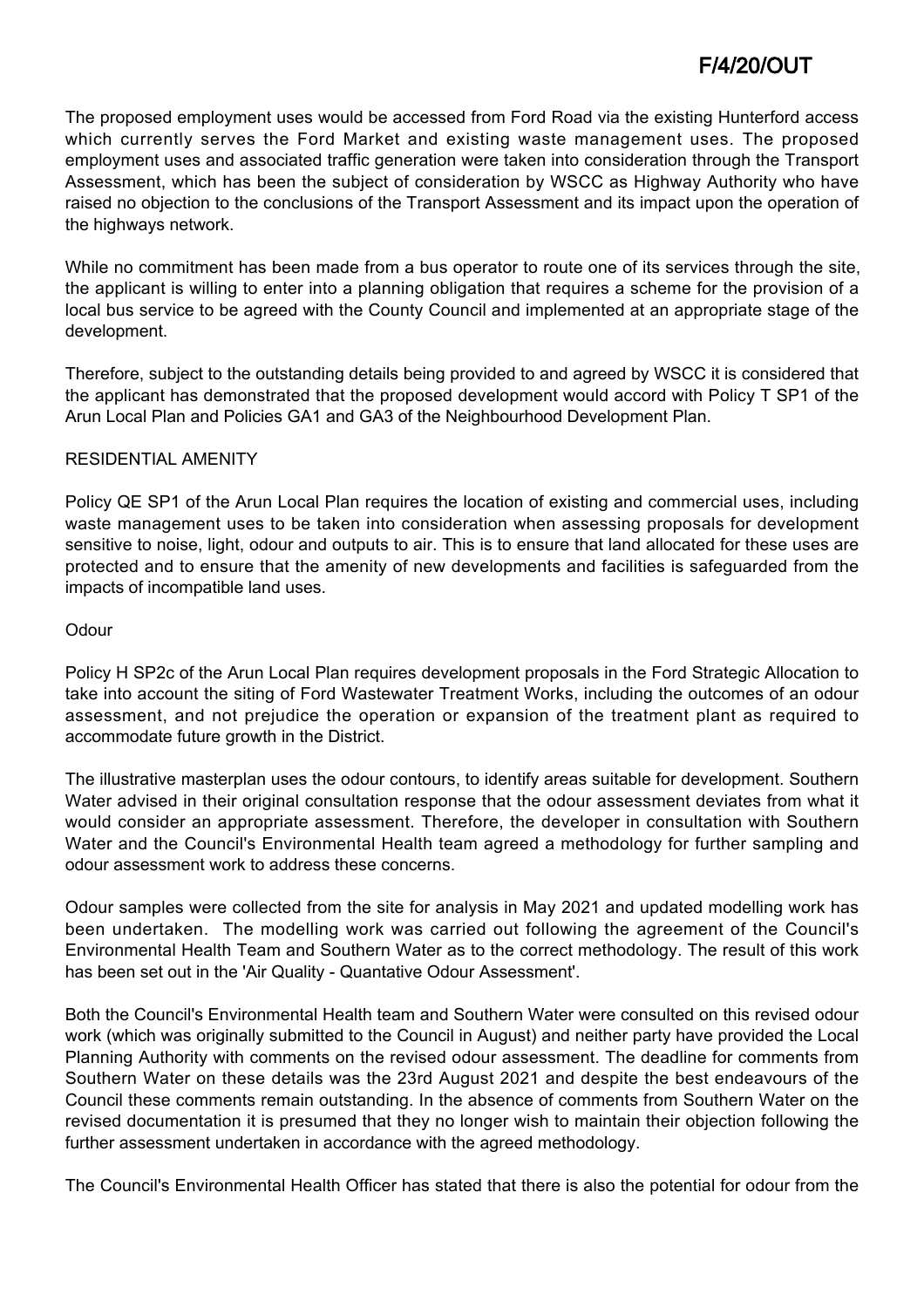Grundon waste management site that could have an impact on the proposed residential use. The odour assessment has considered this with Section 4.4 identifying that Grundon Waste Management Waste Transfer Station (WTS) is subject to environmental permit (EPR/DB3304HB) that requires any odour released from the site boundary to be at levels below those that would be considered likely to cause pollution.

West Sussex County Council Minerals and Waste team in their consultation response raised concerns regarding odour impacts and the conclusions of the applicant regarding the control of odour impacts through the environmental permit. However, in their consultation response of the 11 March 2021 it was confirmed that given the distances involved to the nearest proposed sensitive residential receptors, and odour mitigation measures required/possible for waste management uses of the site, that provided Environmental Health officers were satisfied, it was not considered that potential for odour from existing/allocated sites would be preventative to the proposed residential development.

Following the comments of Environmental Health the Council have sought to appoint an independent odour specialist to review the submitted 'Air Quality - Quantitative Odour Assessment'. The Council have been unable to secure an independent specialist to review this information at the time of preparing this recommendation but a report update will be provided ahead of the committee in regards to this matter.

However, given that the methodology was agreed in consultation with Environmental Health and Southern Water and that residential and employment development proposed would be located outside of the 3oue/m3 it is considered that odour from neighbouring uses would not adversely impact upon residential amenity of future occupiers. Nor would the development of the site prejudice existing or allocated waste management facilities.

Therefore, subject to the confirmation from the Council's independent odour specialists the proposals are deemed to accord with Policies QE SP1 and H SP2c of the Local Plan and policies W2 and W10 of the Waste Local Plan.

### Noise

Policy QE DM1 of the Arun Local Plan states that to safeguard the continued use of existing industrial and commercial uses and to protect amenity, noise sensitive development should not normally be permitted where:

- High levels of noise will continue throughout the night, especially during the hours when people are normally sleeping.

- There is a likelihood of complaints about noise from industrial development.

As set out in the Revised Waste Infrastructure Statement, the Environmental Statement and Environmental Statement Addendum, a noise assessment has identified a number of industrial noise sources surrounding the application site. These include:

- Ford Industrial Estate (particularly H D White);
- Ford Circular Technology Park; and
- Viridor Materials Recycling Facility.

The survey and modelling work contained in the Noise Impact Assessment and Environmental Statement Addendum has been used to inform the parameters for the residential development on the site. The land use parameter plan shows a 100m buffer zone between the Circular Technology Park and the nearest residential development.

A 3m high acoustic barrier is also required along the boundary with the Ford Industrial Estate.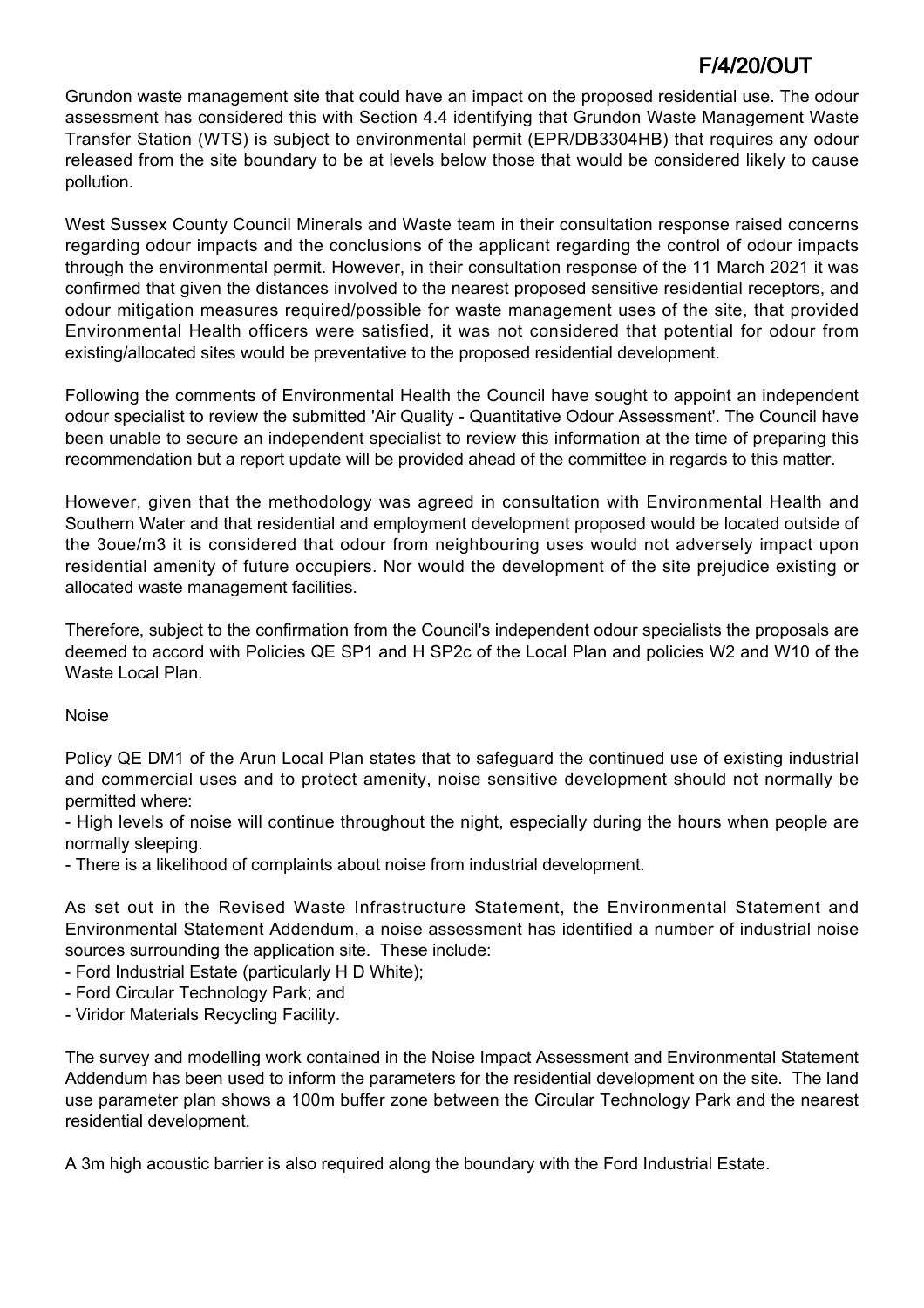In addition to the buffers and acoustic barrier, in those areas nearest to the noise sources, mitigation is proposed in the form of:

- Gardens located not facing the industrial sources (i.e. screened by the dwellings); and/or
- Dwellings orientated so that no habitable rooms directly face industrial sources.

The number of dwellings and extent of the area to be subject to such mitigation would be dependent on the final detailed layout, which is not a matter for consideration under this outline application.

To secure these principles for detailed consideration at the reserved matters stage, the applicants have suggested the use of a condition on the outline planning permission.

In response to consultation on the revised Waste Infrastructure Statement, WSCC Minerals & Waste have stated:

"Whilst the proposed mitigation is welcomed, the extent of sensitive receptors that need to be subject to such requirements is cause for concern. Although indicative illustrations seek to demonstrate how such orientations could be achieved, given the extent of areas affected, and types of development proposed (e.g. care homes, primary school, high density residential areas), concerns are raised as to the practicality of such orientations being achievable without significant impact on the layout and deliverability of the scheme...".

"It is also questionable whether the applicant's proposed condition would be sufficiently precise (particularly if mitigation were to be delivered in phases), and/or appropriate. Further, for the avoidance of doubt, the County Planning Authority would wish for any outline masterplan (and/or land use plans) to be based on required buffers and to detail both specific noise mitigation features (e.g. barriers) and highlight any areas requiring controlled orientation for noise mitigation".

The concerns of WSCC are noted and have been taken into consideration in the preparation of this recommendation report. However, in this case it should be noted that the application is in outline and as such matters of detailed design are not the subject of consideration at this time. The applicant has provided an indicative layout as well as identified buffer zones and areas of the site where additional mitigation measures are likely to be necessary to avoid unacceptably adverse noise impacts upon the residential amenity of future occupiers.

The proposed condition has been negotiated with the Council's Environmental Health Team who have confirmed that the condition is appropriate to ensure that the reserved matters application ensures that noise impacts are either designed out or adequately mitigated. However, the reserved matters proposals should seek to design out noise impacts in the first instance.

The application proposes employment uses on land to the east of the Waste Water Treatment Works. By virtue of its location the proposed employment development would not give rise to any unacceptably adverse impacts upon existing or proposed residential development.

Therefore, on this basis, the proposals subject to the proposed condition are deemed to accord with Policies QE SP1 and QE DM1 of the Local Plan and are not deemed to conflict with Policies W2 and W10 of the Waste Local Plan subject to appropriate design at reserved matters stage.

### AIR QUALITY

The Environmental Statement submitted in support of the application has considered the air quality impacts of development having taken into consideration road traffic exhaust emissions associated with vehicles travelling to and from the site. These assessments have concluded that there will be no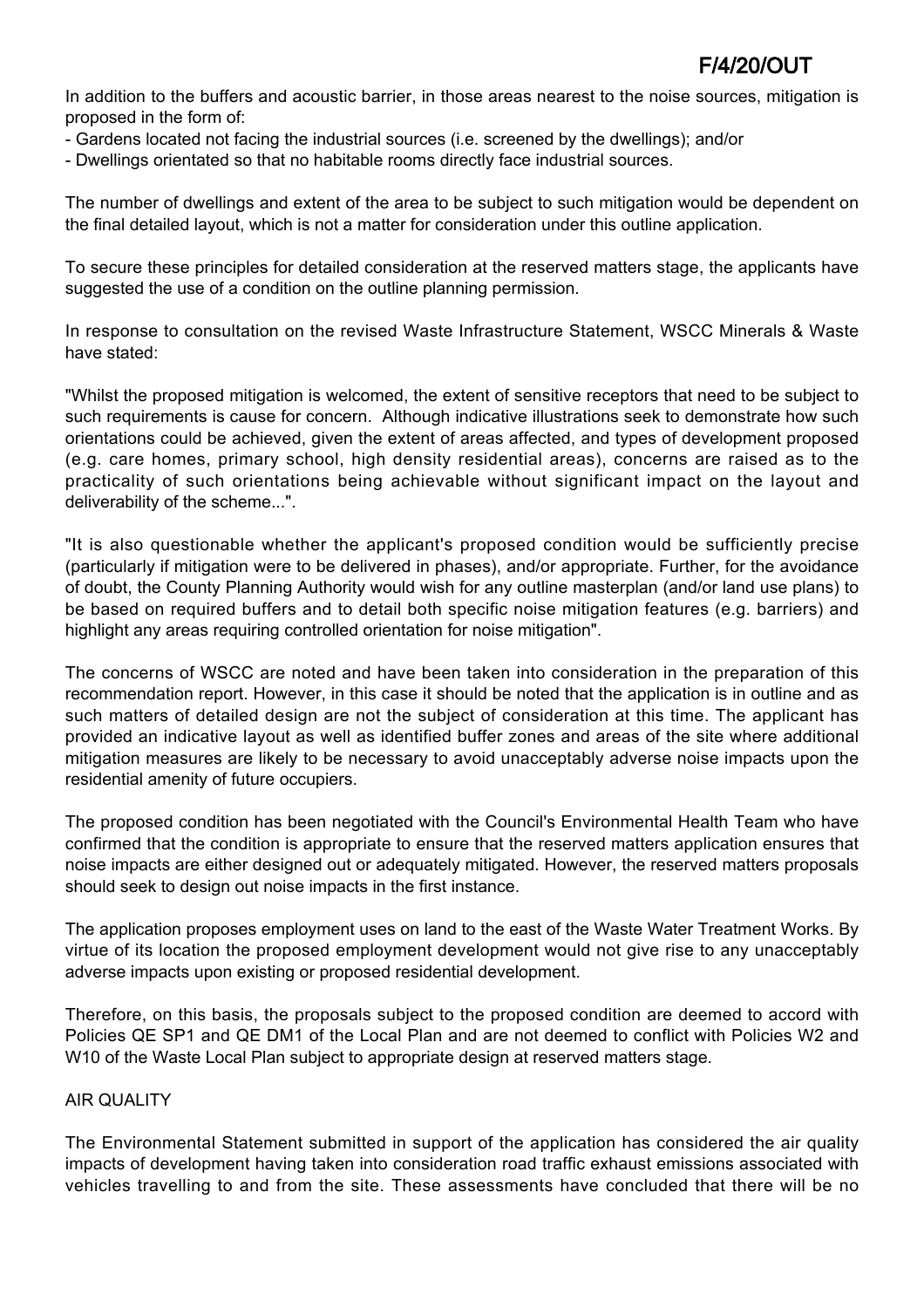significant effects on human health, nor would there be any significant effects within any air quality management areas. Therefore, no further air quality mitigation has been identified as required.

The Environmental Health Officer has requested a condition be imposed requiring the submission and approval of a Construction Management Plan that includes dust mitigation measures.

A condition would also be appropriate to ensure the provision of electric vehicle (EV) charging points, to mitigate any adverse impact of the development on local air quality, in accordance with the ADC Parking Standards SPD and because new petrol and diesel cars and vans will not be sold beyond 2030.

It is considered that, subject to the imposition of conditions requiring the submission of a Construction Management Plan and the provision of EV charging points that the proposed development would comply with Policy QE DM3 of the Local Plan, in terms of air quality.

### CONTAMINATED LAND

Chapter 15 of the Environmental Statement contains a land contamination assessment. The assessment that was carried out indicated that the site is largely free from contamination. Based on the current appraisal, any contamination would be localised and therefore considered to be a minor adverse risk to site users and the environment during the operational phase until additional investigation is carried out to clarify the risk.

The Environmental Health Officer has requested the use of conditions to deal with the risks associated with land contamination. Subject to the imposition of such conditions, the proposed development complies with Policy QE DM4 of the Local Plan.

### ECOLOGY AND BIODIVERSITY

The application has been accompanied by a Phase 1 ecological assessment, wintering bird surveys and protected species surveys. The Council's Ecologist has been consulted on the proposal who has provided advice regarding bats, badgers, dormice, nesting birds, great crested newts and other species including hedgehogs, brown hares, and harvest mice.

It has also been identified by the Council's Ecological Advisor that in line with policy ENV DM5 of the ALP information on Biodiversity Net Gain needs to be provided prior to determination. However, in this case given that the application is in outline only there are too many variables to secure this information in detail. Therefore, it is considered that the use of an appropriately worded condition to secure this detail at reserved matters stage would be appropriate.

Concerns were also raised in relation to apparent gaps within hedgerows along the boundaries of the site and the impact that this could have on commuting bats. However, it should be noted that the application is in outline and landscaping remains a matter for consideration at reserved matters stage. Therefore, this will need to be considered and addressed during detailed design and would be covered by the proposed landscaping conditions.

Therefore, the use of a suitably worded conditions in regards to landscaping and ecological enhancements will ensure the developments accordance with policy ENV DM5 of the ALP and policy EH1 of the FNDP.

A shadow Habitats Regulations Assessment, dated 6th November 2020, was submitted by the applicants as the recreational use of functionally connected land, or functionally linked land, could lead to Likely Significant Effects on the Arun Valley Special Protection Area (SPA). Natural England had previously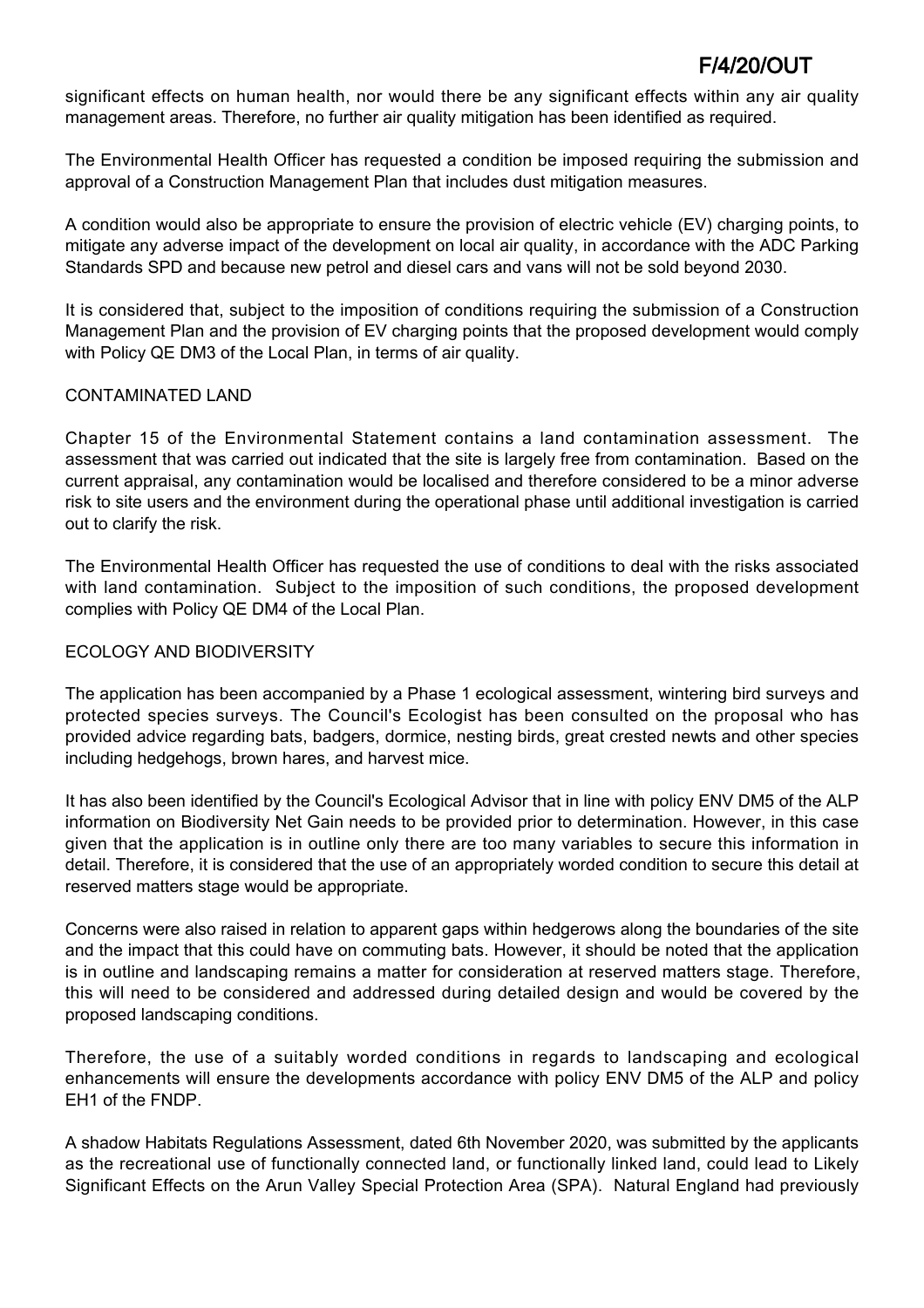raised concerns that the site could be functionally linked land for Bewick's swans, which are a designated feature of the SPA.

The shadow Habitats Regulations Assessment is adopted by the Council to fulfil its duty as competent authority. Section 5 of the document contains the Appropriate Assessment, and the Council agrees with the conclusion in paragraph 5.3. That is to say:

"The proposed development should provide mitigation through restriction of human and dog access to areas of habitat suitable for Bewick's swan and screening of movement on adjacent public footpaths in order to allow a conclusion of no Likely Significant Effects of the development on the Arun Valley SPA, either alone or in combination with other plans and projects."

The Bewick Swan mitigation measures will be secured through the use of an appropriate planning condition, in accordance with advice from Natural England. This approach is also supported by the Council's Ecologist.

## TREES

Policy ENV DM4 of the Arun Local Plan states: "Where there are existing trees on or adjacent to a development site, developers shall be required to provide:

- d. Land and tree surveys
- e. A tree constraints plan

f. An arboricultural impact assessment to include a tree protection plan and arboricultural method statement

These will ensure that development is planned to take a comprehensive view of tree issues at an early stage in the design process and that development works do not have a negative impact on existing trees."

The application was supported by an arboricultural assessment and method statement as well as tree protection plans. The arboricultural assessment and method statement identifies that most of the trees to be lost due to the development are low category due to their poor condition or small size. It identifies that there is sufficient space to secure tree planting to more than compensate for the loss of any existing trees. It also advises that all the significant tree cover will remain intact should a scheme similar the indicative layout come forward. It is also identified that if adequate precautions to protect the retained trees are specified and implemented, then the development proposals will have no impact on the contribution of these trees to the local character of the area.

These documents have been examined by the Council's Tree Officer. He has noted that the proposed accesses on Ford Road and Ford Lane have no obvious conflict with existing trees and that the proposed access on Yapton Road will result in the loss of sections of hedgerow and low/moderate value hedgerow trees which is tolerable. He has also advised that the loss of trees and hedgerows of lowmoderate value within the site can be adequately mitigated with an ambitious and detailed soft landscape plan.

Measures to protect trees that are to be retained on the site and details of the landscaping scheme are capable of being secured through the use of appropriately worded planning conditions.

The proposed development is therefore considered to accord with policy ENV DM4 of the ALP and policy EH1 of the FNDP.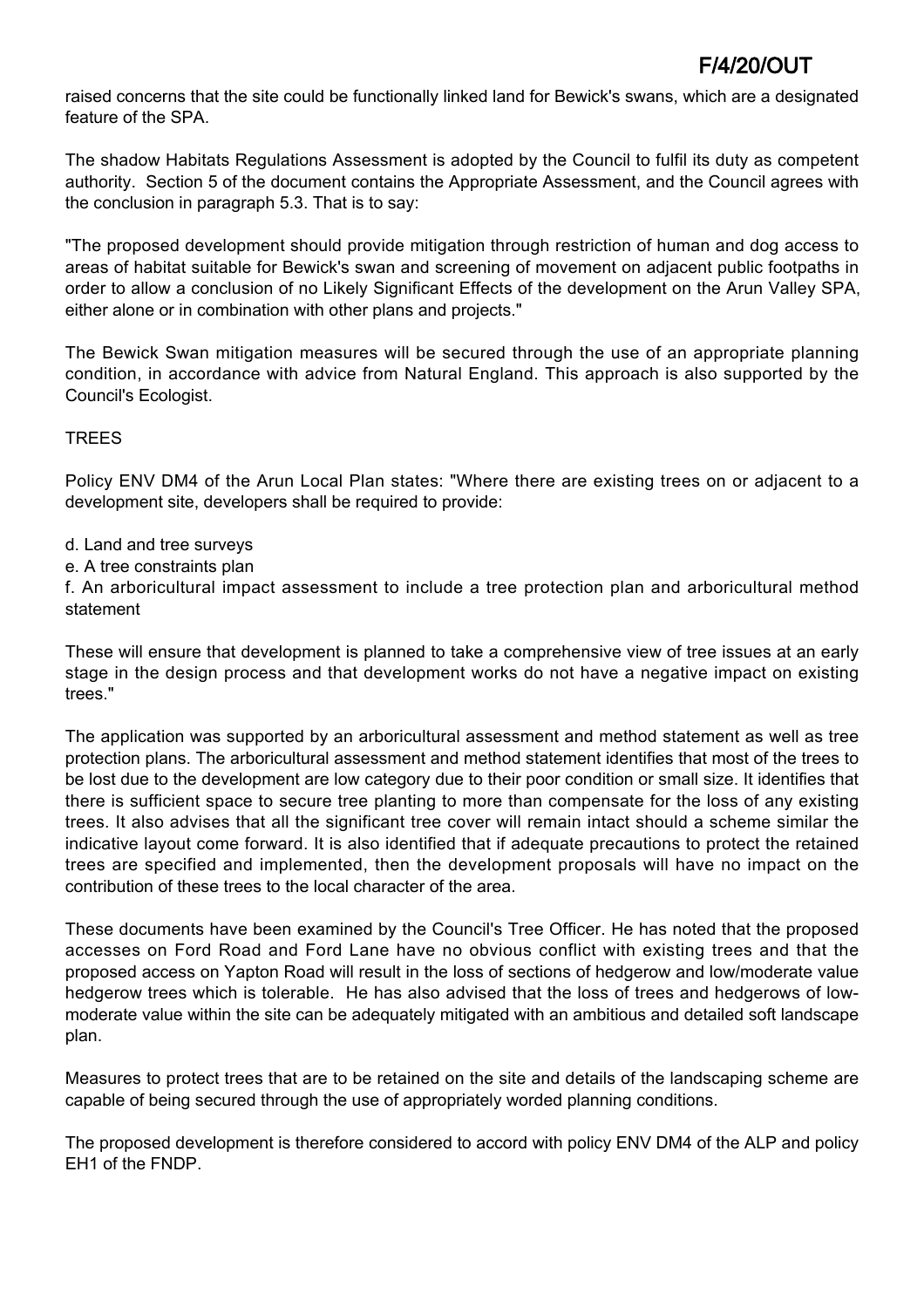#### LOSS OF AGRICULTURAL LAND

The site of the proposed development comprises approximately 74.47ha of agricultural land classified as "best and most versatile" (Grades 1, 2 and 3a land in the Agricultural Land Classification system). From the Environmental Statement for this proposal, the Agricultural Land Classification survey categorised the land for this development as 77.5% Grade 2 land (very good quality) and 10% Subgrade 3a land (good quality). Due to the nature of the development, the potential loss of and damage to the soils during construction is considered to be irreversible.

Paragraphs 174 and 175 of the NPPF state that: "Planning policies and decisions should contribute to and enhance the natural and local environment by: recognising the intrinsic character and beauty of the countryside, and the wider benefits from natural capital and ecosystem services - including the economic and other benefits of the best and most versatile agricultural land, and of trees and woodland", and "Plans should: distinguish between the hierarchy of international, national and locally designated sites; allocate land with the least environmental or amenity value, where consistent with other policies in this Framework; take a strategic approach to maintaining and enhancing networks of habitats and green infrastructure; and plan for the enhancement of natural capital at a catchment or landscape scale across local authority boundaries".

Natural England has advised that "in order to safeguard soil resources as part of the overall sustainability of the development, it is important that the soil is able to retain as many of its many important functions and services (ecosystem services) as possible through careful soil management". Consequently, it recommends that the developers use an appropriately experienced soil specialist to advise on and supervise soil handling, including identifying when soils are dry enough to be handled and how to make best use of the different soils on site.

In Chapter 13 of the Environmental Statement, there is mention of soil preservation, damage reduction and a Soil Resource Plan. These measures should all be adopted and strictly enforced. Natural England has also drawn attention to a 'Construction Code of Practice for the Sustainable Use of Soils on Construction Sites' and has recommended that this be followed. A Soil Resources Plan will be secured through the use of an appropriately worded condition.

The application site has been allocated for residential development under policies H SP1 and H SP2c of the Arun Local Plan and has been the subject of significant assessment prior to allocation. Alternative options for the location of this strategic allocation have been explored and subjected to a Sustainability Appraisal process to select the most sustainable sites.

The Arun Local Plan (2011-2031) Sustainability Appraisal recognised that most of the undeveloped coastal plain within the District is high grade agricultural land and that the majority of the strategic allocations would have a significant negative effect on the objective of avoiding the loss of 'best and most versatile' (BMV) land. The loss of BMV is one factor in the site selection and decision-making process.

Policy SO DM1 of the Arun Local Plan states that development will not be permitted on this type of land unless 'designated by this plan' or unless the need for the development outweighs the need to protect such land in the long term. As the site is a strategic allocation within the Local Plan the proposal would not be the subject of assessment under policy SO DM1 of the ALP or policy EH5 of the FNDP.

#### SURFACE WATER DRAINAGE

Policy W DM2 of the Arun Local Plan requires the submission of a site-specific Flood Risk Assessment (FRA) to demonstrate that the development will be safe, without increasing flood risk elsewhere and reduce flood risk overall. It requires the design of new site drainage systems to consider flood flow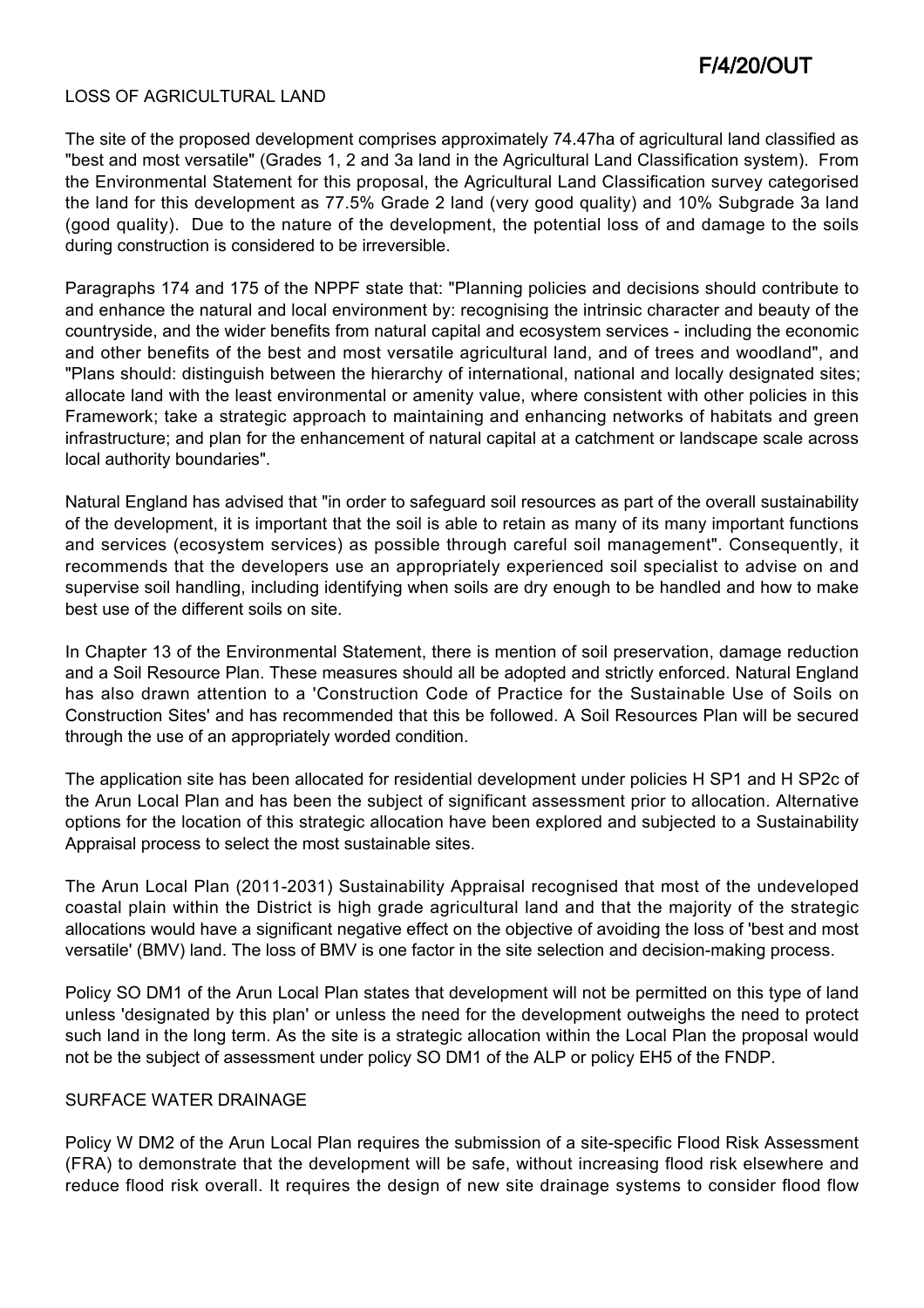routing and to utilise temporary storage areas.

A Flood Risk Assessment and Drainage Strategy was submitted with the application. This was updated in February 2021 and a further update was submitted in July 2021 and this revised strategy is reflected in the revised parameter plans submitted in support of the application.

It is proposed that the northern part of the site will discharge surface water runoff into the ground though an infiltration basin, infiltration drainage and soakaways. The southern part of the site will discharge surface water to two watercourses in the south-west of the development located adjacent to Yapton Road. The discharge flows from the development will be restricted to a greenfield runoff rate and attenuation basins will be provided close to the outfalls. It is stated that "shallow drainage systems and SuDS will be provided, where possible, within the development parcels which will reduce raising finished ground levels across the site, which is currently gently sloping and flat in some areas".

ADC's Drainage Engineer has reviewed the latest strategy and commented that they were pleased to see that the applicant had now provided an outline of a gravity surface water drainage solution and recommended the use of conditions on any planning permission granted.

Subject to the use of conditions, the proposed development is considered to accord with policies W DM2 and W DM3 of the Arun Local Plan and policy EH4 of the FNDP.

### FOUL DRAINAGE

Policy W DM1 of the Arun Local Plan requires the applicant to demonstrate that adequate foul water drainage capacity exists or can be provided as part of the development. Where adequate capacity does not exist, there will be a requirement that facilities are adequately upgraded prior to the completion and occupation of development.

Southern Water has been consulted in relation to this application and have advised that no foul water from the site shall be discharged into the public system until offsite drainage works to provide sufficient capacity within the foul network to cope with additional flows are complete. Southern Water is currently in the process of designing and planning delivery of offsite network reinforcements. Southern Water seeks to limit the timescale for such works to a maximum of 24 months from a firm commitment of the development. This may be addressed through the use of a suitably worded planning condition.

#### HERITAGE ASSETS

Paragraph 194 of the NPPF requires the applicant to describe the significance of any heritage assets affected, including any contribution made by their setting. The level of detail should be proportionate to the assets'

importance and no more than is sufficient to understand the potential impact of the proposal on their significance.

Paragraph 195 of the NPPF requires the local planning authority to identify and assess the particular significance of any heritage asset that may be affected by a proposal, taking account of the available evidence and any necessary expertise.

Paragraph 197 of the NPPF states that in determining applications, the local planning authority should take account of the desirability of sustaining and enhancing the significance of heritage assets; the positive contribution that conservation of heritage assets can make to sustainable communities; and the desirability of new development making a positive contribution to local character and distinctiveness.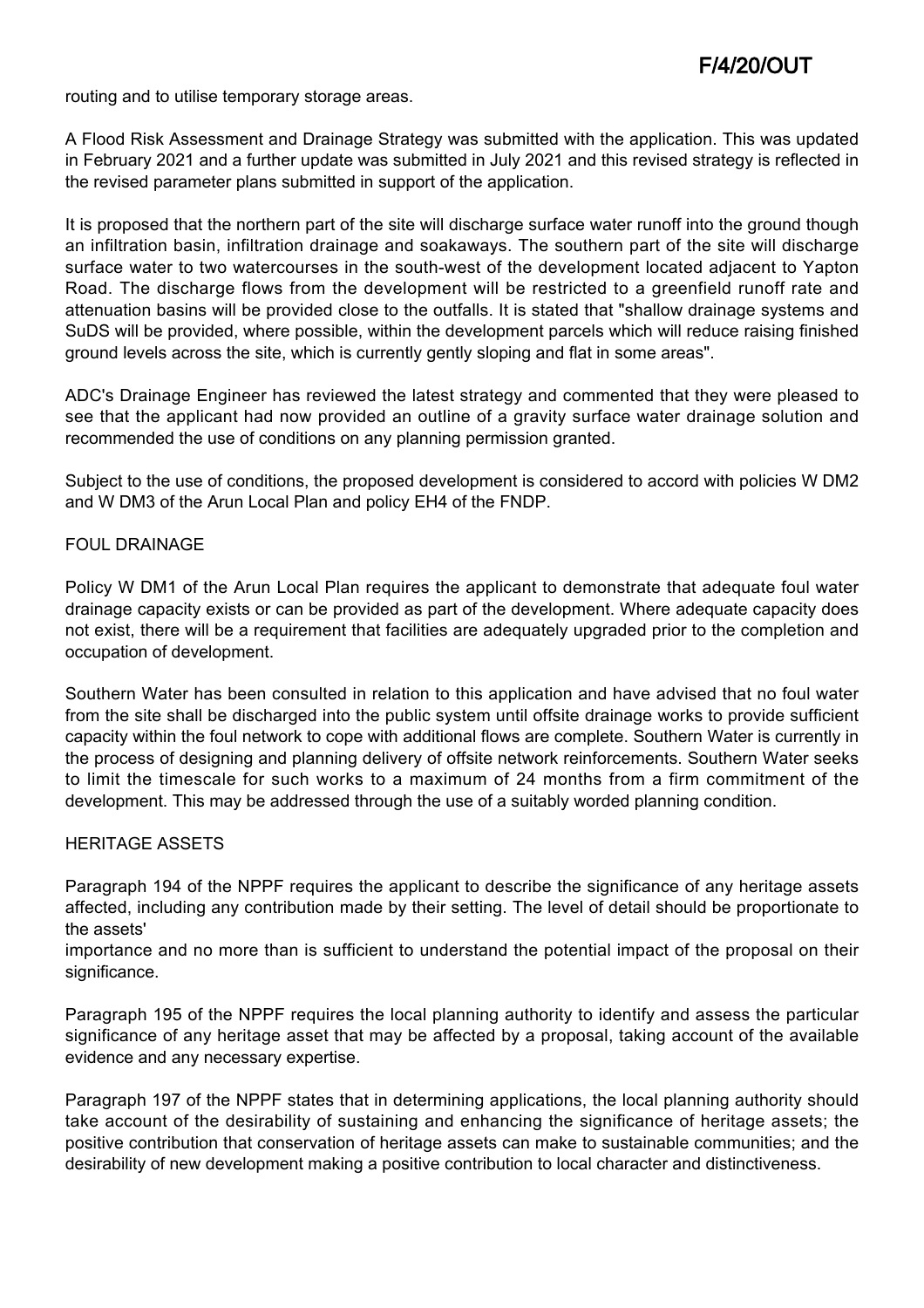Paragraph 199 of the NPPF states that when considering the impact of a proposed development on the significance of a designated heritage asset, great weight should be given to the asset's conservation and the more important the asset, the greater the weight should be. This is irrespective of the degree of potential harm.

Paragraph 202 of the NPPF states that where a development proposal will lead to less than substantial harm to the significance of the designated heritage asset, this harm should be weighed against the public benefits of the proposal.

As explained in the archaeology and built heritage chapter of the environmental statement, there are no designated heritage assets located within the site.

The deserted medieval village of Climping scheduled monument lies over 500m to the south-east of the site. The site lies beyond the setting of the scheduled monument. There is no intervisibility and no historic or associative connections between the site and the scheduled monument and as such the proposed development is not deemed to give rise to any harm to the significant or setting or the designated heritage asset.

Four listed buildings have been identified in Climping, three listed buildings in Ford, nineteen listed buildings and one conservation area in Yapton. In the majority of cases, there is no intervisibility and no historic or associative connections between the site and these listed buildings. Three listed buildings have been identified for particular attention.

Atherington House is the closest listed building to the application site and is located to the north-west of the proposed development. The Grade II listed building is located to the south of Ford Lane and is described as a large L-shaped 17th/18th century house.

The significance of the building derives primarily from its architectural interest with a lesser historic interest element. Its setting comprises of its garden and Ford Lane, which its north elevation faces. The heritage statement also identified that there are views out to the west from the house across an arable field, the western half of which is within the red line area of the Site boundary area. This field is identified a forming part of the setting of the house and that it has 'a mildly positive contribution to its significance'. This is the setting within which its significance is appreciated. The listed building features mature planting to the eastern, southern, and western boundaries of the site which obscure views of the listed building. The north eastern corner of the site lies within an element of the western side of the setting of Atherington House. This is currently part of a larger arable field (through which the Site boundary cuts in half in a north south direction c. 200m+ to the west of Atherington House). The area of this field that is within the site boundary will be retained as open space. The western boundary of this field comprises a line of tall trees that blocks views into the proposed residential area of the Development to the west. Therefore, it is considered that the screening (of the houses), along with the creation of the open space will not result in any harm to the setting or significance of Atherington House.

In this case there will be significant separation between the proposed residential development and Atherington House and as such the residential development is not deemed to give rise to any harm to the significance or setting of the Grade II listed building. The element of the proposed development which will sit in closest proximity would be the employment uses located in the eastern portion of the application site. This element of the scheme will be sited approximately 134m to the south of the Grade II listed building. It is considered in this case given the presence of significant screening along the southern boundary of the listed building, presence of mature tree screening extending further to the south of the building in addition to ensuring sympathetic design and appropriate screening that the proposed employment element of the development would not result in any harm to the setting or significance of Atherington House.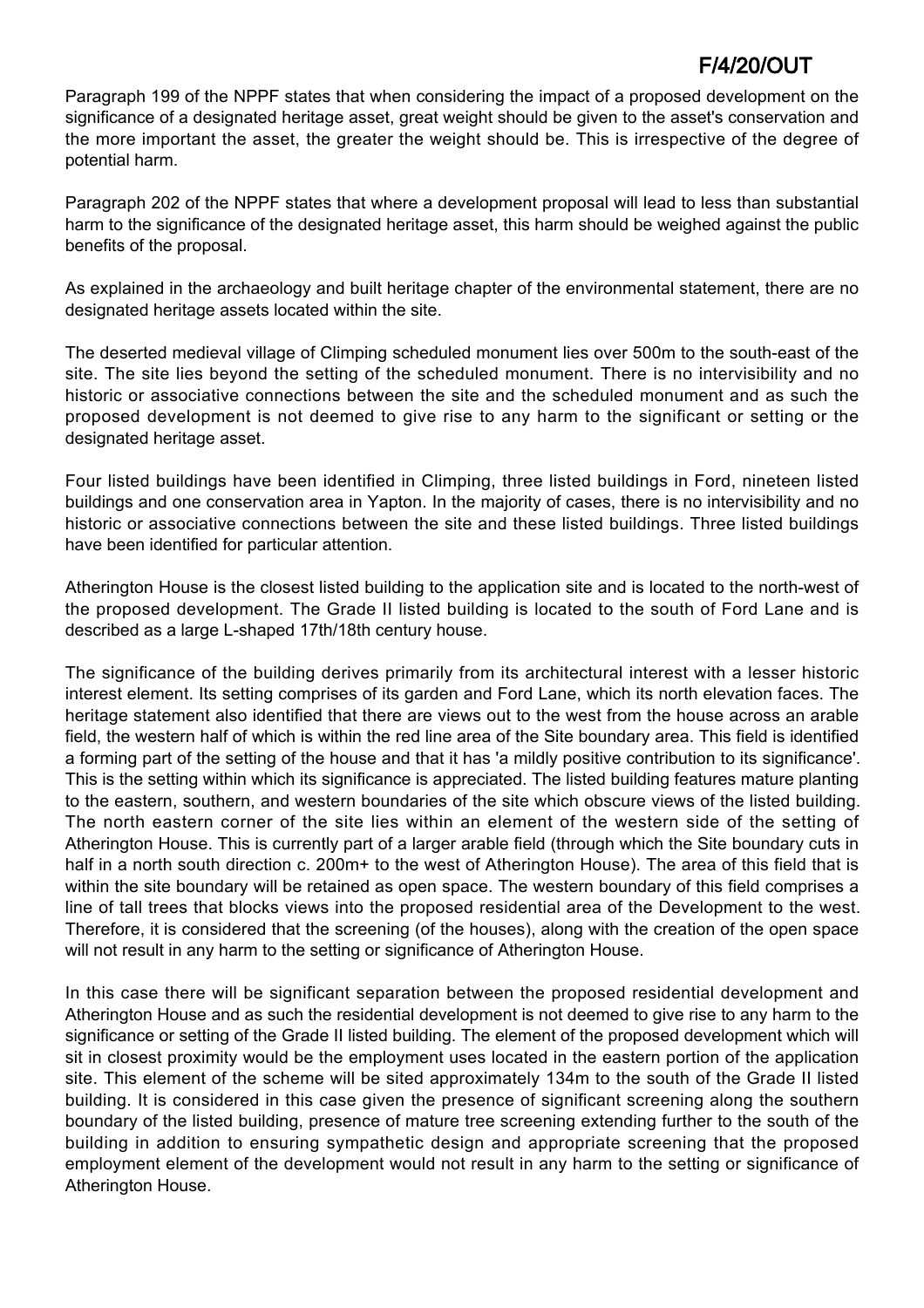The significance of Manorial Dovecote at Church Farm, Yapton, lies in its architectural and historic interest. It is located within the garden of Church Farm and it is within this area and the Church Farm complex that the setting has a positive contribution to the significance of the building. The application site is considered to be beyond the setting of the listed dovecote and as such would not give rise to any harm to its setting or significance.

The Parish Church of St Mary, Yapton is located on the north-eastern edge of the built-up area of Yapton, within the Church Lane part of Yapton Conservation Area. Its significance is derived from its architectural, historic and archaeological interest. Its setting comprises the churchyard and other nearby buildings within the Conservation Area.

This part of the Conservation Area is characterised by the church and its churchyard, Church Farmhouse, and three substantial houses. The Conservation Area is described as a loose grouping of buildings with high substantial flint boundary walls, mature landscaping including many substantial trees that enhance the rural character of the area, which forms its setting.

The church is largely screened from the wider countryside to the east (i.e. the direction of the application site). The countryside to the east of the Conservation Area forms the agricultural context of both the church and the Conservation Area. As such, the fields immediately to the east of the Conservation Area have a mild beneficial contribution to the significance of the church and Conservation Area. This contribution diminishes with increased distance. The site is separated from the church and Conservation Area by two arable fields and is considered to be outside of the setting of both the church and Conservation Area. In this location, the western boundary of the site is characterised by a thick line of tall trees which blocks views into and out of the site. Therefore, the proposal will not give rise to any harm to the setting or significance of the Parish Church of St Mary or the Yapton Conservation Area.

Concerns have been raised by Historic England as well as the Council's Conservation Officer regarding the impact of the development upon the historic line of the Portsmouth to Arundel Canal. The proposal to incorporate the former route as part of the open space within the masterplan is encouraged by Historic England and the Conservation Officer as an opportunity to provide interpretation to commemorate its place in the landscape and increase public knowledge of its role in the evolution of the site. The parameter plans show that the route of the canal will be protected from encroachment and as such the proposed development is not deemed to result in any harm to the setting or significance of this nondesignated heritage asset, which will be sustained and enhanced in accordance with paragraph 197 of the NPPF.

The runway in considered to constitute a non-designated heritage asset which makes a significant contribution to the historic character and context of the site and its former use. The airfield was in use by the Royal Flying Corps and American forces between 1918 and 1920 before being used for commercial purposes during the 1930s before being occupied as a training site in 1938 prior to suffering extensive damage in August 1940. The airfield was occupied as a base for intruder squadrons and later in the Second World War for fighter-bomber sorties. It remained in Navy use until 1956 where it entered civilian use up until 1980. By virtue of its early decommissioning most building associated with its historical military use have been removed and as such the two runways are the greatest reference to its past.

Historic England have identified that they do not concur with the conclusions of the Environmental Statement regarding the removal of the western arm of the runway. The consultation response has expressed the opinion that the removal of the western arm of the runway would result in the loss of its cruciform shape, which is integral to the unusual character and significance of the airfield. It is acknowledged that the indicative masterplan demonstrates how the line of the western arm of the runway would be retained as open space to retain the cruciform shape of the runway as part of the development.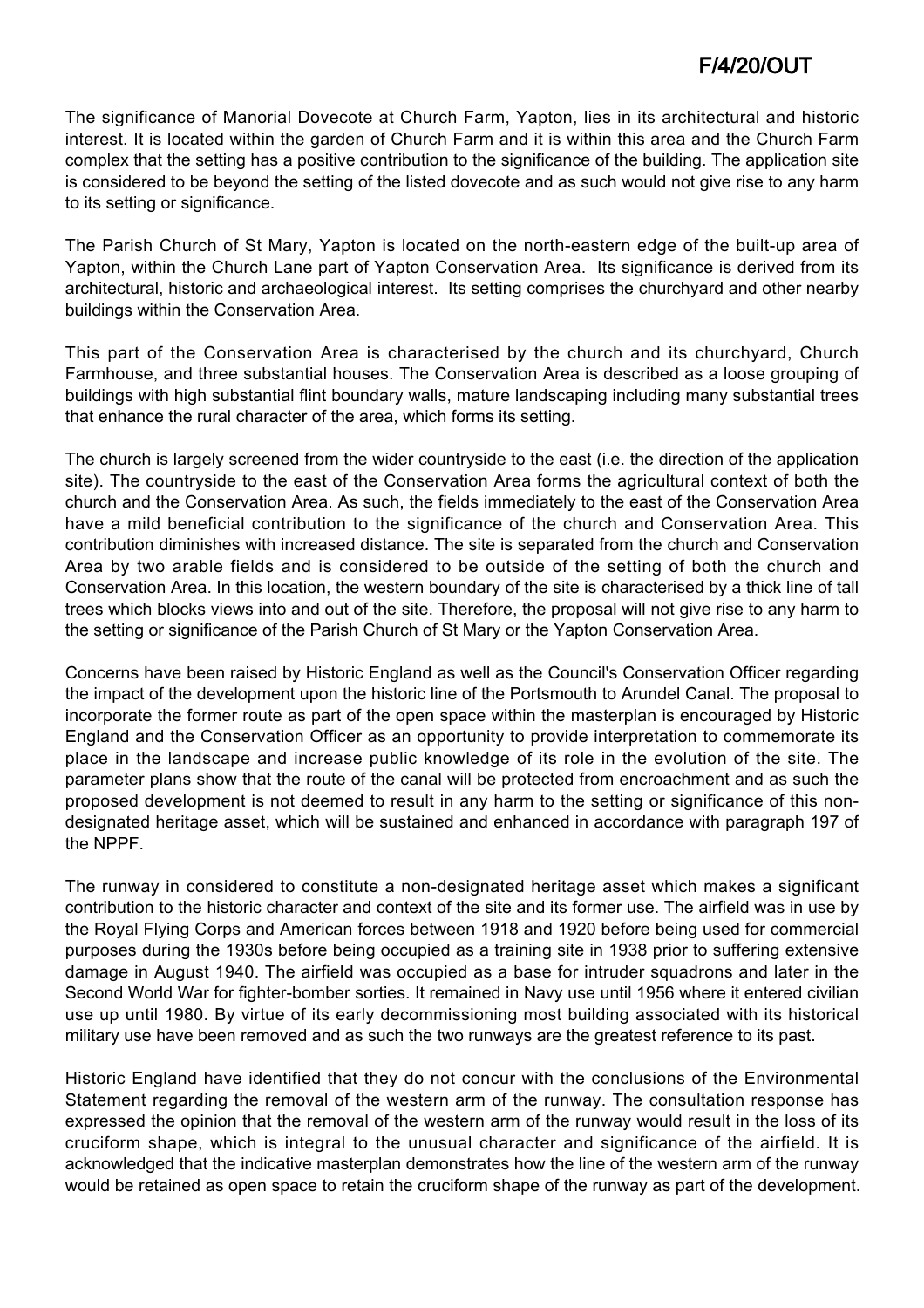However, it is concluded by Historic England that this would not mitigate its loss, physically or as a key element of the character and appearance of the airfield.

Comments were provided by the applicant's heritage consultant in response to the concerns of Historic England regarding the removal of the western arm of the runway. It was advised in this response that the geophysical survey and crop marks visible on aerial photography show that below ground archaeological remains of the former airfield are present. However, whilst they form part of the airfield, they have no presence on the ground and as such their contribution to the significance of the airfield is in their evidential value rather than as a perceptible element of the existing landscape.

The desk-based assessment and Environmental Statement in support of the application has assessed the significance of the airfield as being of local significance, but it was agreed that these features could be considered as being of regional significance. But it was refuted by the applicant that the remains could be considered of national significance. Therefore, it was concluded by the applicant that there would be a partial loss of alteration of the significance of the heritage asset, with the impact on the runway identified as being moderate adverse and even if the asset was of regional significance utilising the matrix of determining significance of effect the assessment of the impact on the airfield would remain moderate adverse.

In this case it should be noted that whilst the application proposes the removal of a significant portion of the western arm of the runway. The application does not propose the complete removal of the western arm with a portion of the of it to be retained therefore preserving the cruciform with the full extent of the existing arm reflected in the landscaping proposals and kept free from built form. The applicant's response to Historic England identifies that interpretive boards and a themed heritage walk could be provided to inform the new community and visitors to the site of the history of the airfield. Therefore, in this case it is considered that the proposed development, through the delivery of much needed housing and 450 affordable dwellings, when balanced against the moderate adverse harm upon the significance of the non-designated heritage asset would be acceptable. It is considered that the use of a suitably worded condition to secure details of interpretive material and a heritage walk along the line of the former western arm of the runway would be appropriate.

In light of the above, it is considered that the proposed development accords with Policies HER DM6, H SP2(m) and H SP2c(h) of the Arun Local Plan as well as the requirements of Section 66 and 72 of the Planning (Listed Building and Conservation Area) Act 1990 (as amended).

### ARCHAEOLOGY

Policy HER DM6 of the Local Plan states "...where a site on which development is proposed has the potential to include heritage assets with archaeological interest (having consulted the Historic Environment Record) permission will only be granted where it can be demonstrated that development will not be harmful to the archaeological interest of these sites."

Chapter 8 of the Environmental Statement deals with archaeology and the built heritage and it includes the results of an archaeological desk-based assessment and an archaeological geophysical survey. This work is stated to have been undertaken in accordance with the NPPF Chapter 16, NPPG Historic Environment and Good Practice Advice in Planning Note 3: The Setting of Heritage Assets. While Historic England is not satisfied with the assessment, ADC's Archaeology Officer has raised no concern with the quality or conclusions of the desk-based assessment.

The desk-based assessment concluded that the site contains non-designated archaeological remains of local significance which are likely to be impacted by the proposed development. A mitigation strategy is appropriate and can be secured using a condition. It also concluded that part of the non-designated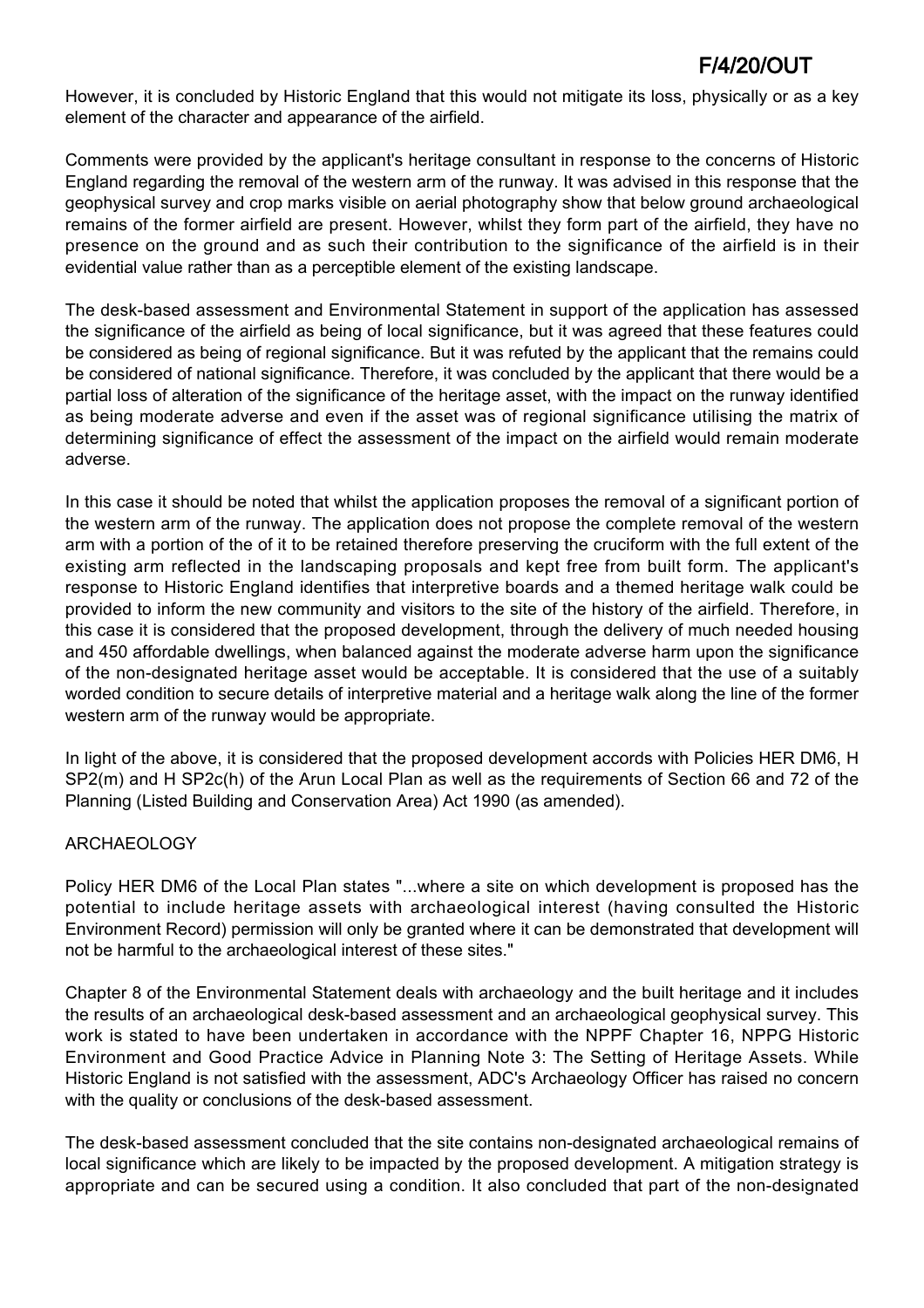former airfield structures will be adversely affected. Consequently, the mitigation strategy includes the recording of the section of runway prior to its removal and also the recording of other airfield related features revealed by the proposed evaluation trenching of the site.

It is considered that subject to a condition securing an investigation of the site by trial trenching to establish what deposits might be threatened and how to mitigate this, ensures that the development would accord with Policy HER DM6 of the Local Plan as the development will not harm features of archaeological interest.

### CLIMATE CHANGE

Policy ECC SP1 of the Local Plan states: "The Council will support development which is located and appropriately designed to adapt to impacts arising from climate change such as the increased probability of tidal and fluvial flooding; water stress; health impacts as a result of extreme temperatures and a decline in the quality of habitats and richness in biodiversity". Policy ECC SP2 of the Local Plan states: "All major developments must produce 10% of the total predicted energy requirements from renewable or low carbon energy generation on site, unless it can be demonstrated that this is unviable".

The Design and Access Statement outlines some of the measures that will be developed at the detailed design stage. These include the use of passive heating/cooling devices, appropriate insulation, natural ventilation and exposure to sunlight to minimise energy consumption.

The proposed development would comply with policy ECC SP2 of the ALP through the imposition of a suitably worded condition, dealing with renewable or low carbon energy generation.

### INFRASTRUCTURE PROVISION

Development is only acceptable with the provision of, or contributions towards, the necessary infrastructure and facilities to mitigate the impacts of the development.

Policy H SP2c of the Local Plan sets out the infrastructure requirements for the Ford strategic allocation, which include:

- sustainable links for all modes of transport between the development, Ford railway station and the Littlehampton/Arundel cycleway

- a new two-form entry primary school and nursery places
- new retail, commercial and community facilities
- a new Tier 7 library facility
- healthcare facilities to serve Ford, Yapton and Climping
- two new sports pitches and changing facilities
- a new 3G pitch facility to serve the east of the District, and
- improvements to the A259 between Climping and Littlehampton.

The Infrastructure Delivery Plan and Policy INF SP2 identify the need for a new 10 FE secondary school based on the amount of dwellings within the strategic allocations in the Local Plan.

### EDUCATION

WSCC has confirmed that the present primary and secondary schools within the local catchment area would not have sufficient capacity and would be unable to accommodate children from the proposed development. Accordingly, developer contributions are required. The contributions comprise to be secured through the S106 would consist of: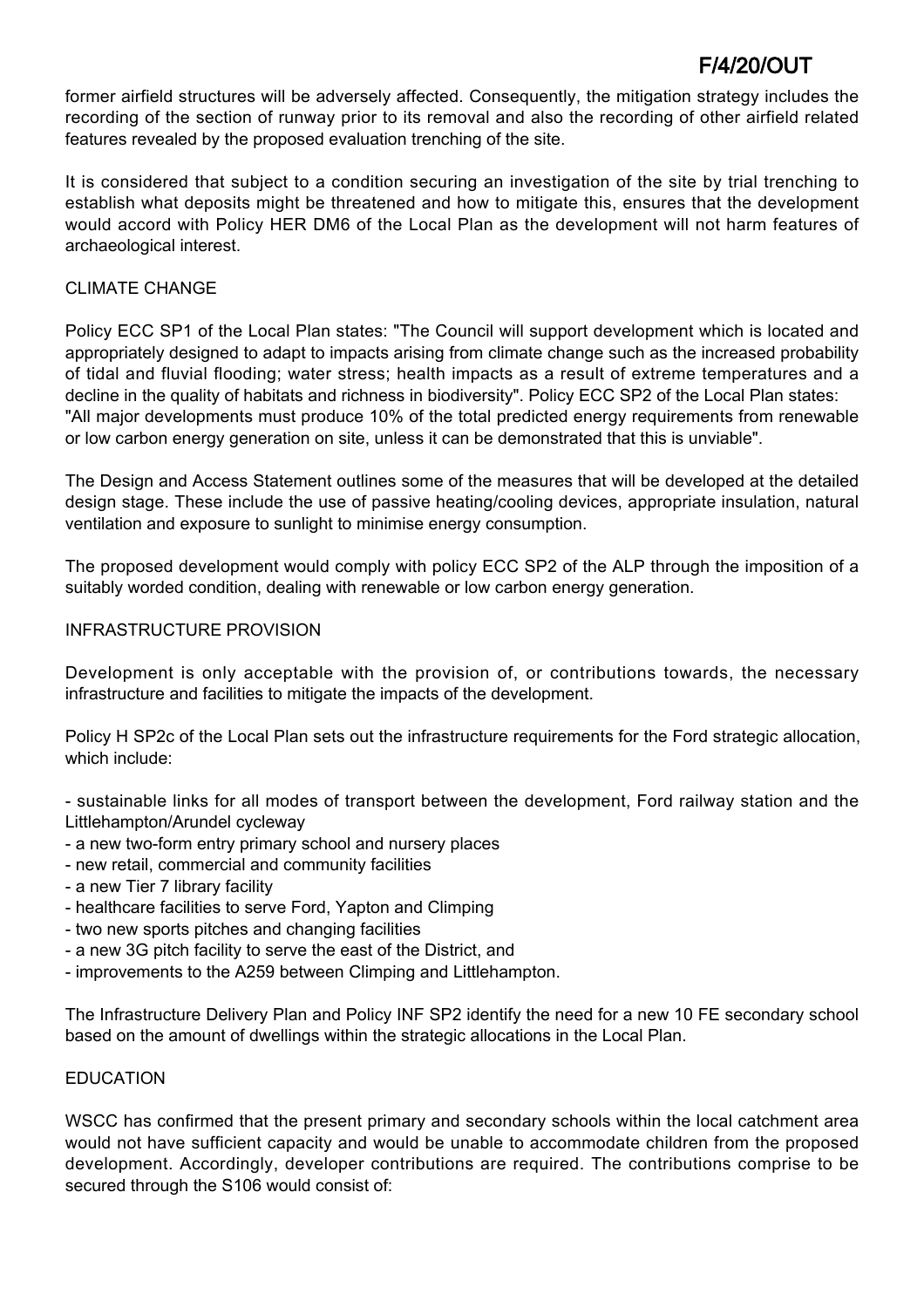- £10,600,000 plus 2.004ha of land towards a new 2FE primary school in Ford;

- £2,100,000 plus 0.1374ha of land towards a new nursery facility;

- £900,000 plus 0.0239ha of land to provide a facility for special educational needs at the primary school or £775,000 towards the expansion of provision at Cornfield School;

- a formula based financial contribution plus 10ha of land towards phase 2 of a new secondary school in Arun or expansion at Ormiston Six Villages Academy; and

- formula based financial contribution to be spent on facilities at St Phillip Howard Catholic High School Sixth Form. These contributions are considered to be CIL compliant.

#### LIBRARY

A community space is required on site to accommodate a Tier 7 library facility plus a financial contribution of £100,000 towards the new facility, or a contribution towards the expansion of facilities at Littlehampton Library should the new Tier 7 facility not proceed.

#### FIRE AND RESCUE

A formula based financial contribution is required towards the redevelopment of Littlehampton Fire Station to be secured through the S106 agreement.

#### **HEALTHCARE**

Consideration was given to the provision of on-site healthcare provision, but in this case the CCG has advised that they would look to expand existing facilities and services rather than delivering new on-site provision.

Therefore, it is predicted that new residents will register at The Croft surgery or the GP premises in Yapton, which are the primary care sites to support the proposed development. The CCG has a new build scheme at The Croft site in progress (part funded by future s.106 receipts) and the option to extend or utilise a new build in Yapton.

A financial contribution of £1,812,954 is required towards off-site healthcare infrastructure at The Croft Surgery and/or GP premises supporting Ford at Yapton.

#### OPEN SPACE AND PLAY PROVISION

Policy OSR DM1 (2) of the Arun Local Plan states: "Housing... will be required to contribute towards:

a. Open space provision in accordance with guidance set out in the current Open Space Study. In some parts of the District open space provision is identified as being sufficient in terms of quantity. Therefore, provision of new open space is not deemed necessary but what is needed is to seek contributions for quality improvements and/or new off-site provision in order to address any future demand. For larger scale developments, the quantity standards should be used to help determine the requirements for open space provision as part of that development."

Developments of the scale proposed in this application are expected to provide open space on site. Using the online calculator associated with the Open Space, Playing Pitches, Indoor and Built Sports Facilities SPD, a development of 1,500 dwellings would be expected to provide at least 10.56 hectares of public open space, 1.82 hectares of play space and 0.83 hectares of allotments.

The proposed provision of 12.65ha of on-site public open space, consisting of 10.56ha of public open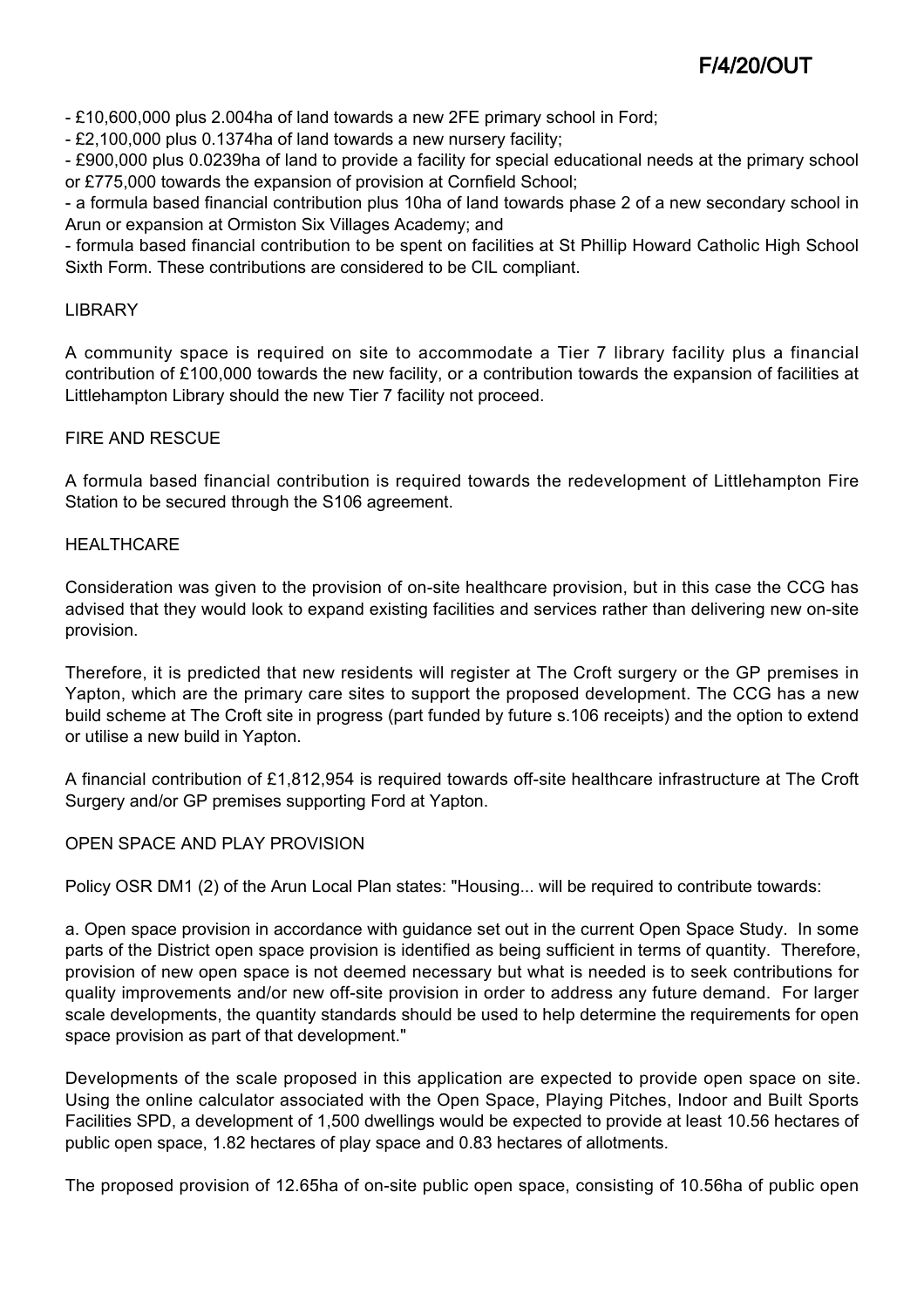space, 1.815ha minimum of play space and 0.825ha of allotments is acceptable and complies with Policy OSR DM1(2) of the Local Plan and the Open Space SPD.

A clear indication of the proposed future management of the open space including the responsibility for play areas and public realm areas would be secured through a Section 106 Agreement. Similarly, the provision of any surface water features within the public open spaces would require detailing including future management and maintenance requirements.

SPORTS FACILITIES

In line with the Open Space, Playing Pitches, Indoor and Built Sports Facilities SPD, the following contributions are required.

Off-site provision would consist of:

Sports Halls - £565,049 Swimming Pools - £607,794 3G Pitch (including ancillary facilities and maintenance) - £254,558 Health and Fitness - £184,800 A contribution towards improving the grass playing surface of rugby pitches, maintenance and ancillary facilities at Littlehampton Rugby Club A contribution towards improving the grass playing surface of the cricket pitch, maintenance and ancillary facilities at Middleton Sports Club A contribution towards improving the grass playing surface of the cricket pitch, maintenance and ancillary facilities at Clymping.

On-site provision of:

The provision of two natural grass football pitches on site and changing facilities

### TRANSPORT

Policy H SP2 of the Local Plan requires strategic allocations to "address the off-site highway capacity requirements, that relate to that particular allocation, identified in the Arun Transport Assessment (2016 and update 2017 and taking into account subsequent relevant assessments) and the local highway network". The requirements for the Ford strategic allocation are as follows:

-A27 Ford Road Roundabout - £301,000 -Ford Road Level Crossing Bridge or environmental mitigation - £3,000,000 -A259 Oystercatcher junction - £600,000 -A259 Comet Corner junction - £97,000 -A259 Corridor Improvement Bognor Regis-Littlehampton - £515,000 -A259 Lyminster Bypass to A280 junction - £15,000.

In addition to these strategically identified junction enhancements the following improvements have also been identified as necessary through the applicants Transport Assessment and will form part of the S106 agreement:

-Construction of Yapton Road Access (drawing no. GA-001 Rev E) -Construction of Ford Lane Access (GA-004 Rev B) -Ford Lane/North End Road Improvement (GA-028 Rev C) -B2233/North End Road Improvement (GA-026 Rev B)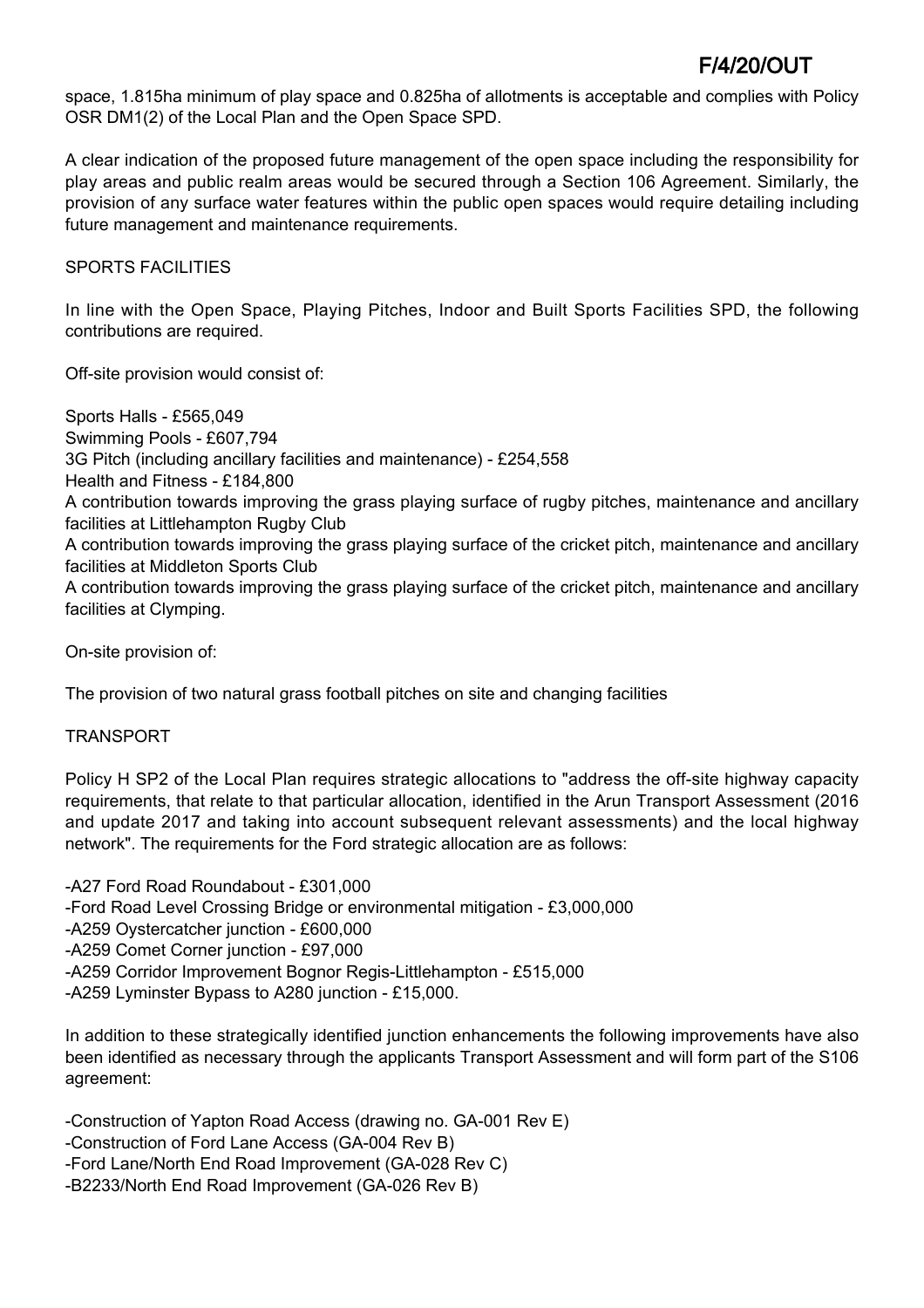-Bilsham Road/B2233 Improvement (GA-027 Rev C)

The following pedestrian and cycle improvements will also be secured through the S106 agreement:

-Ford Lane Pedestrian Connection (GA-054 Rev A) -Horsemere Green Lane Pedestrian Access Improvements (GA-058 Rev A) -Church Lane Pedestrian/Cycle Connection (GA-600 Rev A) -Rollaston Park & Burndell Road Pedestrian Improvements (GA-041 Rev A, GA-200, GA-201 Rev A, GA-202 Rev A, GA-203 Rev A & GA-204) -Yapton Cycle Route Improvements (GA-059, GA-060 & GA-061) -Ford Road-Station Road Pedestrian/Cycle Connection to Station (GA-006 Rev B, GA-007 Rev B, GA-008 Rev A, GA-009 Rev A & GA-010 Rev B) -Footpath 206 Connection (Ford Road to River Arun public right of way) (GA-400 Rev A) (includes works outside the highway)

-Upgrading existing public rights of way on the site to bridleway status

Paragraph 3.5 of the 2020 report states that "the Ford Road Bridge was tested through the ATS 2016 which showed that the introduction of a railway bridge at Ford level crossing would mitigate the significant environmental impact risk at Ford Road level crossing as a result of queuing traffic, particularly in the AM peak".

As such a financial contribution of £350,000 will be secured towards the consideration of possible routing options and to facilitate the preparation of the requisite technical documentation to support the submission of a planning application.

Therefore, would be sufficient to meet the needs of the occupiers of the proposed development in accordance with Policies H SP2, H SP2c, INF SP1, INF SP2 and T SP1 of the Local Plan.

### **SUMMARY**

The proposed development will secure the delivery of 1,500 residential dwellings (450 of which will be affordable dwellings), a 60-bed care home (Use Class C2) and up to 9,000 sqm of employment floorspace (Use Classes B1) and a new local centre along with land for the provision of a new primary school and sports pitches. The indicative layout has demonstrated that this development can be delivered in accordance with the requirements of policy H SP2c (SD8) of the Arun Local Plan and policy SA1 of the Ford Neighbourhood Development Plan. The application is accompanied by appropriate detail to allow for the full consideration of the proposals with appropriately worded conditions used to ensure that the that the proposals accord with all relevant development plan policies.

The application, through the S106 agreement, will secure appropriate infrastructure to offset any impacts of development. A robust transport assessment has been carried out which has informed the proposed mitigation measures which has been considered by and agreed with WSCC.

Therefore, subject to receipt of the independent review confirming the conclusions of the odour assessment, the below conditions and completion of the S106 agreement the proposed development would accord with all relevant development plan policies.

#### RECOMMENDATION

That delegated authority is granted to the Group Head of Planning in consultation with the Chairman and Vice-Chairman of the Planning Committee to approve the application subject to receiving confirmation from the independent odour specialist as to the acceptability of the submitted Odour Assessment.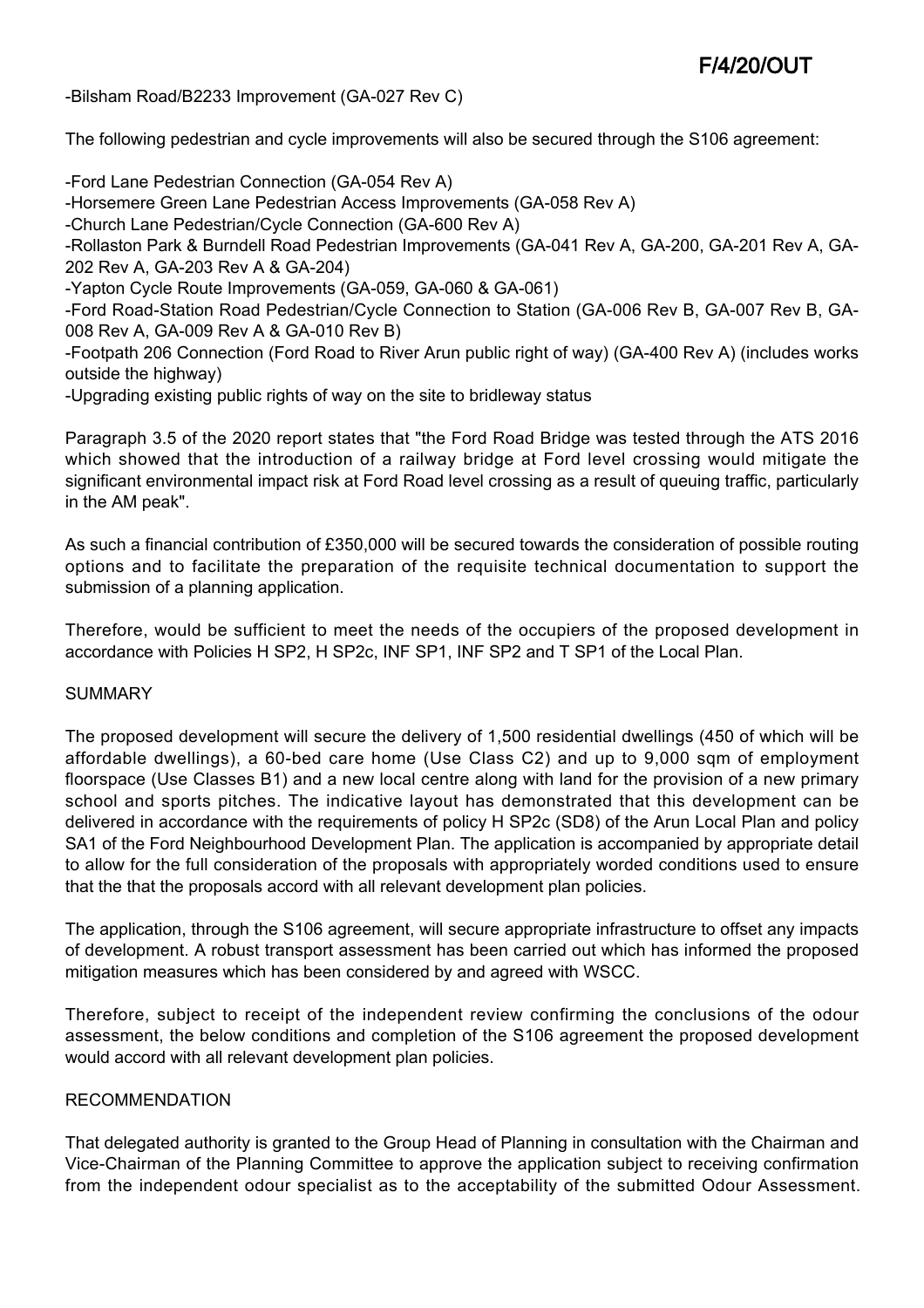Subject to the below conditions and completion of the Section 106 agreement.

### HUMAN RIGHTS ACT

The Council in making a decision should be aware of and take into account any implications that may arise from the Human Rights Act 1998. Under the Act, it is unlawful for a public authority such as Arun District Council to act in a manner, which is incompatible with the European Convention on Human Rights.

Consideration has been specifically given to Article 8 (right to respect private and family life) and Article 1 of the First Protocol (protection of property). It is not considered that the recommendation for approval of the grant of permission in this case interferes unreasonably with any local residents' right to respect for their private and family life and home, except insofar as it is necessary to protect the rights and freedoms of others (in this case, the rights of the applicant). The Council is also permitted to control the use of property in accordance with the general interest and the recommendation for approval is considered to be a proportionate response to the submitted application based on the considerations set out in this report.

### DUTY UNDER THE EQUALITIES ACT 2010

Duty under the Equalities Act 2010

In assessing this proposal the following impacts have been identified upon those people with the following protected characteristics (age, disability, gender reassignment, marriage and civil partnership, pregnancy and maternity, race, religion or belief, sex or sexual orientation).

The proposal would have a neutral impact on the protected characteristics.

### SECTION 106 DETAILS

See attached heads of terms.

### **RECOMMENDATION**

#### APPROVE CONDITIONALLY

1 Details of the layout, scale, appearance and landscaping (hereinafter called 'the reserved matters') for each phase or sub phase as defined within the Phasing Strategy under Condition 5 shall be submitted to and approved in writing by the Local Planning Authority before any development in that phase or sub phase begins and the development shall be carried out as approved.

Reason: To enable the Local Planning Authority to control the development in detail and to comply with Section 92 of the Town and Country Planning Act 1990 (as amended).

2 Application for approval of the reserved matters for the first phase or sub phase shall be made to the Local Planning Authority not later than three years from the date of this permission. Applications for reserved matters for the remaining phases shall be made within seven years from the date of this permission.

> Reason: To enable the Local Planning Authority to control the development in detail and to comply with Section 92 of the Town and Country Planning Act 1990 (as amended).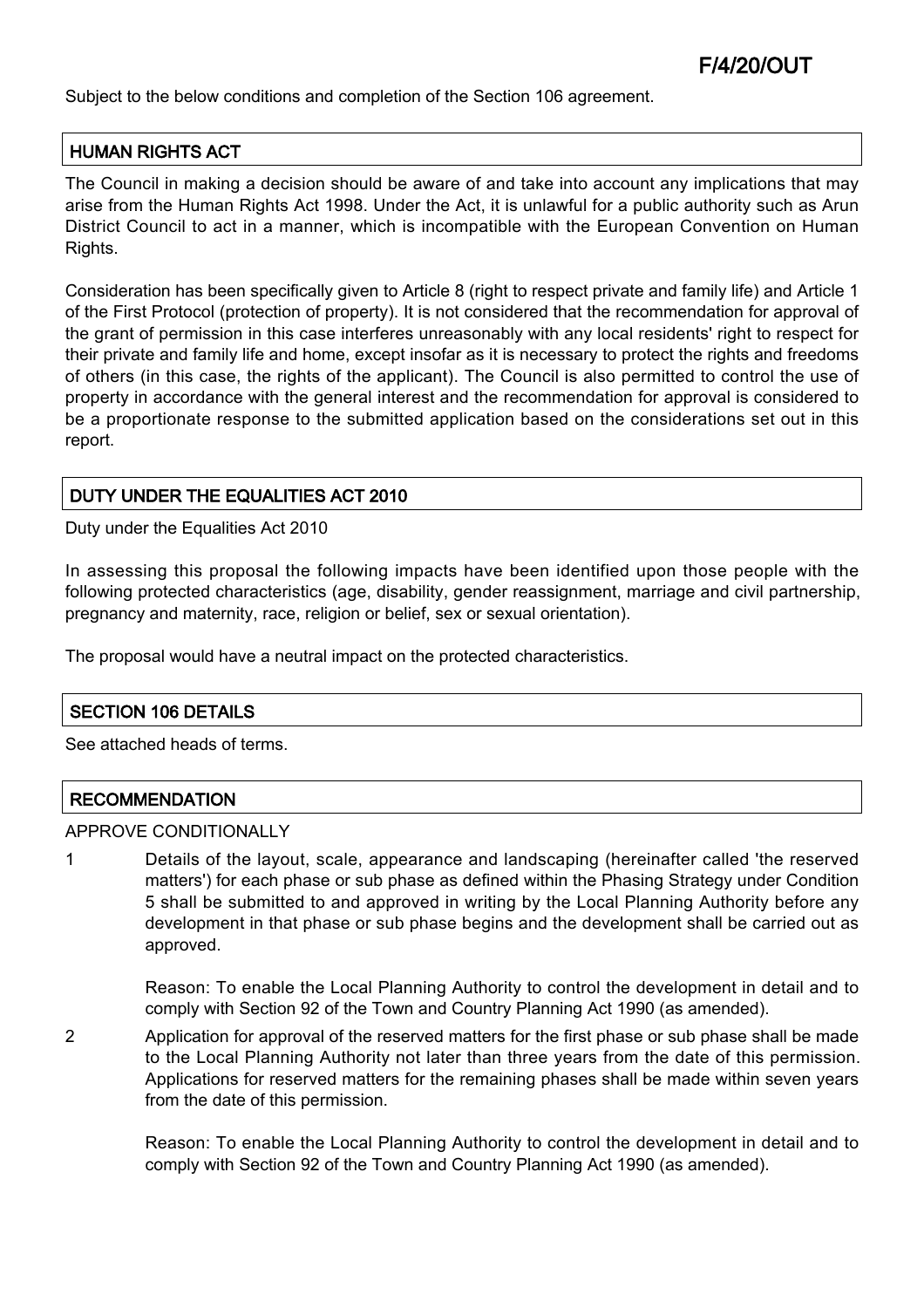3 The development hereby permitted shall begin not later than two years from the date of approval of the first of the reserved matters to be approved.

> Reason: To enable the Local Planning Authority to control the development in detail and to comply with Section 92 of the Town and Country Planning Act 1990 (as amended).

- 4 The development hereby permitted shall be carried out in accordance with the following approved plans:
	- Site Boundary Plan RG-M-01 Rev. T

- Potential Site Access Arrangement - 3 ARM 40m ICD Roundabout- ITB13091- GA-004 Rev. B

- Potential Southern Vehicular Access from Yapton Road ITB13091-GA-001 Rev. E
- Ford Airfield Geometry Eastern Access onto Ford Road ITB13091-GA- 021
- Access and Movement Parameter Plan RG-M-122 Rev. M
- Green and Blue Infrastructure Parameter Plan RG-M-121 Rev. N
- Land Use and Density Parameter Plan RG-M-123 Rev. L
- Demolition plan RG-M-107E

Reason: For the avoidance of doubt and in the interests of amenity and the environment in accordance with Policy D DM1 of the Arun Local Plan (2011-2031).

5 A phasing strategy shall be submitted either prior to or concurrently with the submission of the first Reserved Matters application. The phasing strategy shall be approved prior to the approval of the first Reserved Matters and shall include details of:

- The phases of development, including residential, non-residential and on site infrastructure

- The phasing and delivery of:
- Vehicular access from Ford Lane and Yapton Road
- Pedestrian, cycle and equestrian connections (on and off site)
- Temporary or interim access arrangements necessary
- Custom build units
- Affordable Housing units
- Drainage infrastructure
- Spine Road

- Public Open Space and Green Infrastructure, including the number and positioning of LAPs, LEAPs, NEAPs and MUGAs, allotments, sports pitches and changing rooms.

- Local Centre, to include the library, community building (inc. small drop-in office space for police to take statements and undertake administrative work), and retail/commercial space

- Employment zone
- Primary School and Early Years
- Public Art

- Bus route and infrastructure, including any interim measures

- Accessible and adaptable dwellings, up to a total site-wide percentage of 50% M4(2) dwellings and 4% M4(3) dwellings

The development will be brought forward in accordance with the agreed details within the Phasing Strategy.

Reason: For the avoidance of doubt and in the interests of amenity and the environment in accordance with Policy D OM1 of the Arun Local Plan 2011-2031. It is considered necessary for this to be a pre-commencement condition because the phasing of the development needs to be satisfactory before work commences.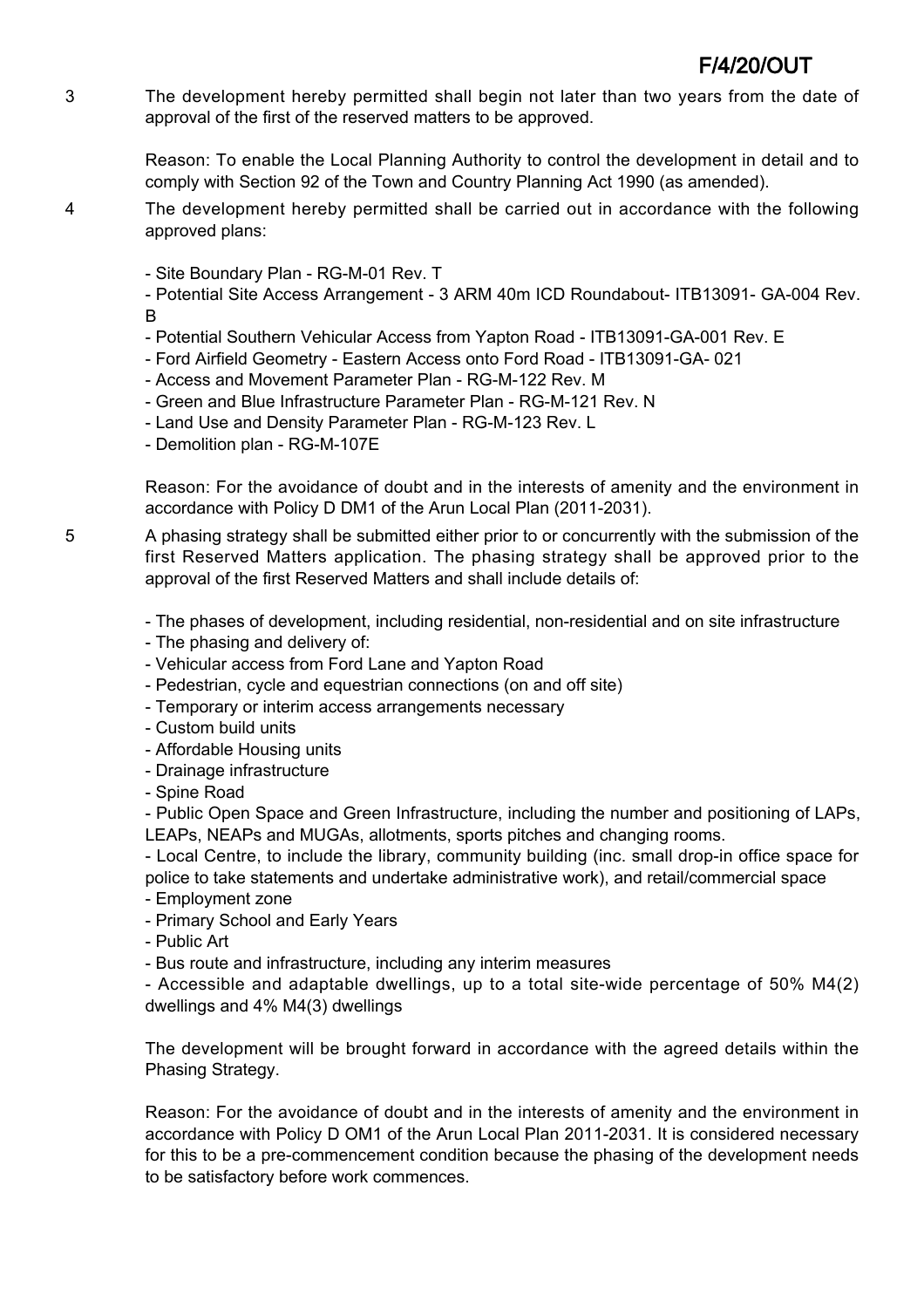6 No development shall take place until details for the implementation of a programme of archaeological work in accordance with a written scheme of investigation has been submitted to and approved in writing by the Local Planning Authority. The development shall thereafter be carried out on a phase by phase basis in accordance with the approved scheme.

> Reason: The site has the potential to contain unknown remains of archaeological importance and in accordance with Policy HER DM6 of the Arun Local Plan 2011-2031. It is considered necessary for this to be a pre-commencement condition because archaeology can only be investigated before construction commences.

7 Prior to the submission of any reserved matters application a Design Code for the whole allocation shall be submitted to, and approved in writing, by the Local Planning Authority. This document shall be prepared in consultation with the community and demonstrate how the detailed proposals will reflect the contents of the:

- Approved plans under Condition 4
- Masterplan Document July 2021
- Arun District Design Guide SPD 2021

The Design Code shall provide further details on:

- How the development responds to local character

- The character areas, street hierarchy, building typologies, key buildings, the approach to car parking and electric vehicle charging points, character of green infrastructure and structural planting, street trees, street furniture, external lighting and treatment of the public realm, public rights of way and pedestrian/cycle/equestrian connections.

- The local centre
- The approach to public art
- The integration of drainage infrastructure into the public realm and green infrastructure
- How the above-ground utilities infrastructure will be integrated into the street

- Provision of interpretive material and a heritage themed walk along the route of the former western arm of the runway.

A template for a Code Compliance Matrix will be included within the Design Code and will set out the key criteria that each Reserved Matters will need to comply with. The development shall thereafter be carried out in accordance with the approved Design Code.

Reason: To enable the Local Planning Authority to control the development in detail in the interests of amenity by endeavouring to achieve buildings of visual quality in accordance with Policy D DM1 of the Arun Local Plan 2011-2031.

8 Prior to the occupation of the 300th dwelling, the employment zone as identified on RG-M-123L shall be made available for such purposes, and a scheme setting out the marketing and terms of any purchase shall be submitted to and approved by the Local Planning Authority, which shall include marketing for a minimum period of 18 months.

> Reason: To ensure that the commercial uses are delivered in a timely manner in accordance with policy HSP2c (SD8) of the Arun Local Plan.

9 Prior to the occupation of the 750th dwelling:

- A scheme and specification for a community building (up to a maximum of 500sqm floorspace) shall be submitted and approved by the Local Planning Authority, and the community building shall be delivered and made available for public use. The scheme shall include details of management and maintenance arrangements for the community building in perpetuity.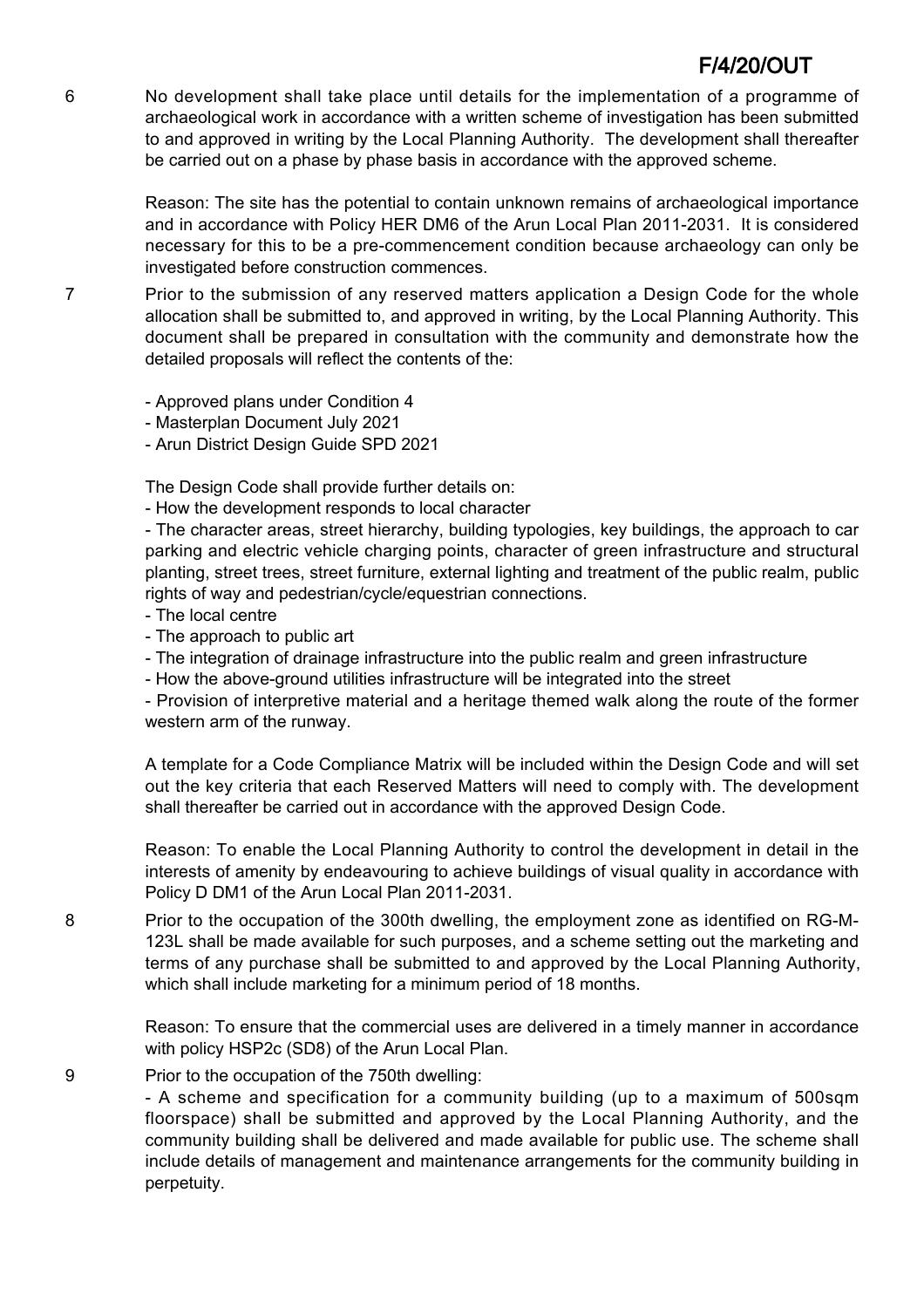- A scheme for the marketing of the retail and commercial units (Use Classes A1-A5) within the local centre, as identified on RG-M-123L of up to 900sqm floorspace, to include subsidised rent for a period of 2 years and a minimum marketing period of 2 years, shall be submitted to and approved by the Local Planning Authority.

Reason: To ensure that the community building and retail and commercial units are made available to meet the needs of the local communities and future occupiers in accordance with policy HSP2c (SD8) of the Arun Local Plan.

10 No development shall take place within any phase or sub phase, as defined within the Phasing Strategy under Condition 5, including any works of demolition, until a Construction Management Plan for that phase has been submitted to and approved in writing by the Local Planning Authority. The approved Plan shall be implemented and adhered to throughout the construction period. The Plan shall provide details as appropriate but not necessarily be restricted to the following matters,

- the anticipated number, frequency and types of vehicles used during construction,

- the method of access (including adequate visibility splays and sight lines) and routing of vehicles during construction

- full details of the construction compound,

- soil resources plan,

- dust mitigation measures,

- noise and vibration reduction measures,

- the parking of vehicles by site operatives and visitors

- the loading and unloading of plant, materials and waste, including permitted times for deliveries

- the storage of plant and materials used in construction of the development, including covering of stockpiles

- the erection and maintenance of security hoarding,

- the provision of effective wheel washing facilities and other works required to mitigate the impact of construction upon the public highway (including the provision of temporary Traffic Regulation Orders), and

- details of public engagement both prior to and during construction works.

- A scheme for recycling/disposing of waste, resulting from demolition and construction works. No burning is permitted.

- Maintenance of equipment, plant and machinery

- Details of any floodlighting, including location, height, type and direction of light sources and intensity of illumination.

- Temporary surface water management system, for example oil interceptors, holding tanks to remove suspended sediment before discharge;

- A named representative, including contact details

Reason: In the interests of highway safety and the amenities of the area in accordance with Policies T SP1 and OE SP1 of the Arun Local Plan 2011-2031. It is considered necessary for this to be a pre-commencement condition because of the safety and amenity issues that need to be addressed.

11 No construction/demolition activities shall take place except between the hours of:

08:00 and 18:00 hours on Mondays to Fridays inclusive, 08:00 and 13:00 hours on Saturdays, and with no noisy work on Sunday or Bank Holidays.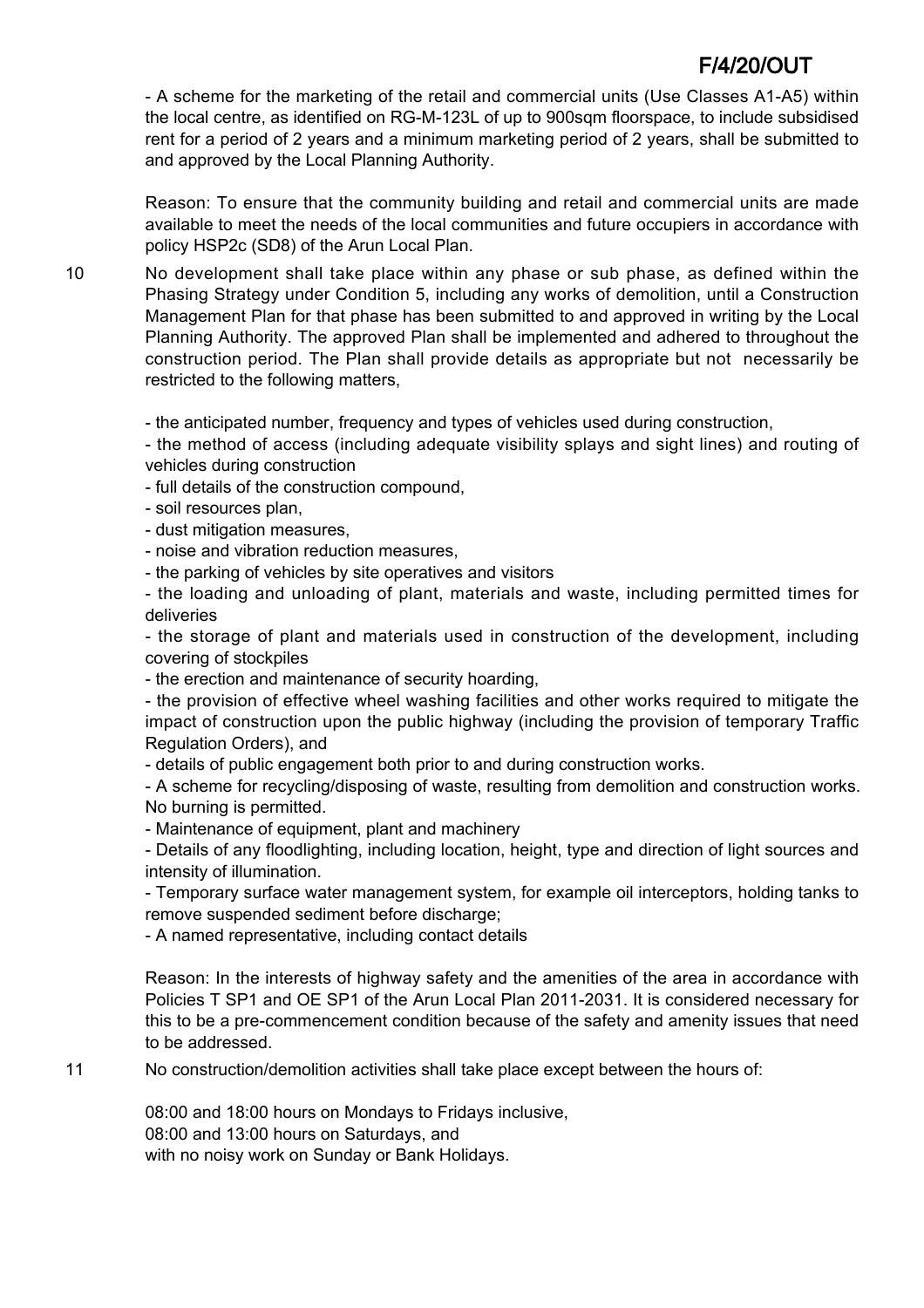Reason: To protect the amenity of local residents in accordance with Policy QE SP1 of the Arun Local Plan 2011-2031.

12 Prior to the commencement of each phase of development, as identified within the Phasing Strategy under Condition 5, the following components of a scheme to deal with the risks associated with contamination of the site shall each be submitted to and approved, in writing, by the Local Planning Authority:

> 1. A preliminary risk assessment which has identified: all previous uses; potential contaminants associated with those uses; a conceptual model of the site indicating sources, pathways and receptors; and potentially unacceptable risks arising from contamination at the site.

> 2. A site investigation scheme, based on (1) to provide information for a detailed assessment of the risk to all receptors that may be affected, including those off site.

> 3. The site investigation results and the detailed risk assessment (2) and, based on these, an options appraisal and remediation strategy giving full details of the remediation measures required and how they are to be undertaken.

> 4. A verification plan providing details of the data that will be collected in order to demonstrate that the works set out in (3) are complete and identifying any requirements for longer-term monitoring of pollutant linkages, maintenance and arrangements for contingency action.

The scheme shall be implemented as approved.

In each phase where demolition is required, where part 2 identifies no overriding risk from the demolition works, parts 3. and 4. can take place post demolition for that phase.

Reason: To ensure that the development complies with approved details in the interests of protection of the environment and prevention of harm to human health in accordance with Policies QE SP1 and QE DM4 of the Arun Local Plan 2011-2031. This is required to be a precommencement condition because these details have to be agreed and in place before any work commences.

13 Prior to commencement of each phase of development, as identified within the Phasing Strategy under Condition 5, a verification report demonstrating completion of the works set out in the approved remediation strategy for that phase and the effectiveness of the remediation shall be submitted to and approved, in writing, by the Local Planning Authority. The report shall include results of sampling and monitoring carried out in accordance with the approved verification plan to demonstrate that the site remediation criteria have been met. It shall also include any plan (a "long-term monitoring and maintenance plan") for longer-term monitoring of pollutant linkages, maintenance and arrangements for contingency action, as identified in the verification plan, and for the reporting of this to the Local Planning Authority.

Reason: To protect the environment and prevent harm to human health by ensuring that the remediated site has been reclaimed in an appropriate standard in accordance with Policies QE SP1 and QE DM4 of the Arun Local Plan 2011-2031. This is required to be a precommencement condition because these details have to be agreed and in place before any work commences.

14 Prior to the demolition of any commercial property, a copy of the asbestos register and remedial strategy (where appropriate) must be submitted to and agreed in writing by the Local Planning Authority. Prior to the demolition of any other buildings that were built before 2000, an asbestos assessment and remedial strategy (where appropriate), must be submitted and approved in writing by the Local Planning Authority.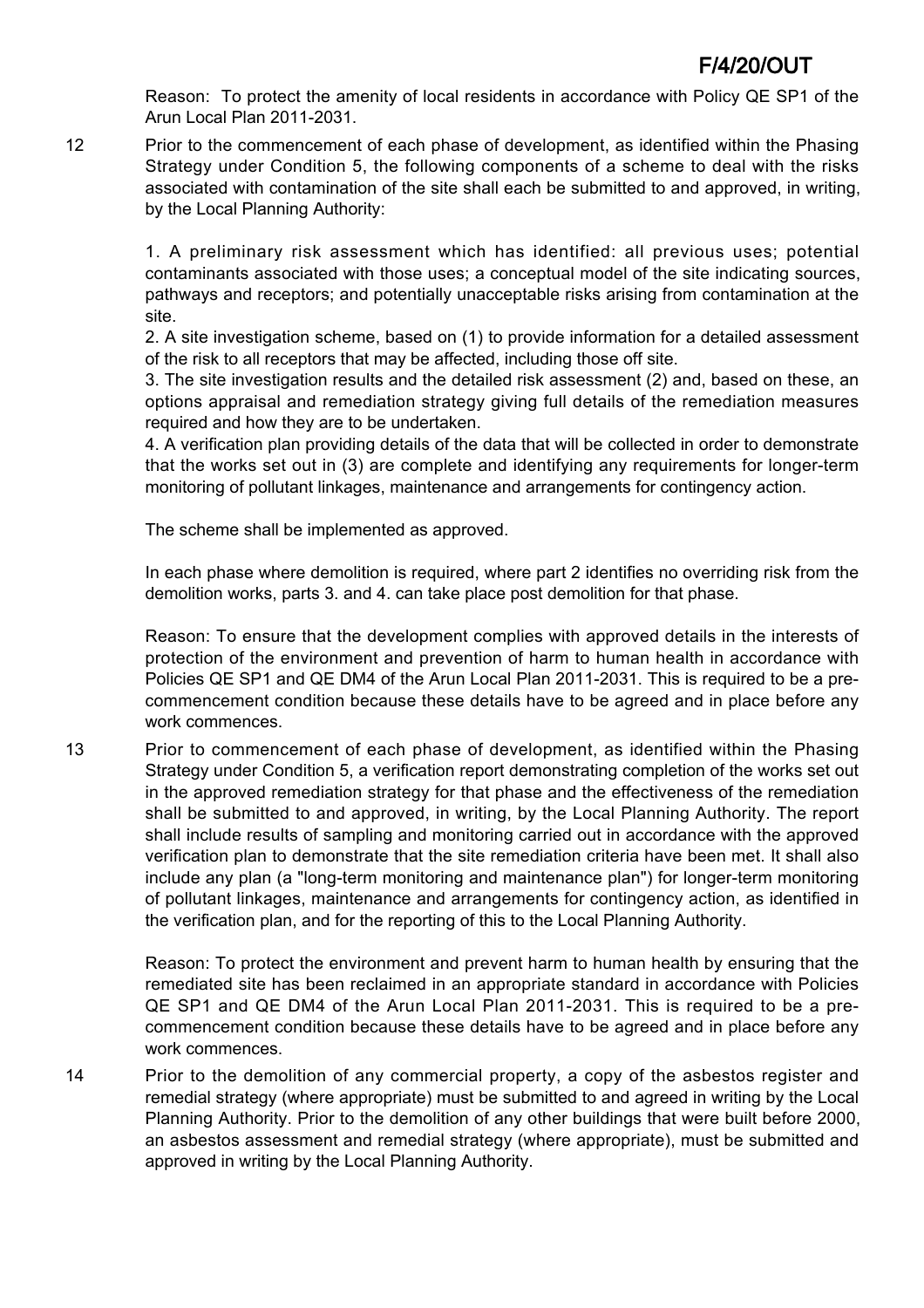The demolition works and disposal of any asbestos must be undertaken in accordance with the agreed remedial strategy.

Reason: In the interests of amenity and public safety in accordance with Policies QE SP1 and D DM1 of the Arun Local Plan 2011-2031.

15 Prior to commencement of development (excluding demolition) in each phase, as defined within the Phasing Strategy under Condition 5, a scheme for external lighting for that phase shall be submitted to and approved in writing by the Local Planning Authority. The scheme shall ensure that the lighting is sensitive to bats and shall comply with the Institution of Lighting Professionals Guidance Note for the Reduction of Obtrusive Light.

Reason: To control the residential amenities of the local environment in accordance with Policies QE SP1, QE DM2 and D DM1 of the Arun Local Plan 2011-2031.

16 Prior to commencement of each phase of development, as identified within the Phasing Strategy under Condition 5, a badger survey shall be undertaken for that phase, if a badger sett is found a mitigation strategy shall be submitted to and approved by the Local Planning Authority. Where relevant, each phase shall be carried out in accordance with the agreed mitigation strategy.

Reason: In accordance with Policies ENV SP1 and ENV DM5 of the Arun Local Plan 2011- 2031. It is considered necessary for this to be a pre-commencement condition to prevent harm to a potentially vulnerable species on site.

17 Prior to the commencement of development an Ecological Protection and Enhancement Plan shall be submitted to and approved in writing by the Local Planning Authority. The plan shall include details of:

- Mitigation measures to restrict human and dog access to areas of habitat suitable for Bewick's swan and the screening of movement on adjacent public footpaths with clear timelines for each mitigation measure to be carried out.

- Reptile and amphibian habitat management
- High quality green infrastructure routes across the site
- Wildflower meadow planting
- Filing of gaps in tree lines and hedgerows with appropriate nature species
- Wildlife ponds and / or wetland areas
- Bat bricks / tiles integrated into the buildings onsite facing south/south-west

- Inclusion of gaps at the bottom of fences to allow movement of small mammals across the site

- Provision of log piles and hedgehog nesting boxes

The approved plan shall be implemented in full in accordance with the agreed timings and details on a phase by phase basis as defined by the Phasing Strategy under Condition 5, where relevant.

Reason: To ensure the retention, protection and enhancement of biodiversity in accordance with Policies ENV SP1, ENV DM1 and ENV DM5 of the Arun Local Plan 2011-2031. It is considered necessary for this to be a pre-commencement condition to prevent harm to potentially vulnerable species.

18 Details for the delivery of the approved measures through the Ecological Protection and Enhancement Plan (Condition 17) shall accompany each reserved matters application for each phase or sub phase as identified within the Phasing Strategy under Condition 5. This shall include details of how and where the measures approved through Condition 17 are to be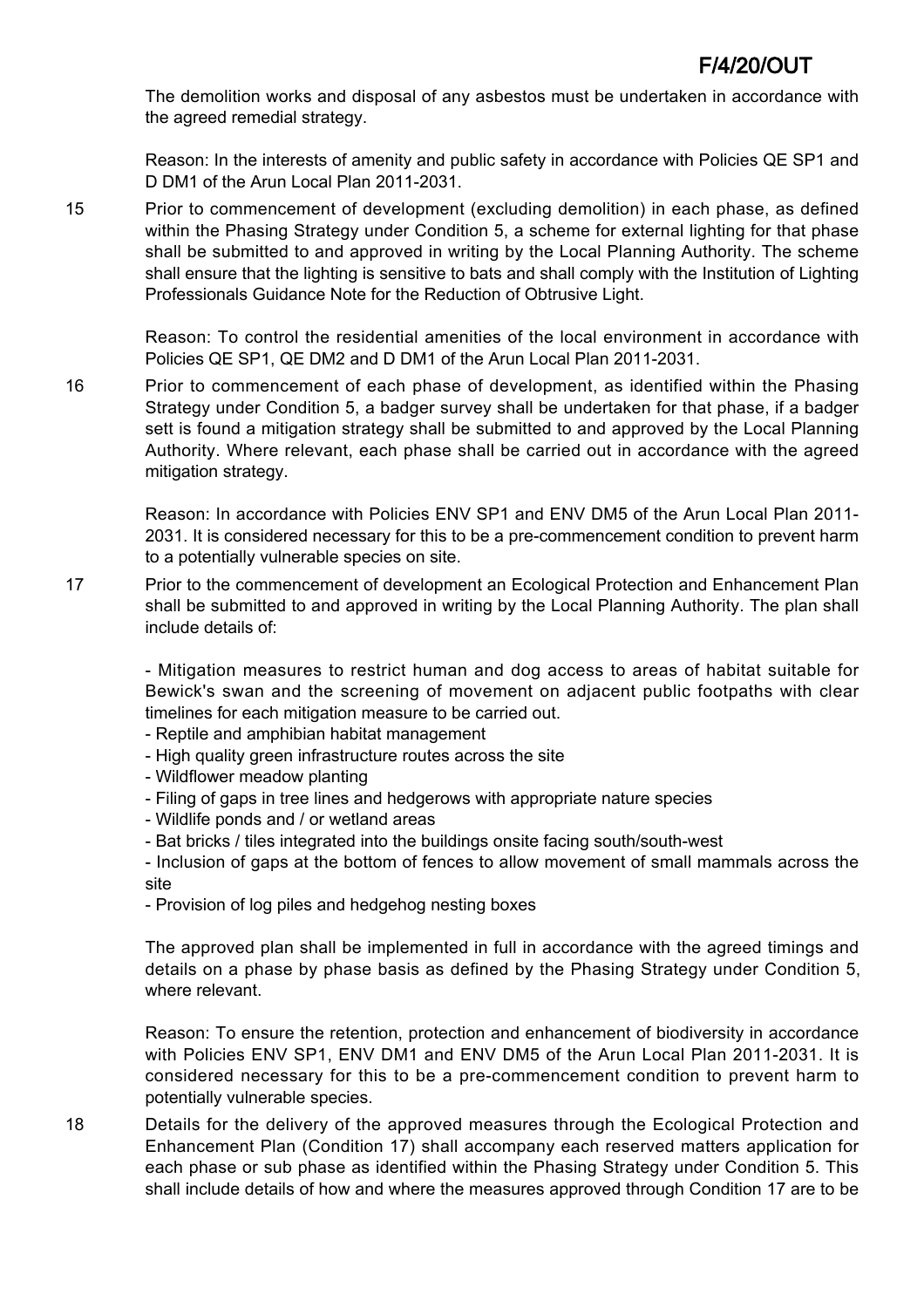delivered as part of each phase or sub phase.

Reason: To ensure the retention, protection and enhancement of biodiversity in accordance with Policies ENV SP1, ENV DM1 and ENV DM5 of the Arun Local Plan 2011-2031. It is considered necessary for this to be a pre-commencement condition to prevent harm to potentially vulnerable species.

19 Prior to commencement of development an Employment and Skills Plan for the construction phase of the development shall be submitted to and approved by the Local Planning Authority. Thereafter, the agreed Employment and Skills Plan shall be adhered to for each phase of development.

> Reason: In accordance with Policy SKILLS SP1 of the Arun Local Plan 2011-2031. It is considered necessary for this to be a pre-commencement condition as it relates to the construction phase of the development.

20 The layout, scale, appearance and landscaping particulars to be submitted in accordance with Condition 1 for any phase or sub phase as identified within the Phasing Strategy under Condition 5 shall include (insofar as they are relevant to that phase or sub phase):

> i. The detailed layout of the site including delineation of the precise boundaries of the sites reserved for the care home, local centre, primary school and allotments in the relevant phases;

> ii. The siting, design and external appearance of the buildings, including a schedule of materials and finishes to be used for external roofs and walls of the proposed materials and a statement of detail setting out details of proposed windows and doors, details of the depth of recess/reveal from the brickwork, sills and lintels, brick bonding, brick detailing, eaves detailing and rainwater goods;

iii. Details and design of bus and public transport infrastructure

iv. Details of above-ground utility infrastructure

v. A full arboricultural survey to accompany each phase or sub phase of proposed development;

vi. The detailed design of above-ground surface water drainage features, including levels and profiles and a programme for construction, in accordance with the Design Code agreed under Condition 7; and

vii. The detailed design of the care home, local centre, primary school and allotments.

Reason: In the interests of amenity and of the environment of the development in accordance with Policy D DM1 of the Arun Local Plan 2011-2031.

21 The landscaping and layout particulars to be submitted in accordance with Condition 1 for any phase or sub phase shall include:

> i. Details of all existing trees and hedgerows on the land, showing which are to be retained and which removed;

> ii. Details of the positions, height, design, materials and type of boundary treatment to be provided;

> iii. Details of any proposed alterations in existing ground levels, and of the position of any proposed excavation, within the crown spread of any retained tree;

> iv. The detailed landscape design for the development including the layout and design of the public realm within the development;

> v. Details of the play areas, public open spaces and new sports pitches, including construction specification, the detailed design of the changing facility and associated car park;

> vi. Details of the surfacing, lighting, and signage of all footpaths, cycle routes and equestrian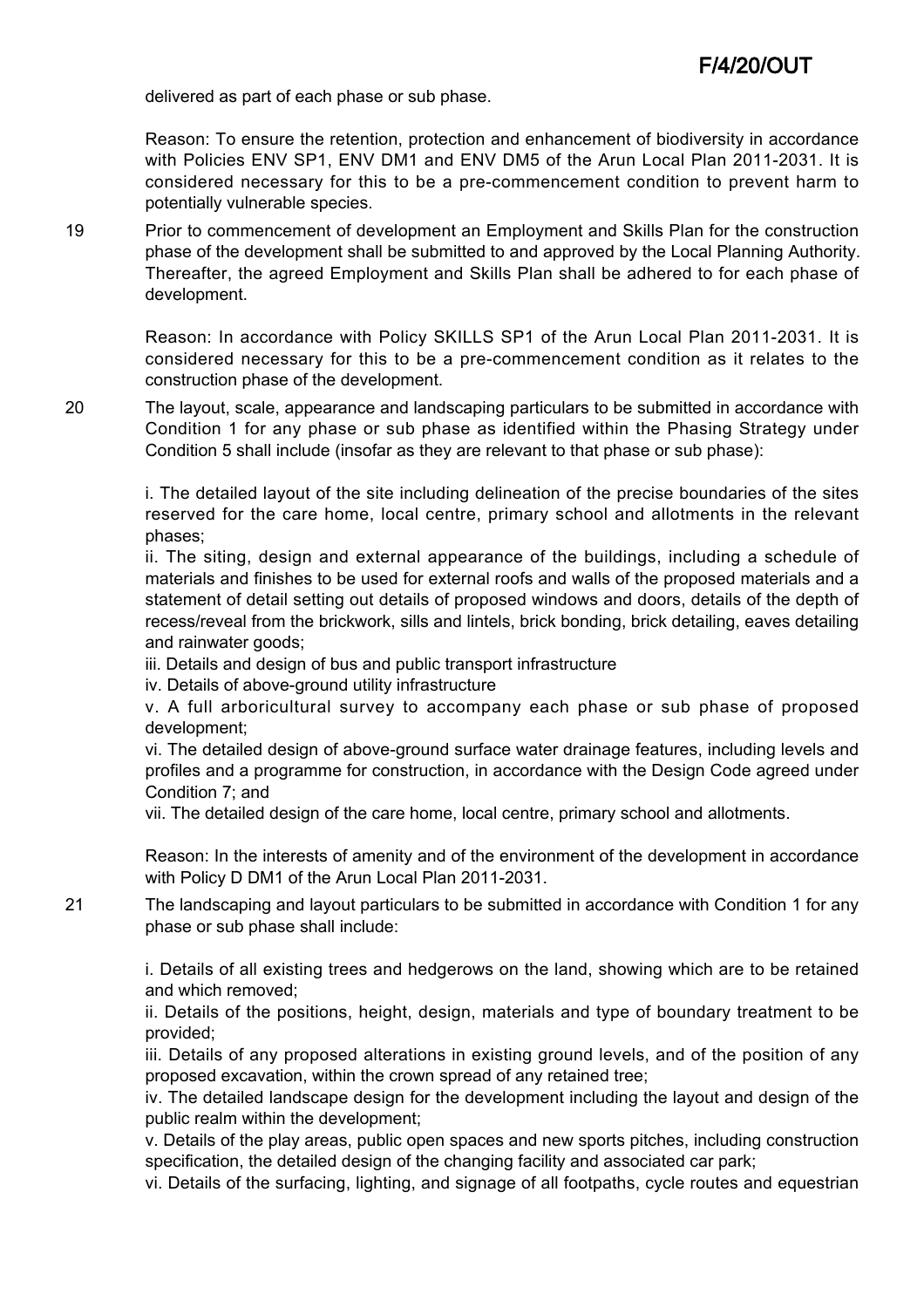routes;

vi. Details of the measures that will be undertaken to protect the public sewers crossing the site.

No tree or hedge shall be felled, uprooted or otherwise removed before, during or after the construction period except where removal is indicated on a plan approved by the Local Planning Authority.

Reason: In the interests of amenity and of the environment of the development in accordance with Policies D DM1, HWB SP1, OSR DM1 and ENV DM4 of the Arun Local Plan 2011-2031.

22 a. Prior to the commencement of development or other operations likely to affect trees being undertaken within each phase, as identified within the Phasing Strategy under Condition 5, a scheme for the protection of the retained trees in that phase produced in accordance with BS5837:2012 (Trees in relation to design, demolition and construction. Recommendations), shall be submitted to and approved in writing by the Local Planning Authority. No development or other operations shall take place except in complete accordance with the approved protection scheme for each phase.

> b. No operations shall be undertaken within each phase on site in connection with the development hereby approved (including any tree felling, tree pruning, demolition works, soil moving, temporary access construction and/or widening or any operations involving the use of motorised vehicles or construction machinery) until the protection works required by the approved protection scheme for each phase are in place.

> c. No excavations for services, storage of materials or machinery, parking of vehicles, deposit or excavation of soil or rubble, lighting of fires or disposal of liquids shall take place within any area designated as being fenced off or otherwise protected in the approved scheme for each phase.

> d. Protective fencing shall be retained intact until completion of the phase or sub phase approved

> Reason: In the interests of amenity and of the environment of the development in accordance with Policies D DM1 and ENV DM4 of the Arun Local Plan 2011-2031.

23 Prior to the first occupation of each phase of development, as identified on the Phasing Strategy under Condition 5, details of the management and maintenance of the public open space and green infrastructure within that phase shall be submitted to and approved in writing by the Local Planning Authority. The public open space and green infrastructure shall be managed and maintained in accordance with the agreed details.

> Reason: In the interests of amenity and the continued management and maintenance of the public open space in accordance with policy OSR DM1 of the Arun Local Plan 2011-2031.

24 Any works to the trees or vegetation clearance on the site shall be undertaken outside of the bird breeding season which takes place between 1st March - 1st October. If works are required within this time a suitably qualified ecologist shall survey the site for the presence of birds prior to any works taking place (within 24 hours of any work).

> Reason: In the interests of amenity and of the environment of the development in accordance with Policy D DM1 of the Arun Local Plan 2011-2031.

25 Notwithstanding the Land Use and Density Parameter Plan (RG-M-123 Rev. L), any reserved matters application shall include a scheme setting out details of noise sources and proposed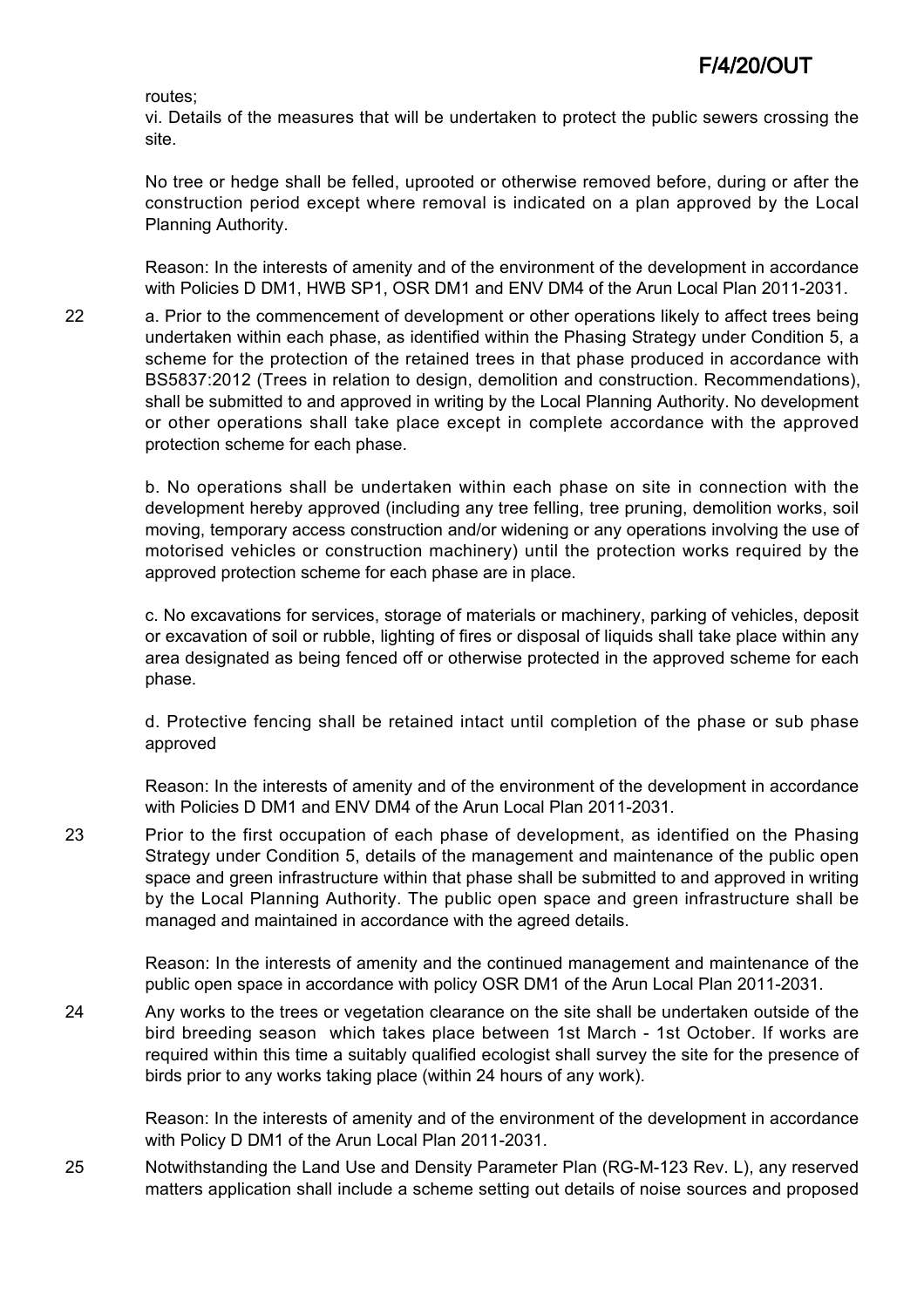mitigation relevant to that application, to be secured as part of that reserved matters consent and where relevant to be in broad accordance with section 4 of the Waste Infrastructure Statement and to include details of:

- The buffer zone between acoustic source and residential dwellings (including care home);
- The acoustic barriers around the edge of Ford Industrial Estate;
- Location of gardens so as to not face the noise sources; and
- Orientation of dwellings so that no habitable rooms are directly facing noise source.

Reason: In the interests of residential amenity and to safeguard the continued use of existing and allocated waste management facilities and infrastructure in accordance with Policies QE SP1, QE DM1 and WM DM1 of the Arun Local Plan 2011-2031 and W2 and W10 of the Waste Local Plan.

26 At least 10% of the energy supply of the development shall be secured from decentralised and renewable or low carbon energy sources. Details of how the above energy reductions will be achieved shall be submitted and secured as part of any reserved matters applications for each phase or sub phase as defined by the Phasing Strategy under Condition 5.

> Reason: In order to secure on site renewable energy in accordance with national planning policy, in accordance with Policy ECC SP2 of the Arun Local Plan 2011-2031. It is considered necessary for this to be a pre-commencement condition to ensure that the requisite infrastructure is designed into the housing development.

27 Prior to commencement of development (excluding demolition), a plan showing the exact location of the rising main and foul sewer pipes across the site and a 5m easement from the centre line of the pipe shall be submitted to and approved by the Local Planning Authority. Any additional pipework or Southern Water infrastructure found during construction should be investigated to ascertain its condition, the properties served, and potential means of access before further works commence on site.

> Reason: To protect the main and foul sewer system during development in accordance with policy W DM1.

28 Prior to the commencement of construction works (excluding demolition) for each phase, as identified within the Phasing Strategy under Condition 5, details of a proposed foul drainage system for that phase shall be submitted to and approved in writing by the Local Planning Authority (including details of its siting, design and subsequent management I maintenance) and no dwelling shall be occupied until works for the disposal of sewage have been fully implemented in accordance with the approved details.

> Reason: To ensure that the proposed development has a satisfactory means of disposing of foul water in accordance with Policies W DM1 and W DM3 of the Arun Local Plan 2011-2031.

29 Prior to the commencement of each phase of development (excluding demolition, site survey and site investigation works) as identified within the Phasing Strategy under Condition 5 full details of the proposed surface water drainage scheme for that phase, in accordance with the principles set out in the Drainage Technical Note (ref: C85228-JNP-92-XX-RP-C-1004) dated 9 July 2021 and the requirements of the Design Code secured under Condition 7, shall be submitted to and approved in writing by the Local Planning Authority.

> The design should follow the hierarchy of preference for different types of surface water drainage disposal systems as set out in Approved Document H of the Building Regulations, and the recommendations of the SuDS Manual produced by CIRIA. Winter groundwater monitoring to establish highest annual ground water levels and winter Percolation testing to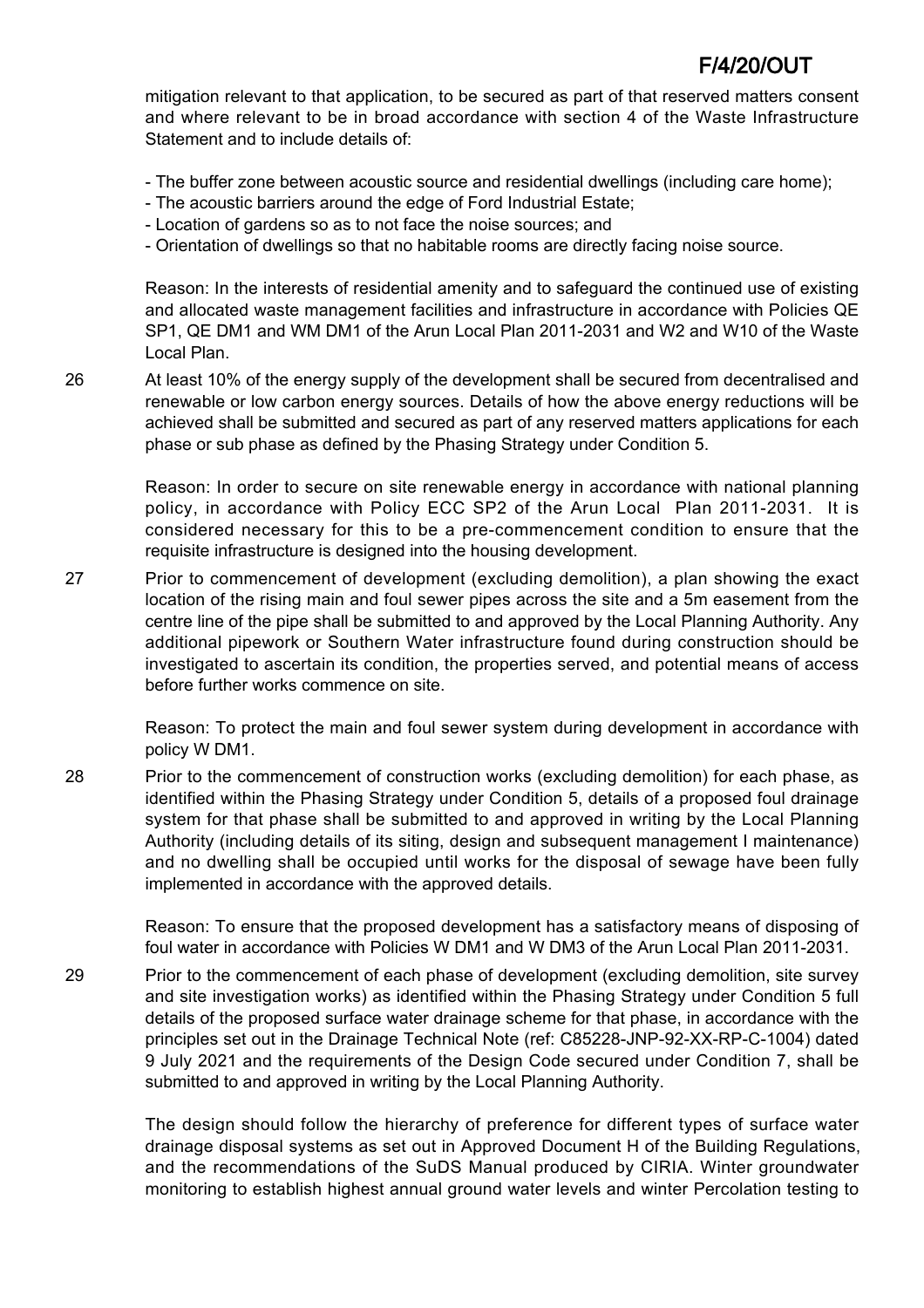BRE 365, or similar approved, will be required to support the design of any Infiltration drainage. No building shall be occupied until the complete surface water drainage system serving the property has been implemented in accordance with the agreed details and the details so agreed shall be maintained in good working order in perpetuity.

Reason: To ensure that the proposed development is satisfactorily drained in accordance with Policies W SP1, W DM1, W DM2 and W DM3 of the Arun Local Plan 2011-2031. This is required to be a pre-commencement condition because it is necessary to implement the surface water drainage system prior to commencing any building works.

30 Development shall not proceed on any phase of development as identified within the Phasing Strategy under Condition 5, until details have been submitted to and approved in writing by the Local Planning Authority for any proposals: to discharge flows to watercourses; or for the culverting, diversion, infilling or obstruction of any watercourse on or adjacent to the site. Any discharge to a watercourse must be at a rate no greater than the pre-development run-off values and in accordance with current policies. No construction is permitted, which will restrict current and future landowners from undertaking their riparian maintenance responsibilities in respect to any watercourse or culvert on or adjacent to the site.

> Reason: To ensure that the proposed development is satisfactorily drained in accordance with policies W DM1, W DM2 and W DM3 of the Arun Local Plan. And to ensure that the duties and responsibilities, as required under the Land Drainage Act 1991, and amended by the Flood and Water Management Act 2010, can be fulfilled without additional impediment following the development completion. It is considered necessary for this to be a pre-commencement condition to protect existing watercourses prior to the construction commencing.

31 Development shall not proceed on any phase of development as identified within the Phasing Strategy under Condition 5, until full details of the maintenance and management of the surface water drainage system is set out in a site-specific maintenance manual and submitted to, and approved in writing, by the Local Planning Authority. The manual is to include details of financial management and arrangements for the replacement of major components at the end of the manufacturer's recommended design life. Upon completed construction of the surface water drainage system, the owner or management company shall strictly adhere to and implement the recommendations contained within the manual.

> Reason: To ensure that the proposed development is satisfactorily drained in accordance with Polices W DM1, W DM2 and W DM3 of the Arun Local Plan. It is considered necessary for this to be a pre-commencement condition to ensure that the future maintenance and funding arrangements for the surface water disposal scheme are agreed before construction commences.

32 Immediately following implementation of the approved surface water drainage system for each phase, as identified within the Phasing Strategy under Condition 5, and prior to occupation of any part of that phase, as-built drawings of the implemented scheme together with a completion report prepared by an independent engineer shall be provided to the local planning authority that confirms that the scheme was built in accordance with the approved drawing/s under condition 28 and is fit for purpose. The scheme shall thereafter be maintained in perpetuity.

> Reason : To ensure that the proposed development is satisfactorily drained in accordance with Policies W SP1, W DM1, W DM2 and W DM3 of the Arun Local Plan.

33 Prior to the commencement of any phase of development identified within the Phasing Strategy under Condition 5 to include custom-build units, a scheme for the marketing of those units shall be submitted to and approved in writing by the Local Planning Authority. The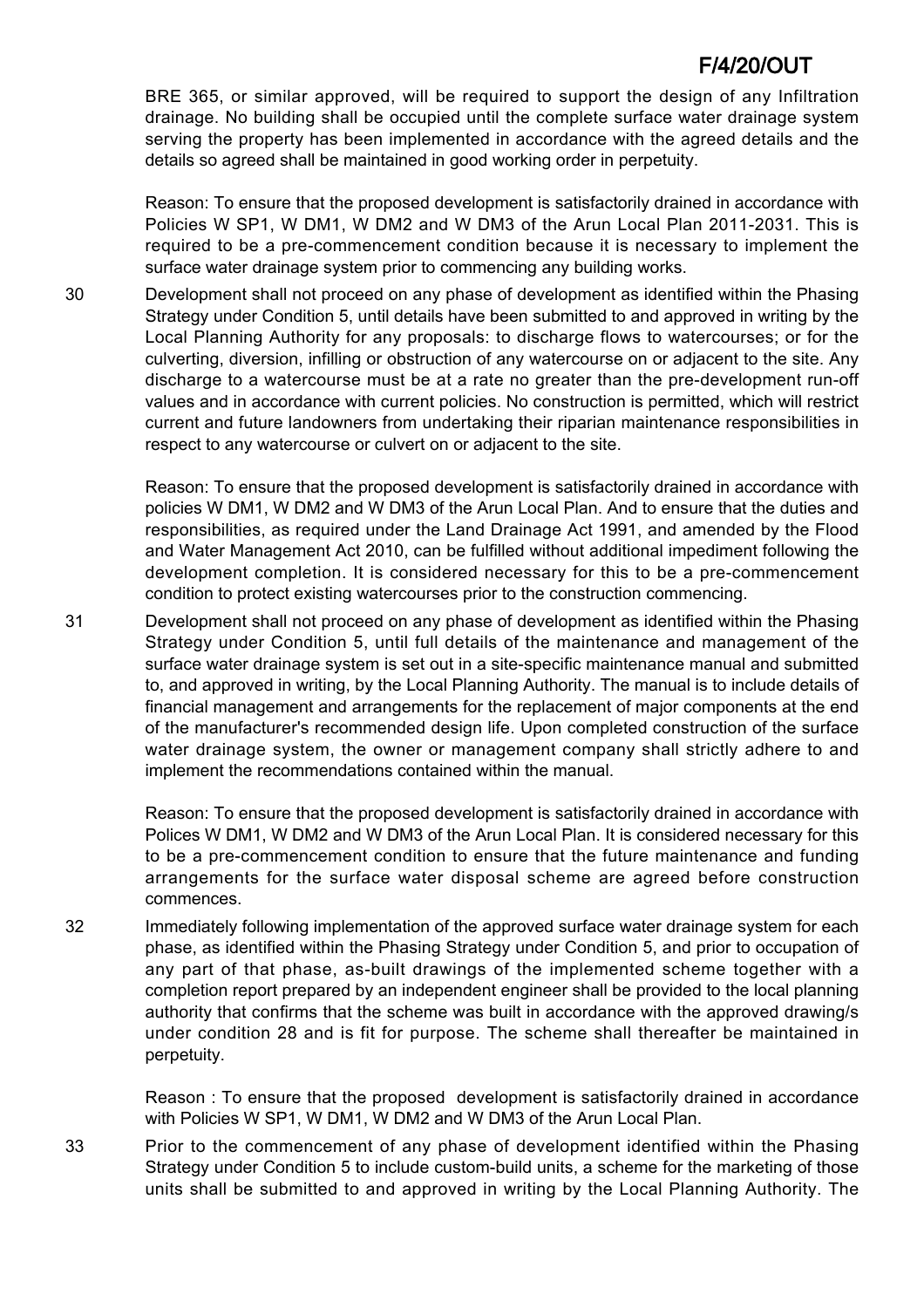approved scheme shall be complied with for the duration of the marketing period.

Reason: To secure the delivery and marketing of custom-build units in accordance with policy H DM1 of the Arun Local Plan 2011-2031.

34 Prior to the commencement of development (including demolition), a scheme for managing risk of explosives shall be submitted and approved by the Local Planning Authority. Such a scheme shall include:

> - Methodology to identify risk of explosives which include details of, but not limited to, the screening of deeper excavations and pile positions using a magnetometer

- A watching brief for unexploded ordnance during construction

- A strategy for managing risk and public safety in the event of explosives being identified.

The scheme shall be adhered to on a phase by phase basis as defined in the Phasing Strategy under Condition 5 throughout the construction period.

Reason: In the interests of public safety and amenity given the former use of the site in accordance with policy D DM1 of the Arun Local Plan 2011-2031.

35 Any reserved matters application that includes proposals for high sensitivity receptors (as defined by Table 2 of the IAQM 'Guidance on the assessment of odour for planning) within 300m of the Activated Activated Sludge Plant, as shown on drawing no. RG-M-152 Rev A, shall be supported by adequate information observational evidence to demonstrate that there would be no unacceptable odour impacts upon those high sensitivity receptors.

> Reason: In the interests of amenity in accordance with policies D DM1 and QE SP1 of the Arun Local Plan 2011-2031.

36 INFORMATIVE: Infiltration rates for soakage structures are to be based on percolation tests undertaken in the winter period and at the location and depth of the proposed structures. The percolation tests must be carried out in accordance with BRE365, CIRIA R156 or a similar approved method and cater for the 1 in 10 year storm event plus 40% on stored volumes/rainfall intensity (allowance for climate change) between the invert of the entry pipe to the soakaway, and the base of the structure. It must also have provision to ensure that there is capacity in the system to contain below ground level the 1 in 100 year storm event plus 40% on stored volumes/rainfall intensity. Adequate freeboard must be provided between the base of the soakaway structure and the highest recorded annual groundwater level identified in that location. Any SuDS or soakaway design must include adequate groundwater monitoring data to determine the highest winter groundwater table in support of the design. The applicant is advised to discuss the extent of groundwater monitoring with the Council's Engineers.

Supplementary guidance notes regarding surface water drainage are located at https://www.arun.gov.uk/drainage-planning-consultations on Arun District Council's website. A surface water drainage checklist is available on Arun District Council's website, this should be submitted with a Discharge of Conditions Application.

37 INFORMATIVE: Under Section 23 of the Land Drainage Act 1991 Land Drainage Consent must be sought from the Lead Local Flood Authority (West Sussex County Council), or its agent (Arun District Council land.drainage@arun.gov.uk), prior to starting any works (temporary or permanent) that affect the flow of water in an ordinary watercourse. Such works may include culverting, channel diversion, discharge of flows, connections, headwalls and the installation of trash screens.

> The development layout must take account of any existing watercourses (open or culverted) to ensure that future access for maintenance is not restricted. No development is permitted within 3m of the bank of an ordinary watercourse, or 3m of a culverted ordinary watercourse.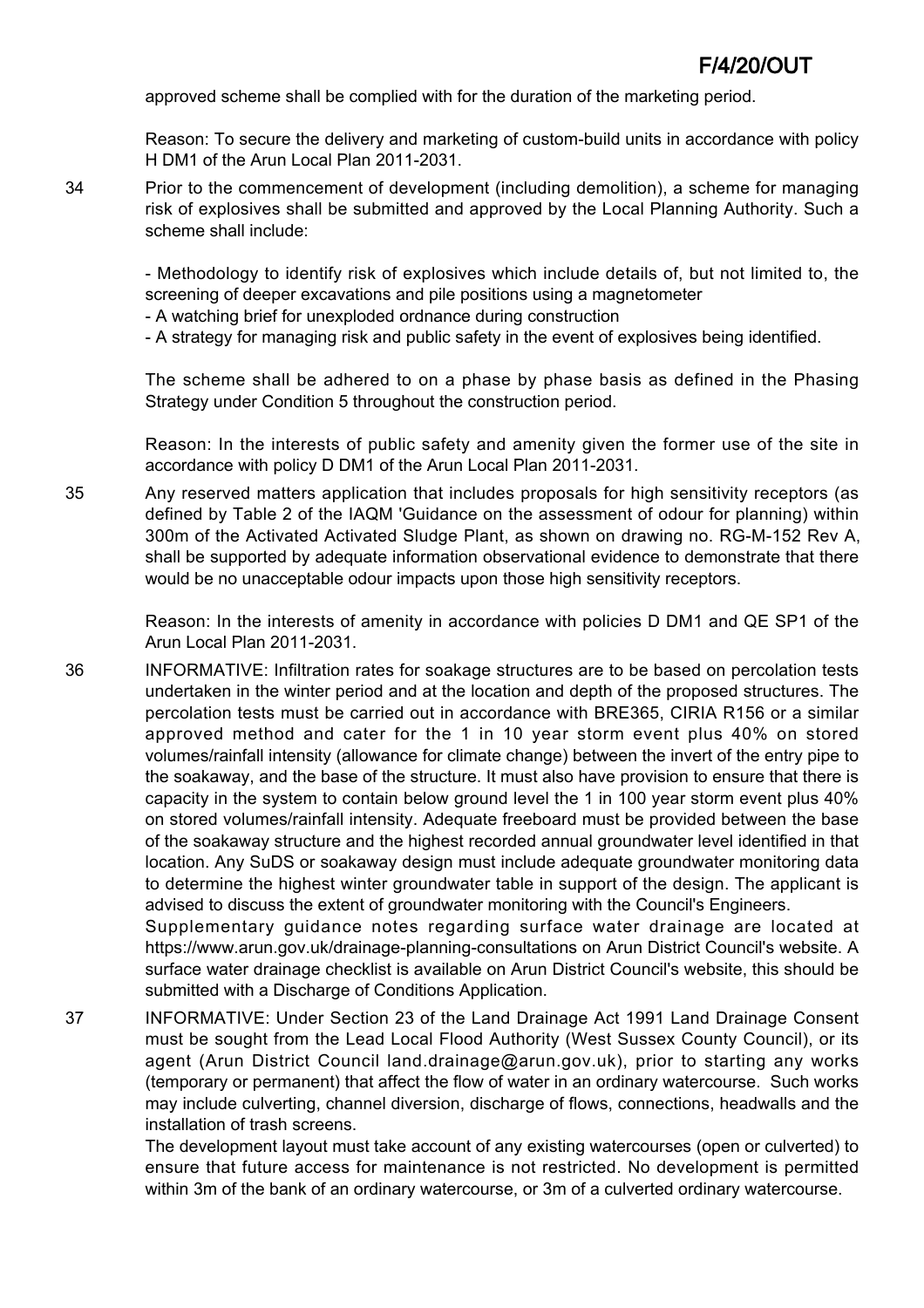38 INFORMATIVE: If during construction works, it becomes apparent that implementation cannot be carried in accordance with previously agreed details any resubmission of the drainage design must be accompanied by an updated copy of the management manual.

## BACKGROUND PAPERS

[The documents relating to this application can be viewed on the Arun District Council website by going](http://www1.arun.gov.uk/planrec/index.cfm?tpkey=eOcella&user_key_1=F/4/20/OUT&keyscheme=planning) [to https://www.arun.gov.uk/weekly-lists and entering the application reference or directly by clicking on](http://www1.arun.gov.uk/planrec/index.cfm?tpkey=eOcella&user_key_1=F/4/20/OUT&keyscheme=planning) [this link.](http://www1.arun.gov.uk/planrec/index.cfm?tpkey=eOcella&user_key_1=F/4/20/OUT&keyscheme=planning)